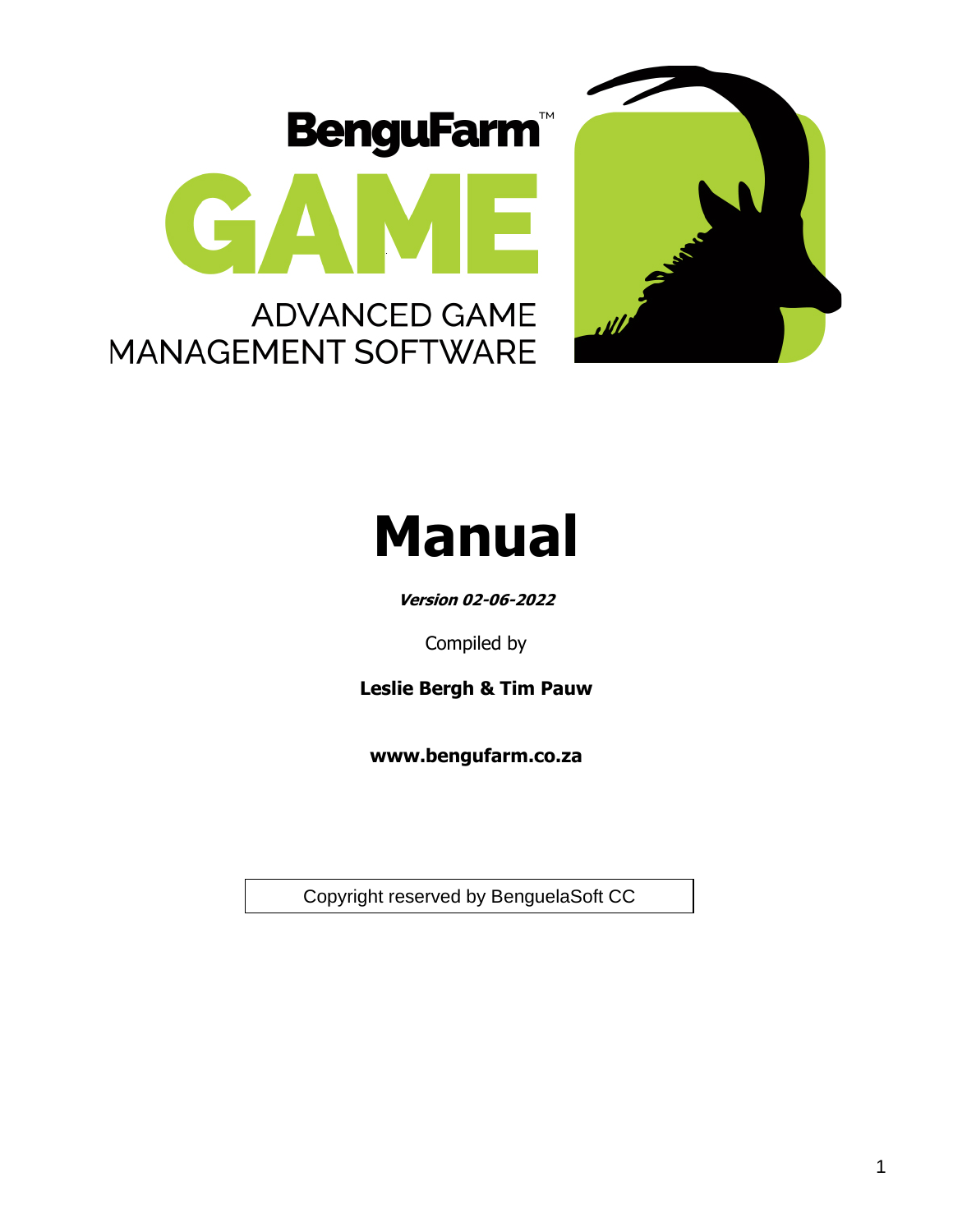# **CONTENTS: Page**

# **PART A – GETTING STARTED:**

| General - Animal Identification and Numbering                               | 4                                                     |
|-----------------------------------------------------------------------------|-------------------------------------------------------|
| Install BenguFarm                                                           | 4                                                     |
| Running BenguFarm for the First Time                                        | 5                                                     |
| Register BenguFarm                                                          | 5                                                     |
| Main Window and General Functions                                           | 6                                                     |
| Settings                                                                    | 9                                                     |
| Create Additional Herds (species) and Navigate between Herds                | 12                                                    |
| Display Settings - Main Window and Other                                    | 13                                                    |
| Step-by-step Help Function                                                  | 14                                                    |
| 10. Import Animal Data from External Sources                                | 14                                                    |
| 11. Create Animal Records Manually                                          | 15                                                    |
| 12. Purchases - Animals                                                     | 16                                                    |
| 13. Check if All the Animals are on Record                                  | 16                                                    |
| 14. Edit and Delete Data                                                    | 16                                                    |
|                                                                             | 16                                                    |
| 16. Access to and Synchronisation of Data between Computers                 | 18                                                    |
| <b>PART B - BASIC FUNCTIONS:</b>                                            |                                                       |
| 17. Groups - Calving Seasons, Camps, Management Groups Cull and Sale Groups | 20                                                    |
| 18. Sending and Receiving of Electronic Data                                | 23                                                    |
| 19. Matings and Inbreeding Calculation for Planned Matings                  | 23                                                    |
| 20. Pregnancy Tests                                                         | 25                                                    |
| 21. Calvings/Calves Born (including abortions, still born calves, etc.)     | 25                                                    |
| 22. Parentage Verification and other DNA Services                           | 27                                                    |
| 23. Photos and Documents                                                    | 28                                                    |
| 24. Estimate Horn Measurements from a Photo                                 | 28                                                    |
| 25. Horn Measurements and Other Data collected at Darting of Animals        | 29                                                    |
| 26. Selection                                                               | 30                                                    |
| 27. Sales, Hunts, Deaths and Culls                                          | 30                                                    |
| 28. Move Animals to Another Herd                                            | 31                                                    |
|                                                                             | 15. Backup and Restore the Database(s) and Other Info |

| 29. Update the Programme               |  |
|----------------------------------------|--|
| 30. Renew the Programme's Registration |  |

#### **PART C – ADDITIONAL AND ADVANCED FUNCTIONS:** File

|                | 31. Recalculate Summary Data                                 | 34 |
|----------------|--------------------------------------------------------------|----|
|                | 32. Recalculate Expected Calving Dates                       | 34 |
|                | 33. Recalculate Automatic Diary                              | 34 |
|                | 34. Recalculate Inbreeding Percentages                       | 34 |
|                | 35. Find Duplicate Animals                                   | 34 |
|                | 36. Change ID Numbers and/or Names                           | 34 |
|                | 37. Administrative Functions                                 | 35 |
|                | 38. Troubleshooting and Problem Solving                      | 35 |
| <b>Animals</b> |                                                              |    |
|                | 39. Notes                                                    | 35 |
|                | 40. Appearance Remarks                                       | 35 |
|                | 41. Family Lines                                             | 35 |
|                | 42. DNA Verified Parentage and Bloodlines                    | 36 |
|                | 43. Data Navigator                                           | 36 |
|                | 44. Search Animal                                            | 36 |
|                | 45. Re-assign a Microchip Number (EID) to a Different Animal | 36 |
|                | 46. Change Breeders, Owners and/or Keepers                   | 36 |
|                | Reproduction                                                 |    |
|                | 47. Synchronisation                                          | 36 |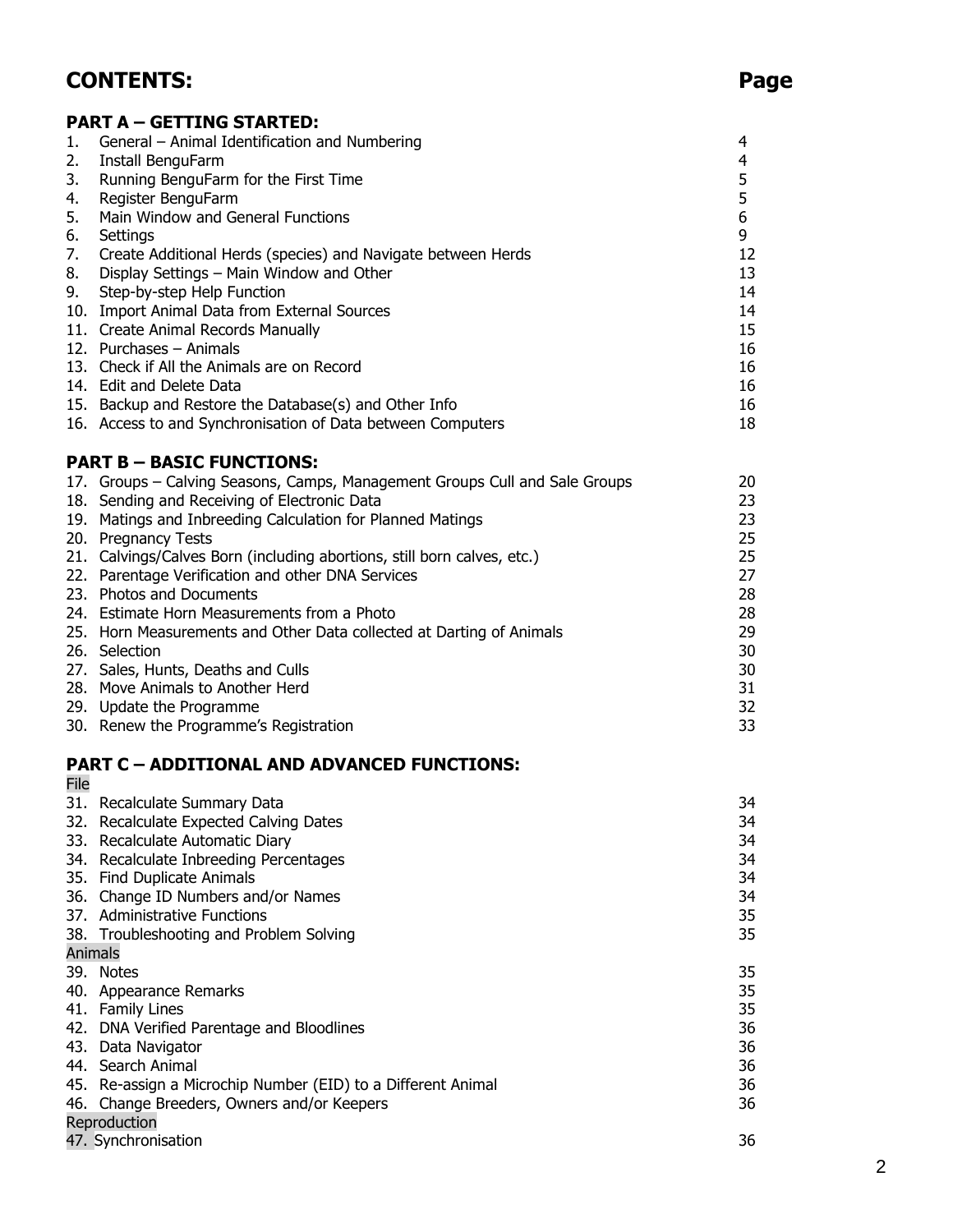| Health  |                                                                     |    |
|---------|---------------------------------------------------------------------|----|
|         | 48. Tests for Diseases                                              | 37 |
|         | 49. Vaccinations, Dosings and Supplements                           | 37 |
|         | 50. Diseases, Injuries and Treatments                               | 38 |
|         | 51. Vaccines, Remedies and Supplements Stock                        | 38 |
|         | 52. Medicine Stock                                                  | 38 |
|         | <b>Performance Testing</b>                                          |    |
|         | 53. Measurements and Scores                                         | 38 |
|         | <b>Other Data</b>                                                   |    |
|         | 54. Rhino Horn Register                                             | 38 |
|         | 55. Diary and Management Calendar                                   | 39 |
|         | 56. Procedures                                                      | 39 |
|         | 57. General Herd Expenditures and Income                            | 39 |
|         | 58. Rainfall                                                        | 39 |
|         | 59. Miscellaneous Stock                                             | 39 |
|         | 60. Camp Activities                                                 | 40 |
|         | 61. Animal Sightings                                                | 40 |
|         | 62. Insurance                                                       | 40 |
|         | 63. Move Animals to Another Place                                   | 40 |
|         | 64. Awards                                                          | 40 |
| Reports |                                                                     |    |
|         | 65. My Animal Data Reports                                          | 40 |
|         | 66. Herd Analysis                                                   | 41 |
|         | Settings                                                            |    |
|         | 67. My Animal Fields                                                | 42 |
| Options |                                                                     |    |
|         | 68. View/Update My Account Details                                  | 42 |
|         | 69. Action Keys                                                     | 42 |
|         | 70. Empty Database                                                  | 43 |
| Add-Ins |                                                                     |    |
|         | 71. None                                                            | 43 |
| Help    |                                                                     |    |
|         | 72. Teamviewer Remote Support                                       | 43 |
|         | <b>APPENDIXES</b>                                                   |    |
|         | Appendix A - Import Data recorded in Excel                          | 44 |
|         | Appendix B - SA Stud Book (Logix) Settings, Data Send & Data Import | 48 |
|         | Appendix C - Calculations in BenguFarm-GAME                         | 55 |
|         | Appendix D - Contact Details and Training                           | 58 |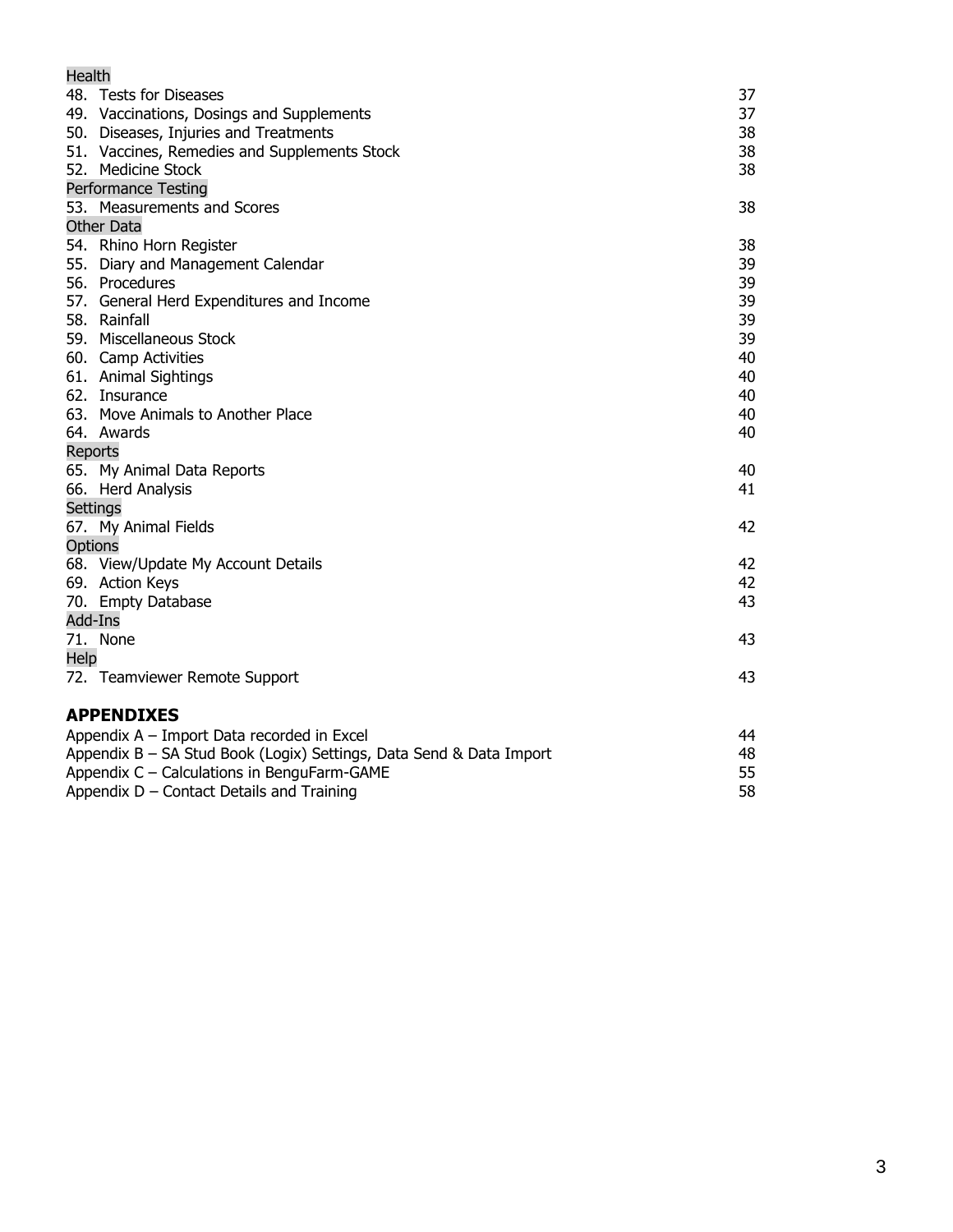# **PART A – HOW TO START:**

# **1. General – Animal Identification and Numbering:**

# **Individual identification:**

Individual identification of animals is, of course, the basis of record keeping. The most common method of identification is a plastic ear tag with the animal's unique number on it. Electronic identification by means for a microchip implant is a method commonly used by game breeders.

We strongly recommend that at least two ways of individual identification be used, for the simple reason that if one is lost (e.g. plastic ear tag torn or broken off), the animal can still be identified and the historical records are therefore not going to get lost. The individual identification method for **commercial (non-stud) animals** is not prescribed, but one of the following options is recommended:

- Electronic ID (EID) + ear tag (VID) **or**
- Ear tag + steel ear tag **or**
- Electronic ID (EID) + ear notches especially for species like buffalo and rhinos where plastic ear tags often get lost.

Calves should, if possible, depending on the particular species, be marked as soon as practicable after birth with at least one of the above methods, usually a plastic ear tag or ear notches and/or electronic ID. When calves are weaned, they should also be marked with a second method, e.g. electronic ID.

#### **ID Number format:**

The number format for **commercial (non-stud) animals** is not prescribed, but we recommend that the ID number be made up of the Year of birth (e.g. 19 for 2019) + Sequence Number (e.g. 1 for the first calf born in the year). In the above example, the animal's ID number would be 191. In BenguFarm it will be 1901 or 19001 or 190001, depending on how many calves are expected per year.

It is very important that there are **no duplicate numbers** in BenguFarm GAME as this causes many problems. Preferably, different ID numbers should be used for animals of different species (herds) on the same database, for example buffalo animals' sequence numbers 1 - 499 and sable animals' sequence numbers 501 - 999. Another option is to put in BenguFarm the species code at the front of the number, e.g. BUF191 for the first buffalo calf of 2019 and SBL191 for the first sable of 2019 to make the ID number unique across species. **Please note**: Use two (not just one) characters for the year of birth (e.g. 19 instead of 9 for animals born in 2019) to prevent duplicate numbers being created in the BenguFarm database over the long term. **See paragraph 6, ID Methods and Numbering, for setting up default methods and formats in BenguFarm.**

#### **Alternative numbers:**

The ID Number (visual) is the primary number of an animal in the program. Animals are listed and sorted by this number. However, BenguFarm provides for the recording of other numbers, where applicable, namely: Microchip Number (EID), DNA Number), Animal Name, Computer Number (stud only), Animal ID [official] (stud only), Biobank Number and Lot Number. **To search for an animal on another number**, go to Animals > Search Animal.

# **2. Install BenguFarm:**

**BenguFarm is the umbrella software product with various modules, namely GAME, BEEF, SHEEP & GOATS and PIGS and GENETICS.** Separate databases can be set up in BenguFarm for the various modules. The module used for the management of game is called BenguFarm GAME. You will therefore install BenguFarm, and then a game database is registered for the GAME module.

#### **To download and install the programme from the Internet**:

- Go to [www.bengufarm.co.za](http://www.bengufarm.co.za/) > Downloads > Software. Follow the instructions on the page to download and install the following software:
	- $\circ$  Crystal Reports Basic Runtime for Visual Studio 2008 [18MB] (third party software used for creating reports); and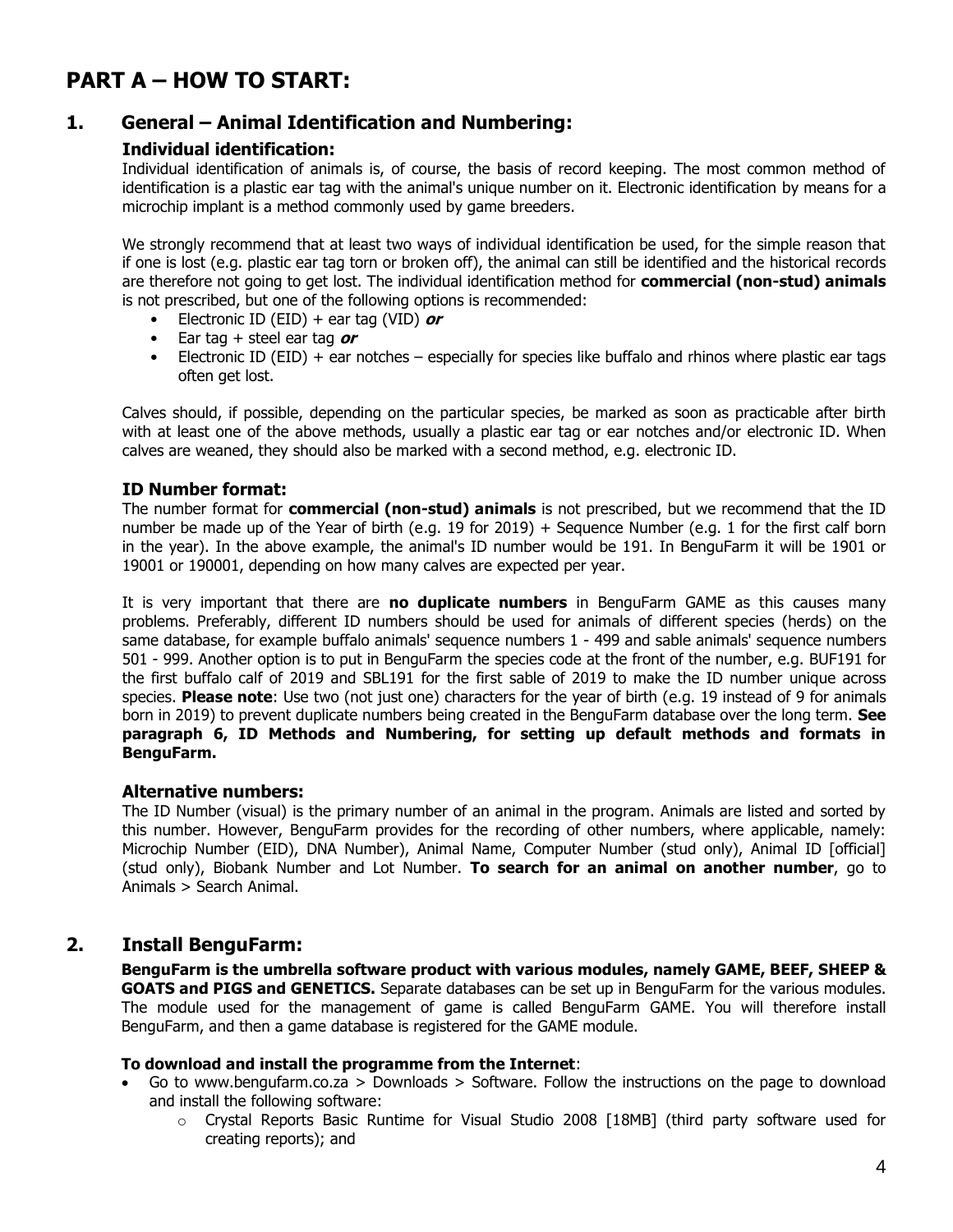- o BenguFarm Installer 21 Apr 2022 [47MB]. **Note:** If you get a security warning, click "More Info > Run" of "Allow" of "Run Anyway".
- Go to Downloads > Updates and download the latest version [10MB] of the BenguFarm software and install it. If Windows gives you a "Discard" or "Keep" option when starting to download the update file, select "Keep". If you have Avast, Avira, Kaspersky, McFee or Norton as anti-virus program on your computer, it may be necessary to temporarily de-activate it (at own risk) as these anti-virus programmes often block the update file without warning.

# **3. Running BenguFarm for the first time:**

Double click on the BenguFarm icon located on the Windows desktop. A message "Do you want to allow this app (BenguFarm)…" will be displayed. Click "Yes". BenguFarm will now open and the "Welcome to BenguFarm" window will be displayed. On this window you should enter the following:

- **Language:** Choose the language in which you would like use the programme. (You can change it at any time if necessary).
- **Registered Username:** This will appear on the BenguFarm welcome email. (E.g. Game Farmer Farming CC). Please make sure that the name is correct, because you cannot change it yourself at a later stage. (This name will be displayed on the bottom of all BenguFarm GAME reports).
- **Primary Herd:** Check "Primary Herd (e.g. Stud herd) what I want to run on BenguFarm"
	- o At **Module**, select "Game".
	- o At **Breed/Species**, select the applicable species.
	- o At **Description**, complete the name of the species, or your primary species if you have more than one species, (e.g. Sable).
- **Basic (non-stud) Program Layout**: Select this option if the screens, reports and fields that only apply herds that register animals at SA Stud Book should be disabled. This option must therefore be marked if it is a commercial (non-stud) herd.
- **Secondary herd**: Mark "Secondary herd (e.g. Buffalo) that I want to manage on BenguFarm" only if a second species is applicable.
	- o At **Module**, select "Game".
	- o At **Breed/Species**, select the applicable species.
	- o At **Description**, complete the name of the applicable species (e.g. Buffalo).
- **Please read the instructions at paragraph 7 for the creation of additional herds (species) before you decide on the option "Create the RespectiveHerds in the same Database"**.
- Click on "Accept these Settings".

# **4. Register BenguFarm GAME:**

A window will now appear with a warning that the programme has not been registered and that you can open the programme for only five days without registering. If you want to register immediately, click on "Register/Renew Registration Now". On the Registration window at "BenguFarm Module (Spesie)", choose "Game". **To register**, please contact Naomi Havenga at 082 696 8306 or send an email to accounts@benguelasoft.co.za. Supply her with the following info:

- Your registered BenguFarm GAME username (as completed on the order form) and account number (as on the Welcome e-mail you received from BenguelaSoft),
- The Computer Identification Code (code on the top left of the registration window),
- The number of herds or species for which you want to register the programme.

At Account Number, enter your BenguFarm account number (BPU....), at Access the access code that Naomi will give you and then click Change Client Account Number. At Registration Code, enter the registration code and at Access the access code that Naomi will give you and then click Register/Reregister.

For after-hours registration, please contact Mr. Leslie Bergh (082 801 2026) or Mr. Johan de Jager (083 305 1042) and supply the above information.

BenguFarm agents use **Teamviewer software for remote (Internet) support**. Teamviewer can, if installed, be opened from BenguFarm on the main screen by going to Help > Teamviewer Remote Support. If not installed, Teamviewer can be downloaded and installed at www.bengufarm.co.za > Downloads > Software > Teamviewer Remote Support Software.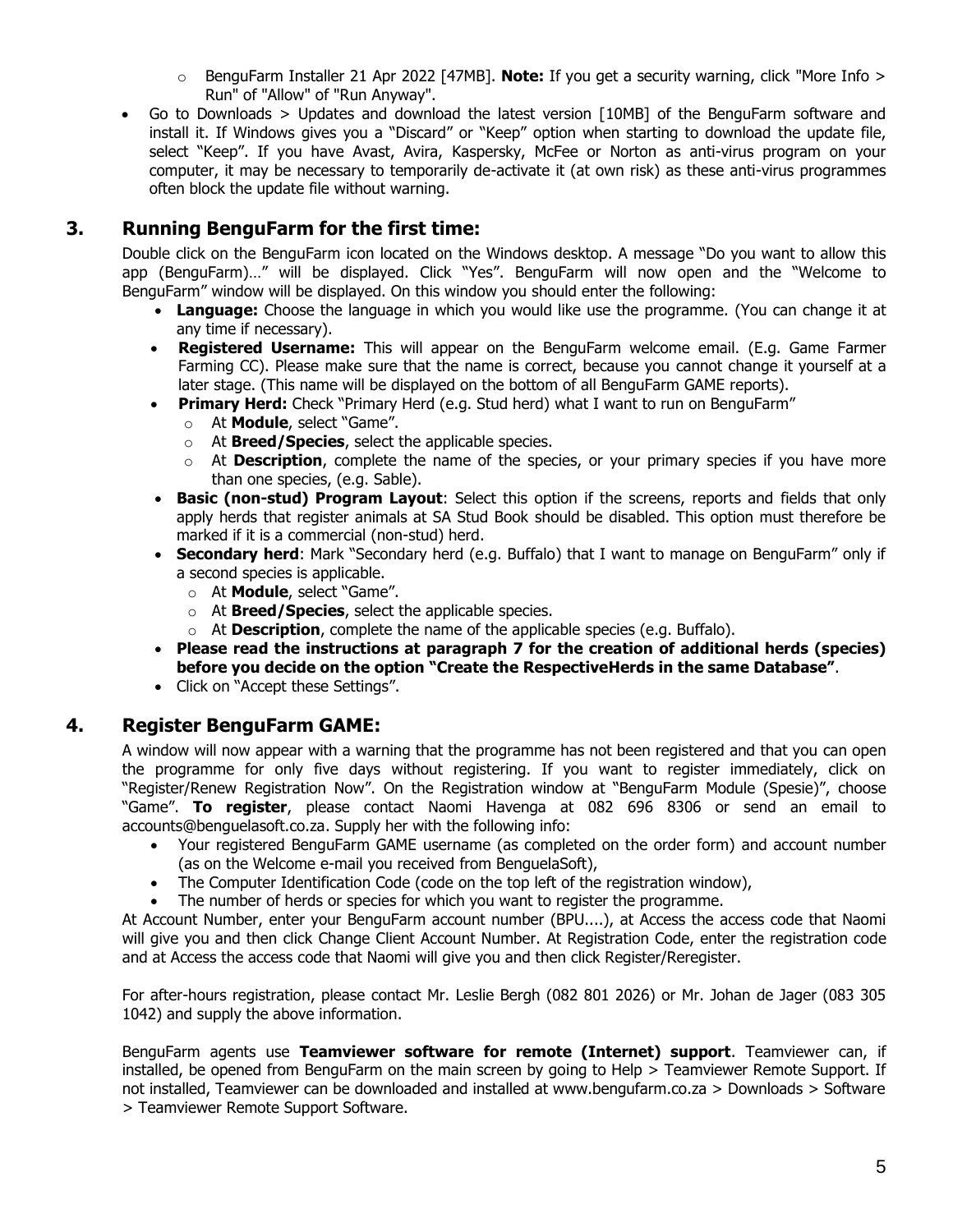**Please note:** If you have installed BenguFarm on more than one computer, the above registration process necessary to be followed for each computer.

# **5. Main window and general functions:**

#### **Main window:**

- **To change the language** in BenguFarm, go to Options > Change Language.
- **Access to all input windows, reports and data send/Import functions** are obtained on the main window by selecting the window from the menu at the top of the window or by clicking on the corresponding shortcuts.
- **The largest part of the main window is used to view animals' data. There are two options, namely the Herd View and the Animal View.**
- **To switch between the above two main screen options**, click on the left side of the screen on Herd View or Animal View.
	- o **General:**
		- The animals that appear in the **list of animals** on the main window are controlled by switching the **general filters** Active / Non-active / Male / Female on or off. The Group

Filter (to the right of the Female filter) or the Choose Animals window (the  $\mathbf{\hat{X}}$  button) can be used as additional filter.

- **Active animals** are animals that are alive in the particular herd. **Non-active animals** are animals that are not alive in the particular herd, for example animals that were sold or died and animals that have never been in the herd but found in the pedigree or progeny of animals that are in the herd.
- Animal numbers are **displayed by sex on different background colours**:
	- $\circ$  Female Pink
	- $\circ$  Male Blue
	- o Sex Uncertain Red
	- $\circ$  Castrated Orange
- **To view the new/updated data,** click on the Refresh Screen icon.**Please note:** If animals are moved to or from a group while that group has been selected with the group filter, the animals in the relevant group will only be updated after the group filter has been switched off (No Group Filter) and the relevant group has been filtered again.
- o **Herd View:** This layout is used to display certain important data of a group of animals (typically all the animals in the herd) in Table Layout. For step-by-step help, go in the main menu to Help > Help with Main Window > Herd View.
	- To view the new/updated data, click on Refresh Screen.
	- **To fully display data in columns,** click on Auto Width.
	- T**o select which data should be displayed**, click Display Options at the bottom of the screen and select the relevant sections or fields.
		- **To highlight certain animal data** (e.g. cows with an average inter-calving period of more than 400 days) as well as setting up rank values for the selected criteria, click on Setup Herd Layout Highlighting (icon with small squares with different colours). Use the **Help** function if necessary. **Please note:** If Activate Highlighting and Rank Value is checked, the columns IDNr, Sire and Dam are automatically highlighted green, blue and pink respectively.
		- **To display columns for Vaccinations, Dosings & Supplements, Disease Tests** (e.g. Foot-and-mouth disease), **Traits** (e.g. condition score, general appearance score), **Procedures** (e.g. castrate, tail docking) **and/or Additional Weights**, click on the Set Up My Columns to Display (icon at the top).
		- **To save the column selections and highlighting options as default for the particular herd**, click on Save Options as Herd Default under the heading Save/Load Layout. The saved options will automatically load the next time the herd is opened.
		- **To save a layout for re-use**, give it a name at Save Layout As under the heading Save/Load Layout and click on the Save icon.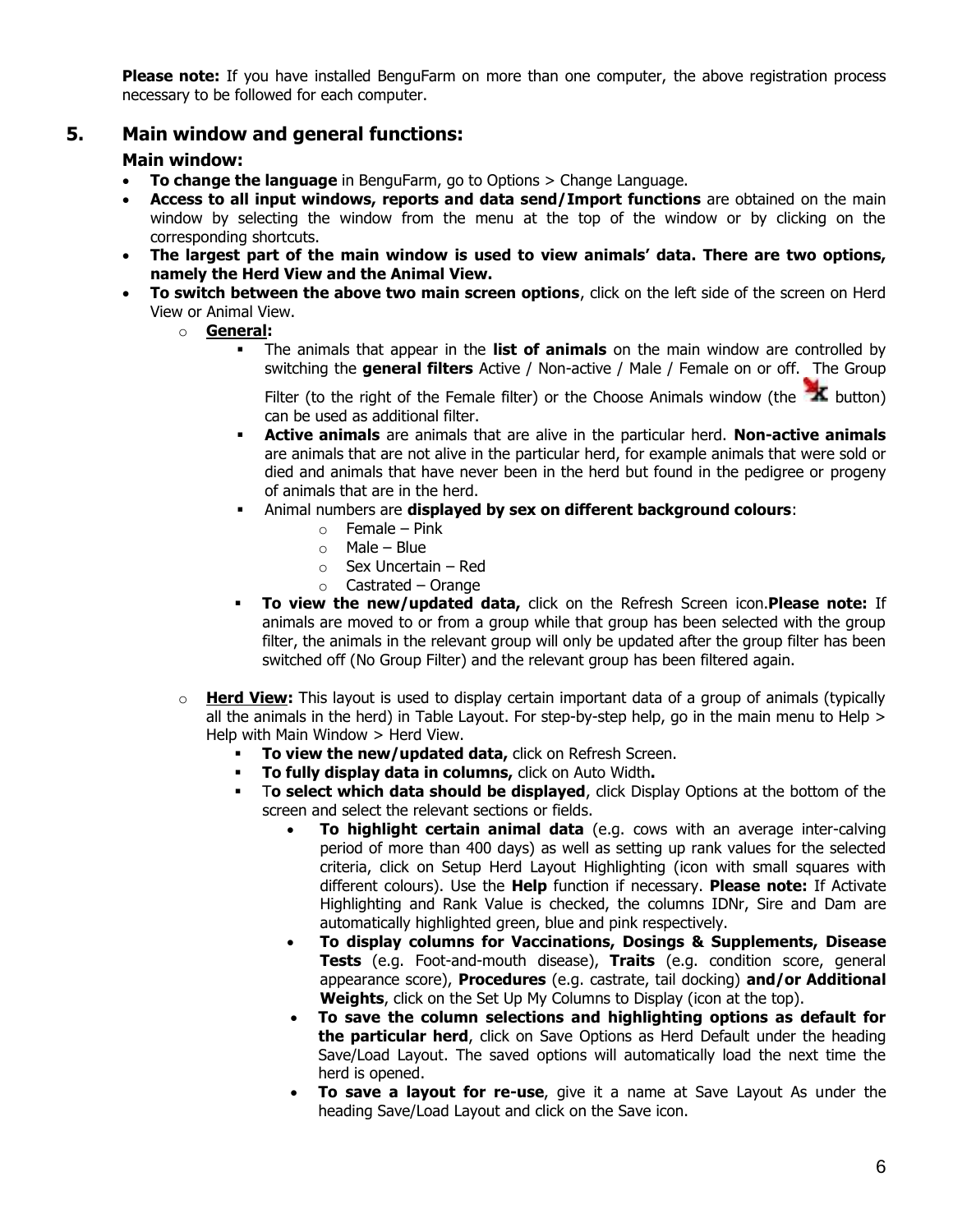- **To load a saved layout**, select the particular layout at Load Saved Layout and click on the Load icon.
- **Please note:** Management groups column: If an animal is linked to more than one management group, only one of the groups will be displayed.
- **To create a report of the data displayed in the Herd View**, click on Display Report. **Please note:** All columns and all animals will be included in the report. Click on View Options to select and deselect columns you wish to include in the report. Use the filters at the top of the window to change the selection of animals which should be included in the report.
- **To view a specific animal's (or sire or dam) data in the Animal View main screen layout**, click on the relevant animal's ID number. To return to the relevant animal in the Herd View, click on the Herd View link.
- **To group records**, click on the column heading and hold the mouse button. Now move the mouse to the open section at the top of the report where there is written "Drag a column header here to group by that column" and release the mouse button. The column name will now be displayed in this open section. Records can be grouped on more than one column values. To remove the group, right click on the column heading and select "UnGroup".
- **To sort records**, click on the appropriate column heading. To sort in the reverse order, click a second time on the column heading. To sort by multiple columns at once, hold the SHIFT key on the keyboard and click on the column headings.
- **To filter records**, click on the right of a column heading on the filter button. A list of all the values that appear in that column will be displayed. To display only records that have a specific value, click on that value. You can also click on "(Custom)". A screen will open where, for example, you can select to display all records with a value greater than a certain value. Note that more than one column can be filtered at a time. To remove a specific column's filter, click "(All)" at the filter options of that column. To remove all column filters, click on the X at the bottom left of the main window.
- **·** To temporarily move a column to another position in the table, click on the column's heading and drag it to where it should be placed and drop it. When the relevant screen is closed and reopened, such a column will be displayed again in its original location.
- **To temporarily remove a column from a screen**, click on that column's heading and drag it until it displays a large cross and drop it. When the relevant screen is closed and reopened, such a column will be displayed again.
- **To record certain data** (e.g. Edit Animals (Table Layout) or Sales, Deaths and Culls) **for a group of animals**, mark the animals in the "S" column and select the appropriate recording screen from the top menu or click on the corresponding icon.
- **To link animals to a group**, mark the animals in the "S" column and click Link Animals to Group.
- **To display animals in the My Reports screen**, mark the animals in the "S" column and click Display in My Reports.
- **To copy the data to the computer's "Clipboard"**, click Copy to Clipboard.
- o **Animal View:** This option consists of display (view) windows which are used to display the data of a single animal. There are various display windows available where data from the animal selected at the top left of the main window (obviously only when animals are already in the BenguFarm database), is displayed. There are for example display windows for general data, birth data, reproduction and progeny averages, pedigrees, photos, etc. For step-by-step help, go in the main menu to **Help** > Help with Main Window > Animal View.
	- The display windows are divided into four groups or sub-windows. You can select to view one display window from each group of sub-windows at a time. Simply click on the tab of the applicable display window at the bottom of the group of display windows.
	- **To hide display windows which are not used**, click on the "Display" menu and under the heading Main Window View Screens remove the tick mark next to the appropriate display window.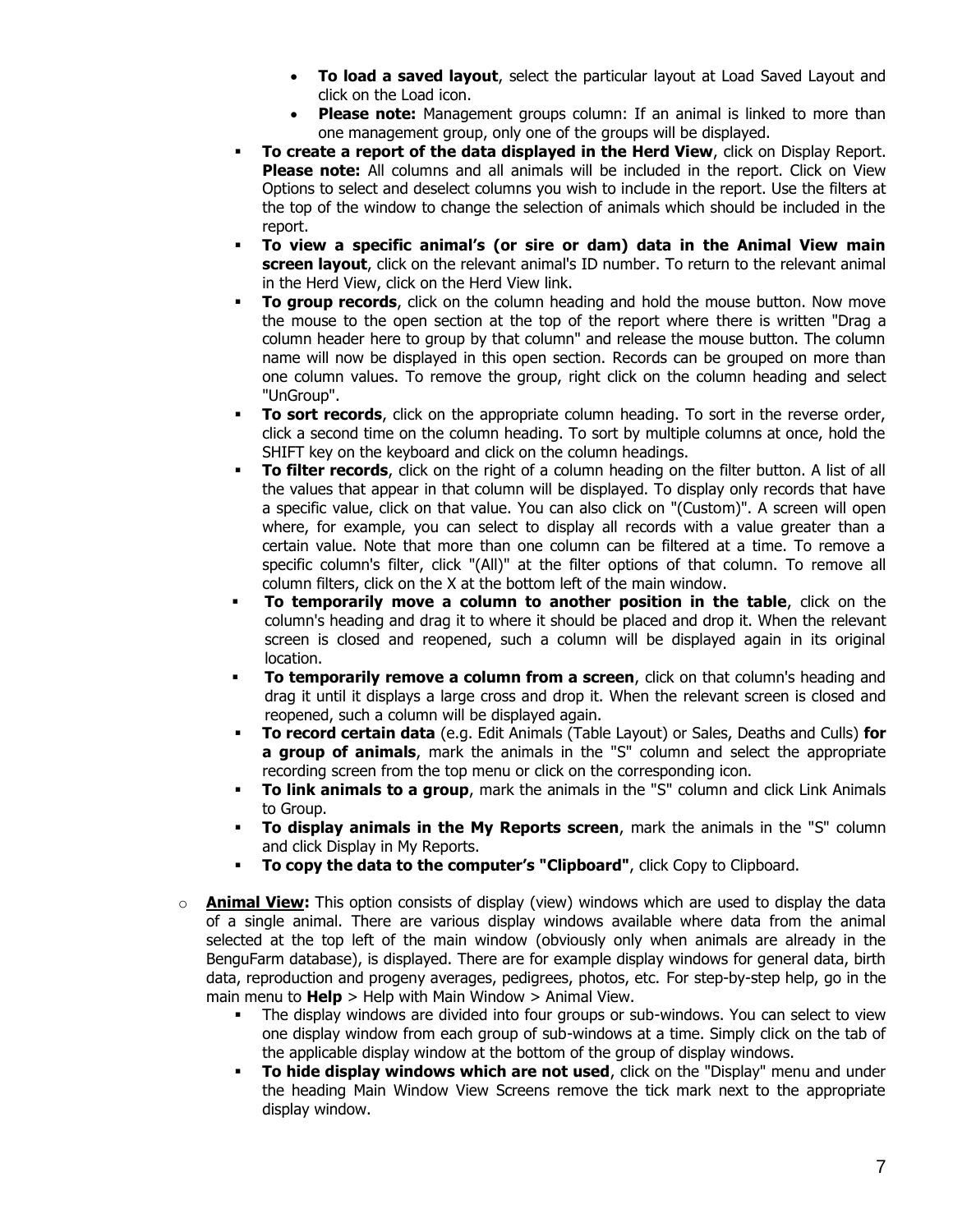- **To create a report of the data being displayed on a display window**, click on the printer icon in the right-hand top corner of the relevant display window. For more display settings, see paragraph 8.
- **To select an animal** (which is already in the BenguFarm database) to display on the main window, click on the pink or blue box at the top left of the main window or press Ctrl+Z on the keyboard. The animal can be chosen from the list or the IDNr can simply be typed. The arrows left and right are used to move to the previous and next animals in the list.
- **To enlarge or reduce sub-screens**, move the cursor on the brown line between the sub-screens and drag and drop to the desired size.
- o **Tip: To select the Herd View** (instead of the Animal View) **as the default layout for the main window**, go to Display and click the Use Herd View as Default Main Window Layout option.
- **For further assistance with the use of the main screen**, go to Help > How to Use this Window.
- **Tip: If an animal(s) that you expect to be in the animal list are not found**, check the following: o Are you in the right herd?
	- $\circ$  Have the correct general animal filters been selected? If only active animals are listed, check that the animal may not be non-active.
	- o If so, was the correct group filter selected?
	- $\circ$  If so, were the correct column filter(s) selected? Look at the bottom left of the window for active column filters.
	- o Are the animals sorted on ID number?
	- o Is the number format of the animal concerned correct? (e.g. A210001, A 210001, A21001).

#### **Choose Animals window:**

• The **Choose Animals screen** is a used everywhere in BenguFarm to choose animals for recording data or to include in a report. The user can choose the animals by hand (right hand side of screen) or choose the animals from a group(s) and/or filter(s) (left hand side of screen). The screen is opened

when the user click on the **X** button in a recording or report window. Use the **Help** function if necessary.

#### **General Features – All windows:**

- **To open a window, all other windows must be closed.** If a window is minimized, another window cannot be opened.
- **BenguFarm can only be closed if all the windows are closed.**
- **To quickly find an animal on the main screen or other drop-down list,** open the list and enter the animal's ID number. The same goes for finding an item in any type of drop-down list.
- **Sex indication on sceens:** Column heading is Male. Male animals have a tick mark, females not.
- **The general animal filters** (Active / Non-active / Male / Female) are displayed on all screens where animals can be selected at the top of the relevant screen as four squares. The description of each filter can be displayed by moving the pointer over the box.
- On all recording windows **fields compulsory/important to complete are on a yellow background.**  Fields with a white background is optional to complete.
- **To move from one field/column to the next** where data need to be entered, use the "Tab" key or die  $" \rightarrow"$  kev.
- **To go to the next or the previous line** where data need to be entered, use the " $\downarrow$ " and the " $\uparrow$ " keys.
- **Numeric fields (e.g. weight, price) MUST have a value (0 or other).**
- **To select a date using the calendar**, firstly select the year, then the month, then click on the day.
- **To edit or delete existing data**, see paragraph 14.
- **To sort or filter records on a window or to move a column to another position in the table or to temporarily remove a column from a screen,** see the instructions above at Main Window > Herd View.
- **The full description of a column heading** can be displayed by moving the pointer over the column heading.
- **To choose animals for multi editing or deletion**, select the S (Select) column and change the relevant data at the top of the screen in the Multi Edit / Add New part of the screen.
- It is recommended that costs and prices be recorded without VAT.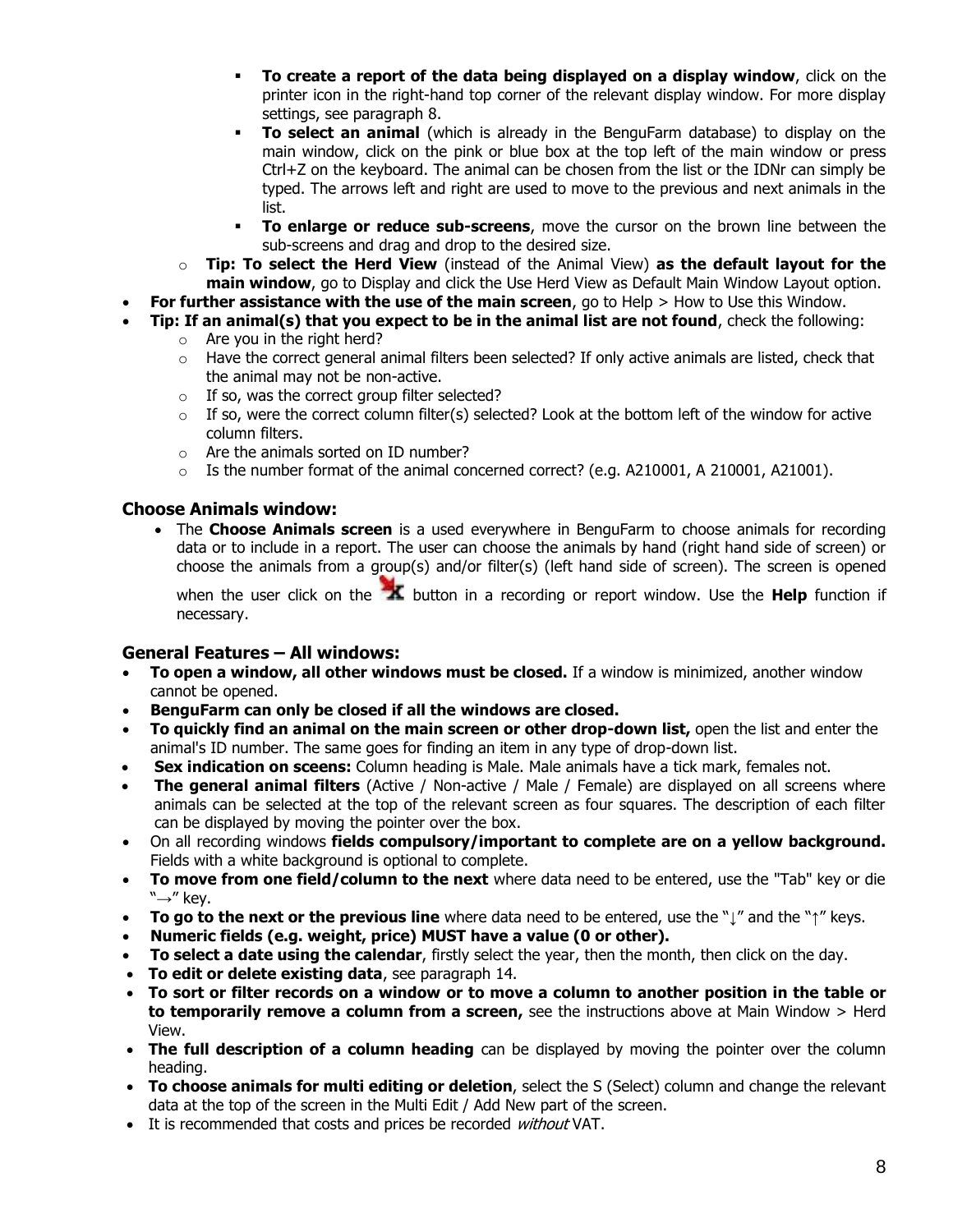- **To create a new record at Settings**, cliick on the "+" at the bottom right of the window. To delete a record, cliick on the "-" at the bottom right of the window.
- A **step-by-step Help function** is available on most windows at the top right of the screen. Please use it – you will be surprised how easy it works.

#### **Reports and Recording Lists:**

- All reports can be created through the Reports menu item.
- Reports with "(**recording list**)" behind the report name are reports with some blank columns in the report. The purpose is to **print the relevant report (recording list) and take it to the camp to record data on it**, e.g. a Trait Lists (recording list) on which horn measurements can be recorded. The benefits of using printed recording lists are:
	- $\circ$  Animals are sorted easy to record data later in BenguFarm;
	- o Easy to check if all animals are done;
	- $\circ$  All necessary info is printed on the recording list;
	- o Does not waste time writing animal ID numbers;
	- o Errors with animal identification can easily be detected.
- When a report is created (Display Report), there is always options to print or to the export the report. With the Export option a **report can be saved in various formats, e.g. pdf or Excel** or the report can be e-mailed directly from BenguFarm to a contact. **Please note:** Direct mail sending, for certain technical reasons, does not always work. If you have a problem with this option, contact your BenguFarm agent for help setting up the SMTP Direct Email Option [Settings > Herds > E-mail > Use SMTP Direct Email].
- To create a report containing **animals from all herds** on the relevant database (where applicable), go to the "ALL" herd [File > Change Active Herd To > ALL].

# **6. Settings:**

**Tip: To change the language** in BenguFarm, go to Options > Change Language.

**It is very important that the settings for each herd (species) are done before you start using the programme** to ensure that the programme functions correct and optimal.

#### **Herd settings:**

Go to Settings > Herds. Complete/change the information, where necessary, under the following headings on the grey area of the window. **Please note: First do the General settings, secondly the Service Providers and then the rest.** For most settings, default values or options have been selected. Check these default settings and only change if necessary for your specific needs.

#### **Please note: Fields with a yellow background is compulsory/important to complete. Fields with a white background is optional to complete.**

- o **General:** 
	- **Name** (required): E.g. Sable or Blue Wildebeest (not Golden Wildebeest).
	- **Description** (optional): E.g. Sable Herd.
	- **Owner** (optional): E.g. James Brown.
	- **Farm Name** (optional): E.g. Sweet Water.
	- **BenguFarm Module** (required): Game.
	- **Animal Species** (**REQUIRED and VERY IMPORTANT**): E.g. SBL Sable. This setting determines certain species-specific default settings such as pregnancy period and horn measurements. If you change this, close the programme, open it again and go to File  $>$  Support  $>$  Recalculate Summary Data for the change to take effect.
	- **Herd Type** (required): Select Commercial, except if animals will be registered with SA Stud Book, then select Stud.
	- **HDM** (registered Herd Designation Mark of the herd only applicable to herds registered with SA Stud Book): E.g. ABC. Contact Herman Labuschagne at SA Studbook at 051 4100 900 or herman@studbook.co.za to register a HDM and Prefix (next field). If you do not have a registered Herd Designation Mark for this herd/species, leave this field blank.
	- **Prefix** (registered prefix or herd name only applicable to herds registered with SA Stud Book): E.g. Thaba Tholo.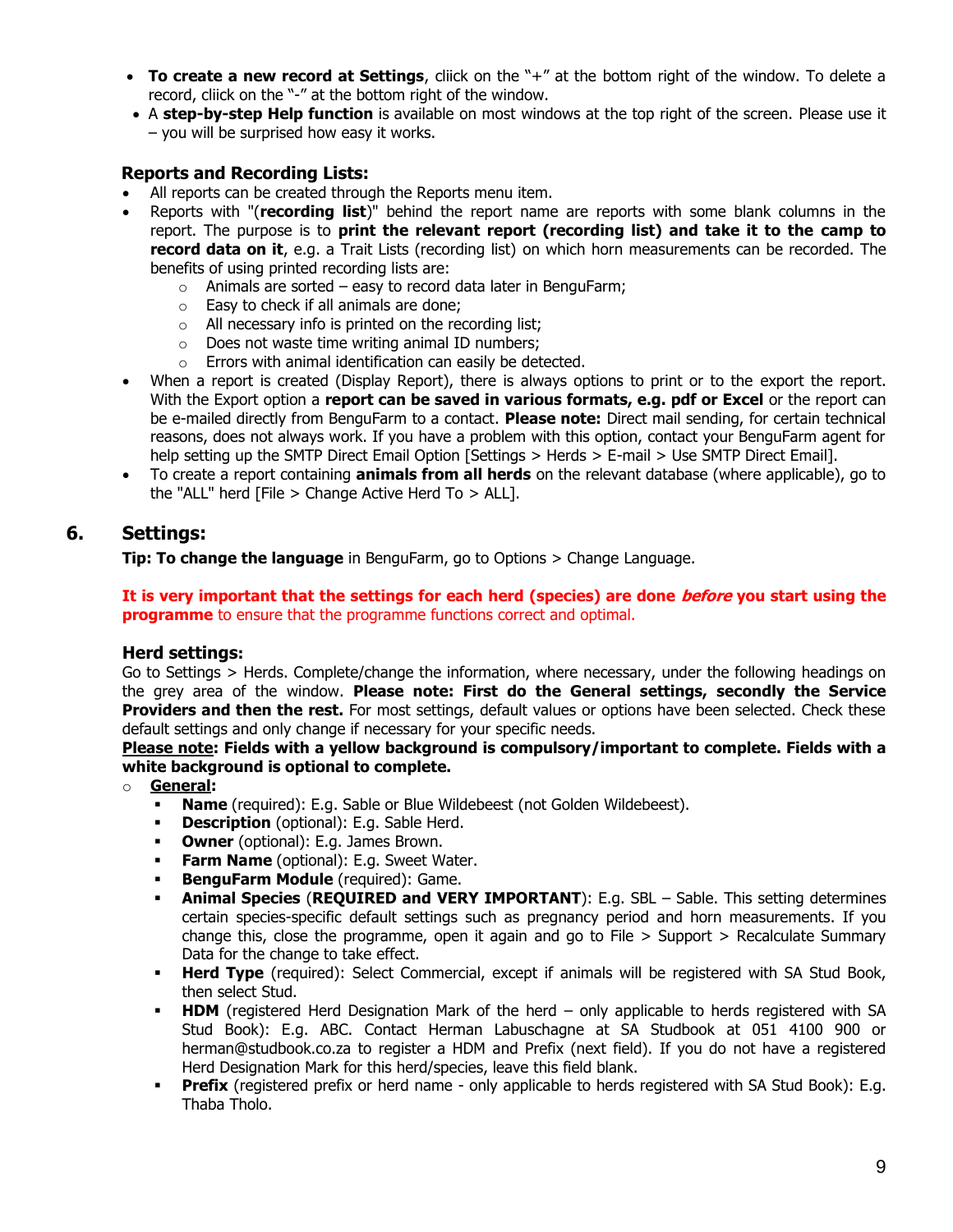- **Society Member No** (only applicable to herds with SA Stud Book as registration service provider): Complete the number with preceding zeros so it is seven numbers and the species code at the end, e.g. 0699999SBL.
- **WRSA Member No** (only applicable to WRSA members): E.g. 12345.
- **Example 3 Invoices Made Out To** (optional): Complete the name of the person or business to which the invoices should be made out to.
- **VAT No** (optional): Complete the VAT number.
- **Postal Address** (optional): Complete the postal address.
- **Postal Code** (optional): E.g. 2500.
- Land Code (optional): E.g. ZAR.
- **Contact Person** (optional): Click on the shortcut icon on the far right (Auto create herd contact from herd details). Now click on the shortcut on the right (which looks like a red notebook) to open the Contacts window and fill in the missing information, specifically the name & surname, cell phone number and email address. Save. Now select the contact from the contact list. **Please note**: The contact details completed here (name and surname, cell number and email address) will be printed at the top of all reports.
- **Example Figure 1 Breeder, Owner and Keeper** (optional): Select the contact you set up above, e.g. Long Horn Game Breeders.
- o **Service Providers** (only applicable to herds with SA Stud Book as service provider):
	- **Registration, Performance Testing and Breeding Values:** Select the service provider of the herd with each.
	- **Use Logix Direct File Upload Functionality** (optional only applicable to Logix users refer www.logix.org.za – please read the note on the window:
		- Login Username: Enter your Logix username.
		- Login Password: Enter your Logix password.
		- Send E-mail Confirmation of Received Data To: Enter your email address here.
	- **E-mail Addresses:**
		- If Studbook was selected above as service provider for Registration and Performance Testing, please ensure that the E-mail Matings, Birth Notifications, Transfers and Cancellations To as well as E-mail Performance Test Data To addresses are edata@studbook.co.za.
- o **ID Methods and Numbering:** (Refer paragraph 1 for general information on ID Methods and Numbering of animals)
	- **Default ID Format:** The default ID format is used to determine the format of the Animal ID Nr (visual) in BenguFarm GAME, according to the animal's Herd Designation Mark (HDM) (only applicable to herds registered at SA Stud Book), Year and Sequence number. The default ID format in BenguFarm GAME is HHHHYYNNNN. The HHHH indicates there is provision for maximum 4 characters for the Herd Designation Mark (if applicable), the YY indicates there is provision for maximum 2 characters for the year of birth and the NNNN indicates there is provision for maximum 4 characters of the sequence number. E.g. if the herd designation mark is ABC, the year of birth is 2020 and the sequence number 123, the ID Nr will be created as ABC200123. Game breeders usually use only the year of birth and sequence number to identify animals. In this case, the default ID format can be set as YYNNNN or YY-NNNN.
	- **Default Main ID Method (Permanent ID):** For game the default permanent ID method is usually an Electronic ID.
	- **Default Sub ID Method (Visual ID):** For game the default visual ID method is usually an Ear tag.
	- **Separate Sequence Numbers for Heifers and Bulls:** Check this option only if (for this herd) one serial number range for heifer and bull calves is not used. At Sequence Number Method the appropriate option should be selected for Male and Female. If continuous series sequence numbers (in this herd) are used for heifer and bull calves (e.g. 1-100 for heifer calves and 101-200 for bull calves OR 1-100 for heifer calves and 1-100 for bull calves), tick Continuous Sequence Numbers at both sexes.
	- Apply Sequencing Settings of First Herd to All Herds: Select this option if you have two (or more) herds on the same database and you use one sequence number range for both herds. BenguFarm will then allocate the next available sequence number irrespective of the herd when new calves are recorded on the Calving screen.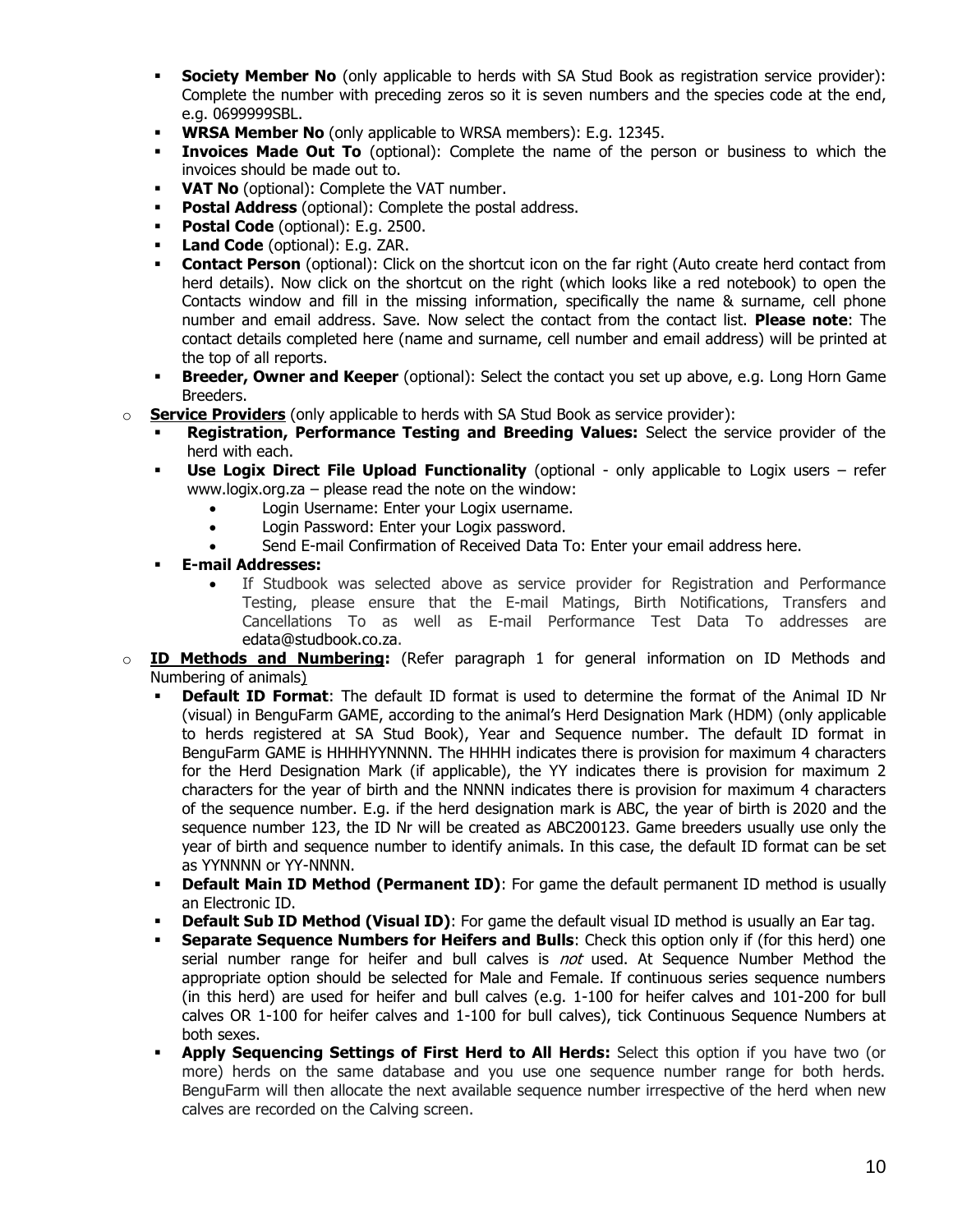- **Create IDnr (Visual) from EID (Microchip Number) where no IDnr is specified:** This option should only be chosen if only microchip/electronic identification is used and BenguFarm GAME should automatically create visual Indris from the microchip/electronic identification numbers that are imported into BenguFarm from an electronic identification reader or -scale**.**
- o **Mating, Pregnancy and Calving**:
	- **Current Calving Season**: Ignore see Calving Season settings below.
	- See Appendix C on how **Minimum Age of Heifers at First Mating, Av. Period from Calving to Mated Again** and **Normal Pregnancy Period** are used in the calculation of Expected Calving Date.
	- **Synchronisation** (if applicable): Complete the # Days from Insert to First Injection; # Days from Insert to Second Injection; # Days from Insert to Remove and # Days from Remove to AI / Lapa.
	- **Other fields:** Check the default values and change only where necessary for the specific species.

#### o **Performance Testing**:

- **•** Ignore not applicable presently to game.
- o **E-mail**:
	- **Use Windows Configured E-mail Program:** Check this option if you use any e-mail program other than Microsoft Outlook.
	- **Use Microsoft Outlook as E-mail Program**: Check this option if you use Microsoft Outlook.
	- **Use SMTP Direct Mail:** Check this option only if your BenguFarm GAME agent recommended it when you have problems with your regular e-mail program.
	- **EXECT:** Do not check this option.
	- **Display E-mail Success:** This option must be checked.

# o **Default Folders for Files:**

- During the installation of BenguFarm, a folder "BenguFarm" is automatically created on the computer's local disk (C:\BenguFarm\). In this folder is a subfolder "Game" with three sub-folders, namely "Imports", "Exports" and "Backups" are created with sub-folders for your herd(s) in each of them. In BenguFarm GAME these three sub-folders are then automatically set as the default folders where BenguFarm GAME data can be saved. **Please note:** The default place for saving backup files (C:\BenguFarm\Game\Backups\[Herd]) is NOT a safe place, since the backup will be lost if the computer is stolen or get damaged. **It is VERY IMPORTANT to save backups in a SAFE PLACE,**  e.g. a cloud-based place like Dropbox, GoogleDrive or OneDrive and/or on an external hard drive or memory stick. Click on the button with the three dots to select a save place.
- **Default Folder where Photos will be Saved In:** Do NOT change the default directory it is correct.
- o Map Network Drive at Start-up: **If you want to put the BenguFarm database on a network,** please contact Mr. Leslie Bergh at leslie@benguelasoft.co.za or 082 801 2026 for instructions to set it up.

#### o **Reminders**:

▪ Check the default values and change only if necessary.

#### o **Body Measurements**:

 $\circ$  By default, all horn measurements in BenguFarm are recorded in *decimals* (e.g. 40.375). On the main screen and on all reports the results are displayed in *fractions* (e.g. 403/8). If you want to display the measurements in decimals instead of fractions, remove the check at Display Horn Measurements with Fractions and click Save.

#### ▪ **Cows' Frame Size**: **Ignore – not applicable in game.**

- o **Scoring**:
	- $\blacksquare$  Ignore the default is correct.

#### o **Other**:

- Check the default values and change only if necessary.
- **Default Group Category:** Select the group category that will be used most often.
- **Allow Sales, Deaths and Culls Records for Animal in Each Herd:** Check this option only if you have more than one herd (on the same database) and you want to record more than one sales record per animal.
- **EXTED IN MILLET HEREASE IS NOTENARY IN A LET ALLY HEREASE IS NOTENARY COMBO THE AND THE AND THE AND THE AND THE** same database) to allow certain data (pregnancy tests, vaccinations, illnesses and treatments, camp and group movements, purchases, procedures, etc.) to be recorded in the ALL herd.

#### **Groups – Calving seasons, camps and management groups:**

See paragraph 17 for the purpose, setting up and use of calving seasons, camps and management groups.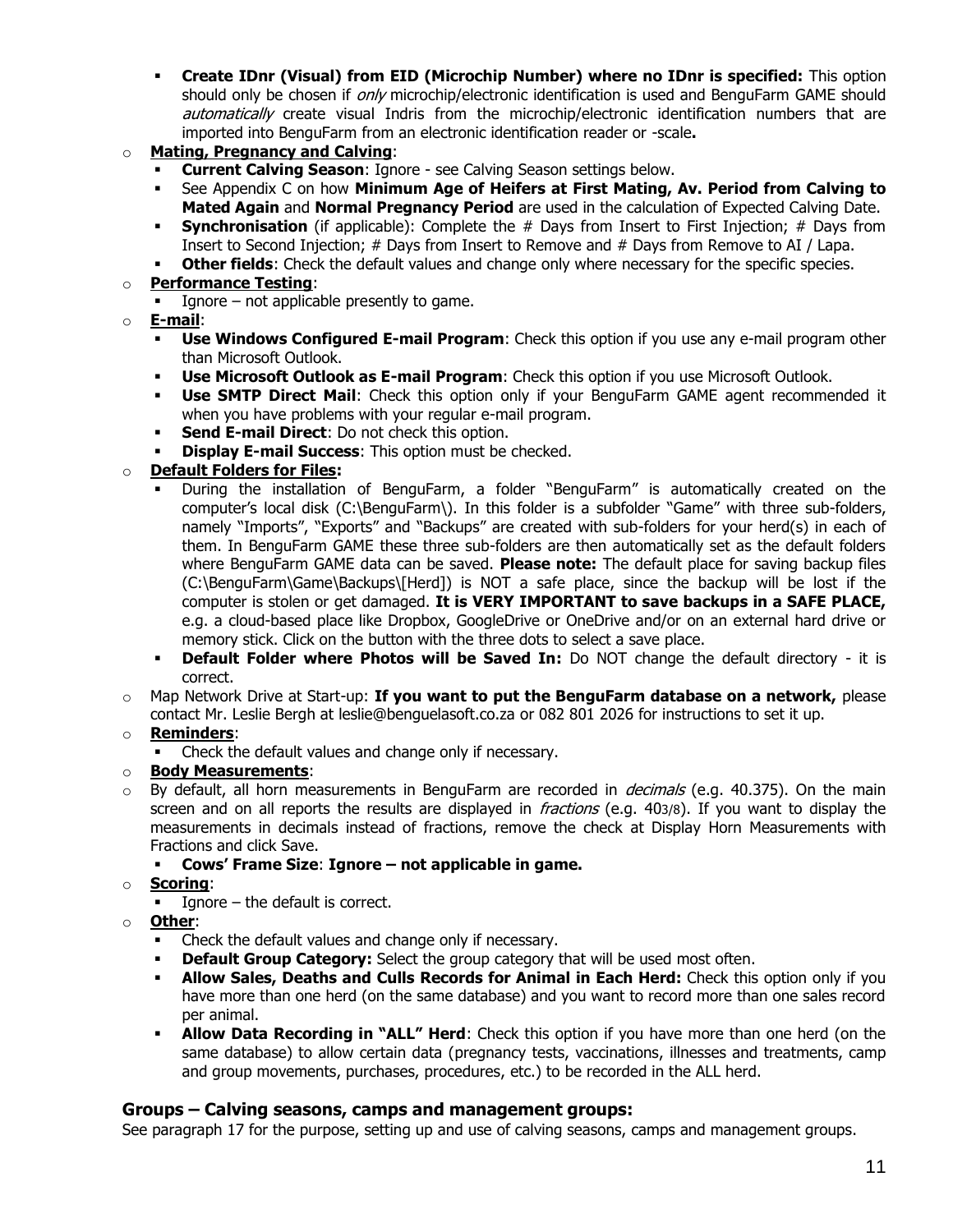#### **Traits per Species:**

**To change the traits normally recorded for a specific species**, the order in which the traits are listed and the unit of measurement (inches or cm), go to Settings > Traits per Species. These settings will find application in the Darting Data > Horn & Other Measurements window and the Performance Testing > Horn & Other Measurements window. **Please note**: The selected list will only be displayed if the relevant animal's species is correctly recorded.

#### **Contacts:**

**To create Contacts for people or businesses** that will be used several places in the program (e.g. Owner, Manager, Inseminator, Buyers, Veterinarians, Consultants, Inspectors, etc.), go to Settings > Contacts, click on the "+" (lower right corner of the window) to create a new contact record. **Please note:** The Business field (person or business name) is the field that will be displayed in selection lists and is the only compulsory field to complete.

#### **Other Settings:**

All the other lists have default items already included in the particular list. You cannot edit or delete these default items but, where necessary, you can add additional items by clicking on the "+" at the bottom right of the window. The Medicines list is the one list that will need to be extended with your own list of medicines. **Tip**: In certain settings (e.g. Camps; Vaccines, Dosings & Supplements; Medicines as well as Diseases, Injuries & Parasites) there is an "In Use" column. Items marked with In Use are displayed in the relevant menu at the top of the list and the rest below to make it easier to select an item. Some items also have a "Device" column. Items not marked with Device are hidden in the relevant drop-down list on the Mobile app and on the APR500/600 EID reader so that the list is shorter.

# **7. Create additional herds (species) and navigate between herds:**

- BenguFarm GAME makes provision for more than one herd (e.g. different species) to be created in the programme without additional costs, provided of course that all the animals are the property of one owner.
- **A separate herd must be created for each species**. Additional herds (species) can either be created on the same database or on separate databases.
	- $\circ$  If animals are shared between herds (e.g. bulls used in two herds) and/or if animals are moved from time to time between herds (e.g. two separate sable herds), we recommend that the herds are created on the *same* database. Creating a second herd on the same database also has the advantage that certain settings (e.g. Camps and Contacts) do not need to be done separately for each herd and that it is not necessary to make a separate backup of each herd. It also has the advantage that, through the "ALL" herd option, reports and recording lists can be created that include all animals, regardless of herd.
	- $\circ$  The only instance where we would recommend that you create additional herds on *separate* databases is if the different herds' record keeping in BenguFarm is going to be done by different people, e.g. the manager of farm A keeps the records of farm A's herd(s) on his computer and the manager of farm B keeps the records of farm B's herd(s) on his computer. This then has the advantage that each manager can work independently of the other manager(s) on BenguFarm and that a separate database backup of each farm's BenguFarm data can be made and, for example, restored on the owner's computer without overwriting the other farm's data.
	- o **If in doubt on which option to choose or you need more info on the setup of herds, please consult with your BenguFarm GAME agent.**
- **To create a second herd (species) on the same database**, go to Settings > Herds > General and click on the "+" at the bottom of the window. Enter a name (e.g. Buffalo), select the Animal Species and do the rest of the settings for the herd. Click Save and Exit. **Please note**: Some general herd settings will be entered automatically if it was entered for the first herd (species) that was created. **It is therefore recommended that the General settings of the first herd (species) are done (see paragraph 6) before the additional herds (species) are created. Ensure the Animal Species field for each herd (species) is entered – this is very important.**
- **To create a second herd on a separate database**, go to Options > Databases. Click on + Add New, choose the Species (Game) and complete a name for the database (e.g. Buffalo) in the field Database Description. Click on Save and Exit.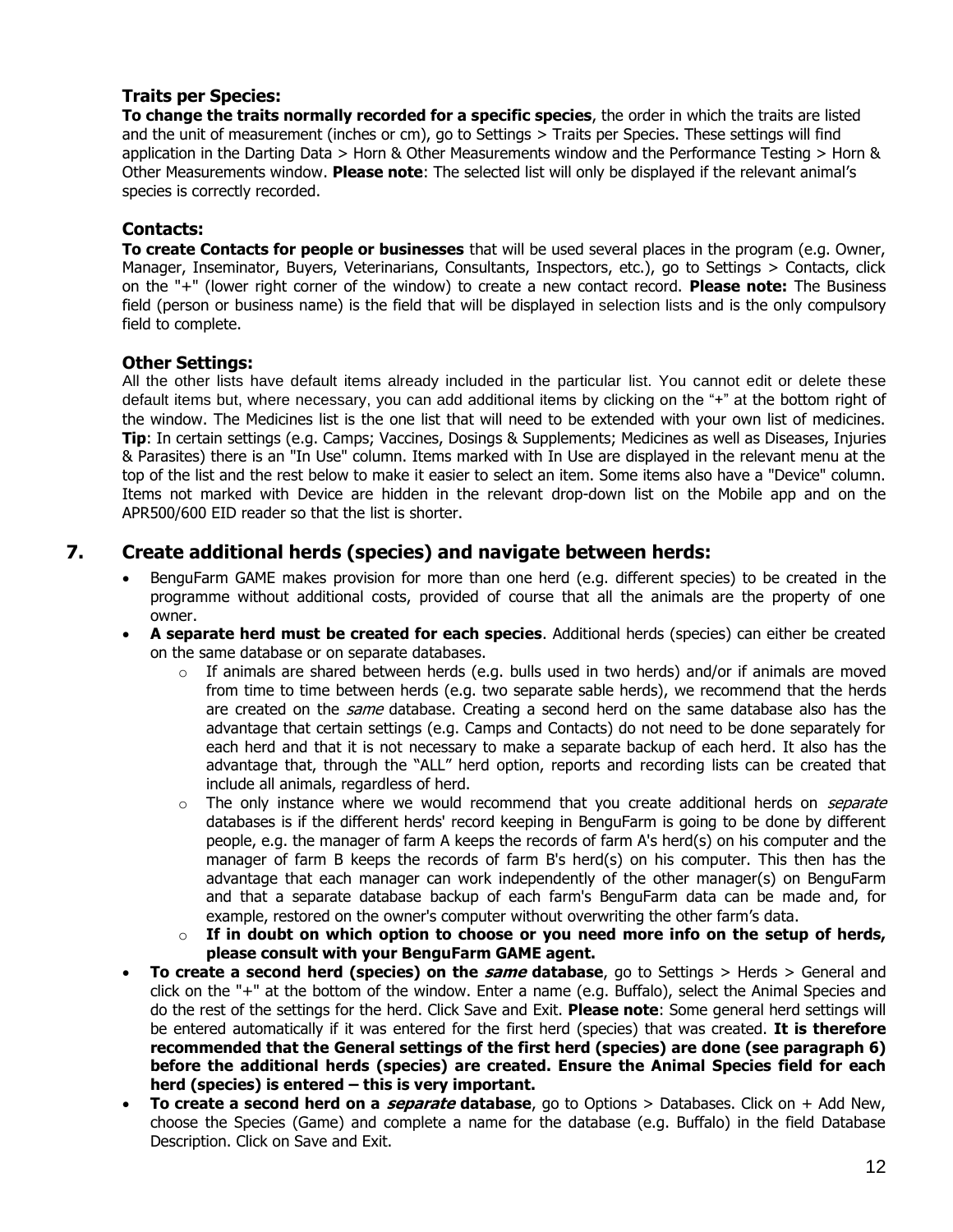- If necessary, please contact Naomi Havenga at 082 696 8306 or send an email to accounts@benguelasoft.co.za to register additional herds and/or databases.
- **To switch between herds** in BenguFarm GAME, go to File > Change Active Herd to. Click on List All and Select, select the appropriate herd from the drop-down list and click Activate.
- **Please note**: If more than one herd is created on the same database, BenguFarm GAME will automatically create an ALL "herd". The ALL herd's main purpose is to create reports that will include animals in all herds in the database. Normally one will not work in the ALL herd, since only certain data recording can be done in the ALL herd.
	- o **To allow certain data** (e.g. matings, pregnancy tests, vaccinations, weights not for performance testing) **to be recorded in the ALL herd**, go to Settings > Herds > Other and check the option Allow Data Recording in "ALL" Herd.
	- o If two (or more) herds (species) are created on the same data base, try **not to use the same ID numbers** for animals in the two herds, to prevent confusion with identification if working in the ALL "herd". One way to do this, is to add a code indicating the species before the number, e.g. B19001 for buffalo and S19001 for sables. If one set of numbers is used for all animals, regardless of the herd they are in, go to Settings > Herds > ID Methods and Numbering and select the Apply Sequencing Settings of First Herd to All Herds option.
- **To move animals of the same species between herds**, see paragraph 28.

# **8. Display settings – Main window and other:**

The purpose of the Display options is to customise BenguFarm for your specific needs by hiding certain windows and certain fields on some windows in BenguFarm GAME that is not used. This is specifically handy for **commercial (non-stud) breeders** who want to hide functions and windows that are not used. To customise your BenguFarm GAME in this way to suit your specific needs and make it more user friendly, go to the Display menu item:

- o **To select the Herd View** (instead of the Animal View) **as the default layout for the main window**, go to the Display and click the Use Herd View as Default Main Window Layout option.
- o **To select or hide fields displayed on the Herd View of the main screen,** go on the Herd View to View Options. To save your selection of fields as the default settings for the specific herd, click Save Settings as Herd Default.
- o **To hide functions and fields that only apply to stud studs on the Main Window, Calving Window and Add & Edit Animal Window,** go to Display > Customize Fields Displayed in Main Window View Screens, click the Mark Default Commercial Field Selections option and click Save.
- o **To hide functions on the Main window and/or fields on the Calving window and the Add & Edit Animal window which is not used**, go to Display > Customise Displayed Program Items. Make a tick mark in the box in the yellow area next to "Display only the marked Functions and/or Fields…". Click on the "+" next to Main Window Functions, Add & Edit Animals window and Calving window to check and, if necessary, change the functions and/or fields you want to be displayed. Click on Save. **Please note**: Functions and/or fields that are hidden this way will be applicable to all herds in the relevant database.
- o **To hide the display windows on the Animal Layout of the main window that are not used**, go to Display and below the heading Select Main Window Animal Layout View Screens uncheck the applicable display window. [Use the **Help** function if necessary]. **Please note**: Functions and/or fields that are hidden this way will only apply to the applicable herd. If it should apply to all herds in the relevant database, check the option Apply to All Herds in this Database and click Save.
- o **To display the growth between measurements** (instead of from birth) **on the Horn Measurements view screen on the Animal View of the main screen,** go to Display and under the heading Horn Measurements View Options, select the Show Growth Between Measurements option.
- o **To hide specific fields on certain lookup screens** (General, Birth, Last Mating, Reproduction & Progeny Averages, Performance Testing and Breeding Values) on the Animal View of the main window **that are not used**, go to Display > Customize Fields Displayed in Main Window View Screens. Click on the appropriate view screen (e.g. General) and uncheck the fields you do not use. Do the same for the other view screens. When done, click Save. **Please note:** Fields on view screens hidden in this way will only apply to the applicable herd. If it should apply to all herds in the relevant database, check the option Apply to All Herds in this Database and click Save.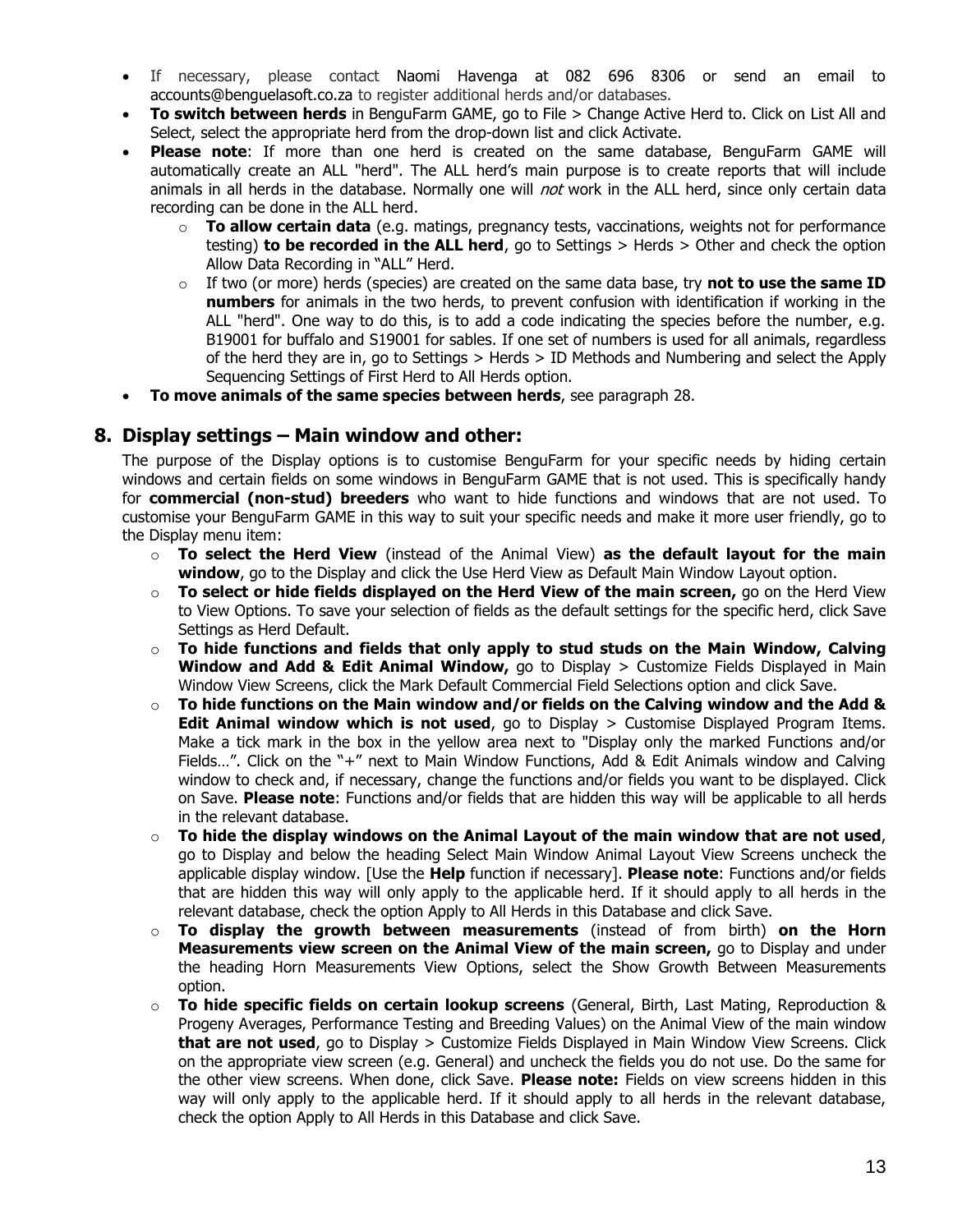o **To hide specific fields on the Progeny display window that are not used**, go to Display > Customize Progeny View Screen Columns. Uncheck the applicable fields you do not use and then click on Exit. **Please note**: Fields on the Progeny display screen that are hidden this way will be applicable to all herds of all modules, where applicable. Certain fields that do not apply to a specific BenguFarm module will be automatically hidden.

**Tip**: To select an animal (e.g. your favourite breeding bull) to be displayed by default on the main window's Animal View when you open BenguFarm GAME, go to Settings > Herds > Other > Animal to Display when Opening BenguFarm GAME.

# **9. Step-by-step help function:**

A step-by-step Help function is available on most windows. This function is designed to take the user stepby-step through the functions of each window. **We strongly recommend that you use these step-bystep Help functions until you are familiar with the applicable window.** The Help function is activated by clicking on the "**Help**" button on the applicable window. Then choose the applicable function you want to perform and follow the step-by-step instructions. Please note the flickering arrow in one of the corners of a Help window. This arrow indicates where on the window data should be entered or the function should be activated. Click on the ">>" button to go to the next step. Click the "<<" button to go back to the previous step. Click on the "X" button to close the Help window.

**Click on the "Help" button on the main window for help with certain basic functions** in BenguFarm GAME, namely General, Handling of Multiple Herds, Herd View and Animal View. The latest version of the BenguFarm manual can also be downloaded and opened here.

# **10. Import animal data from external sources:** (if applicable)

- BenguFarm is now ready for animal records to be imported or manually recorded. The first choice is, of course, to import data from some electronic file(s) if such file(s) is available. If such file(s) (see below) is not available, the data must be manually recorded. See paragraph 11 for instructions for this.
- Depending what data is available, data can be imported from one (or in cases where required more than one) of the following sources. Please contact your BenguFarm agent if you need any help with importing data.
- **Please note: Make sure you are in the correct herd** where the data should be imported.
- **To import animal data which was recorded on Excel**, see Appendix A or contact your BenguFarm GAME agent or Mr. Leslie Bergh at leslie@benguelasoft.co.za or 082 801 2026.
- **To import Logix data**, see Appendix B, paragraph 2.
- **To import data from another BenguFarm GAME user:** If you have **bought animals from a fellow BenguFarm user,** he can create a BenguFarm Animal Transfer with the relevant animals' data [Data Send/Import > Send > BenguFarm Animal Transfer File] and send it to you. You can import this file at Data Send/Import > Import > Database > BenguFarm Animal Transfer File. **Please note:**
	- $\circ$  Make sure you are in the correct herd (species) where the data should be imported.
	- $\circ$  If an animal(s) with the same ID number exists in another herd(s), ensure the option Only Search in Selected Herd is checked.
	- $\circ$  Below the Existing heading, check that the Status of the animals are correct.
- **To view the general data of an animal on the main window**, go on the Animal View to the General view window or go on the Herd View to the General, Identification and Birth sections.
- **After the animal data has been imported, the following information can be added, where available:**
	- o **To record purchase data** (purchased from whom, purchase date, price, etc.) of the above imported animals, see paragraph 12. Use the **Help** function if necessary.
	- o **To assign animals to camp groups,** see paragraph 17. Use the Help function if necessary.
	- o **To record horn measurements**, go to Performance Testing > Horn and Other Measurements **OR** go to Other Data > Darting Data > General.
	- o **To record the book and market value of individual animals**, go to Animals > Edit Animals (Table Layout). Use the Help function if necessary. **Please note:** When purchase data of animals is recorded (Other Data > Purchases), the purchase price will automatically be entered as the book value of the animal, provided that the book value of the animal was not already recorded.
	- o **To record the average tax and market values** for various categories of animals, go to Reports > Animal Lists and Numbers > Animal Numbers and Values. Select Calculation Method at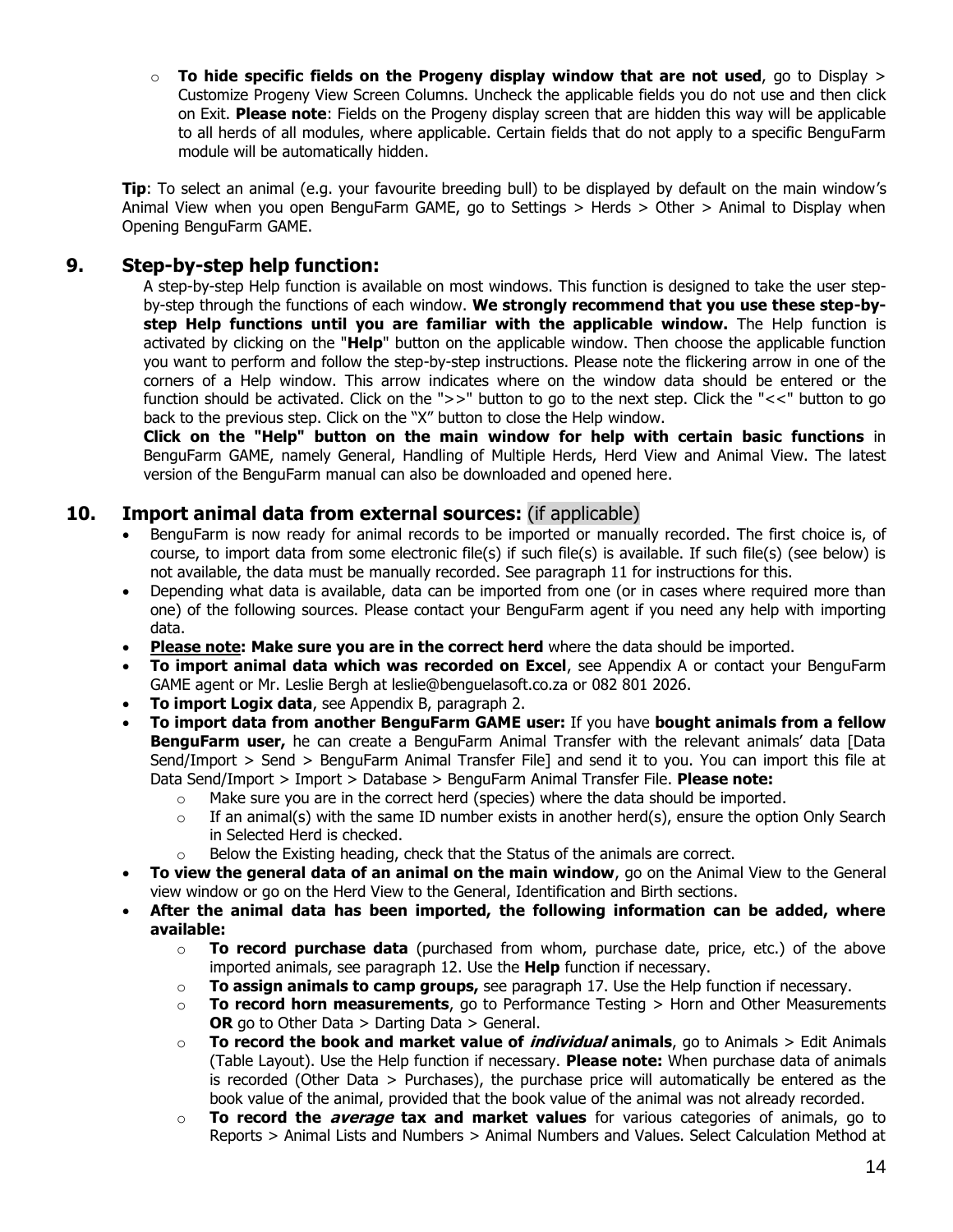the top left of the window and click on the Add and Edit Animals Numbers Calculation Methods icon, complete the Market and Tax Value columns and Save.

o **To mark your breeding bulls as breeding bulls**, go to Animals > Add and Edit Animals (Single animal layout), highlight the applicable bull, make a tick mark in the field "Breeding/AI Bull" and click Save. Bulls marked as a breeding bull are listed separately under the "Breeding Bulls" category on the main screen's Herd View in the Category column as well as in the Animals Numbers and Values report. The breeding bulls will also be listed on top the list of bulls when recording matings.

# **11. Create animal records manually:** (if applicable)

- If the basic animal data of all animals in the herd couldn't be imported (refer paragraph 10), then it should be recorded manually. For this purpose, it is recommended to use the **Add Animals Wizard** window (Animals > Add Animals Wizard) to quickly and easily create animal records. [The Add and Edit Animals window (Single Animal Layout) screen can also be used, but the Add Animals Wizard is the easiest way to create new animal records]. **Please use the calving window (Reproduction > Calving) to enter calvings.**
- On the Add Animals Wizard window, under "What do you want to do?" choose the option applicable to your herd and available data, e.g. Add a New Animal: Minimal Data – Commercial Animal and follow the instructions.
- The **minimum data** necessary for an animal record is ID no. (Farm), Sex, Species, Birth date, Status (Active = Alive/In herd, Non-Active = Dead/Not in herd) and Registered or Commercial. [**Please note**: If an animal's precise birth date is unknown, then please enter an approximate date, e.g. 01 Oct 2014 for animals born in 2014 and check the Birth Date Uncertain box].
- If you want to **link the animals to a camp** on this screen, the camps must be set up first. (See paragraph 17 of this manual). If Animal in No Camp is selected at Camp, what is entered by default in Date in Camp and Reason will not be saved, so leave it unchanged.
- The field Herdmark (if applicable) and Year (of birth) will be completed automatically. **As soon as the Sequence number is completed, the program will automatically create the IDNo (Visual)** in the format set up at Settings > Herds > ID Methods and Numbering> Default ID Format. (See paragraph 6 of this manual). If needed, the default IDNo can be changed.
- **Begin with the oldest animals** in the herd and work down to the younger animals. **If you want to record the dam and/or sire** of an animal, first create an animal record for the applicable parent(s). When you create the animal record, you can then choose the parent(s) by clicking on the dropdown next to the parent field and choose the parent from the list. If the sire or dam is not in herd, create him/her with Status as Non-active.
- **To view the general data of an animal on the main window**, go on the Animal View to the General view window or go on the Herd View to the General, Identification and Birth sections.
- **To change (or delete) an animal record**, see paragraph 14.
- **After the animal data has been created, the following information can be added, where available:**
	- o **If the purchase data** (e.g. purchase date, purchase price, bought from) **have not yet been recorded on the Add Animals Wizard screen**, it can be recorded on the Purchases screen. See paragraph 12. Use the **Help** function if necessary.
	- o **To record horn measurements** of animals recorded above, go to Performance Testing > Horn and Other Measurements **OR** go to Other Data > Darting Data > General.
	- o **To record the book and market value of individual animals**, go to Animals > Edit Animals (Table Layout). Use the Help function if necessary. **Please note:** When purchase data of animals is recorded (Other Data > Purchases), the purchase price will automatically be entered as the book value of the animal, provided that the book value of the animal was not already recorded.
	- o **To record the average tax and market values for various categories of animals**, go to Reports > Animal Lists and Numbers > Animal Numbers and Values. Select Calculation Method at the top left of the window and click on the Add and Edit Animals Numbers Calculation Methods icon, complete the Market and Tax Value columns and Save.
	- o **To mark your breeding bulls as breeding bulls**, go to Animals > Add and Edit (Single animal layout) > General Data, highlight the applicable bull, tick the field "Breeding/AI Bull" and click Save. Bulls marked as a breeding bull are listed separately under the "Breeding Bulls" category on the main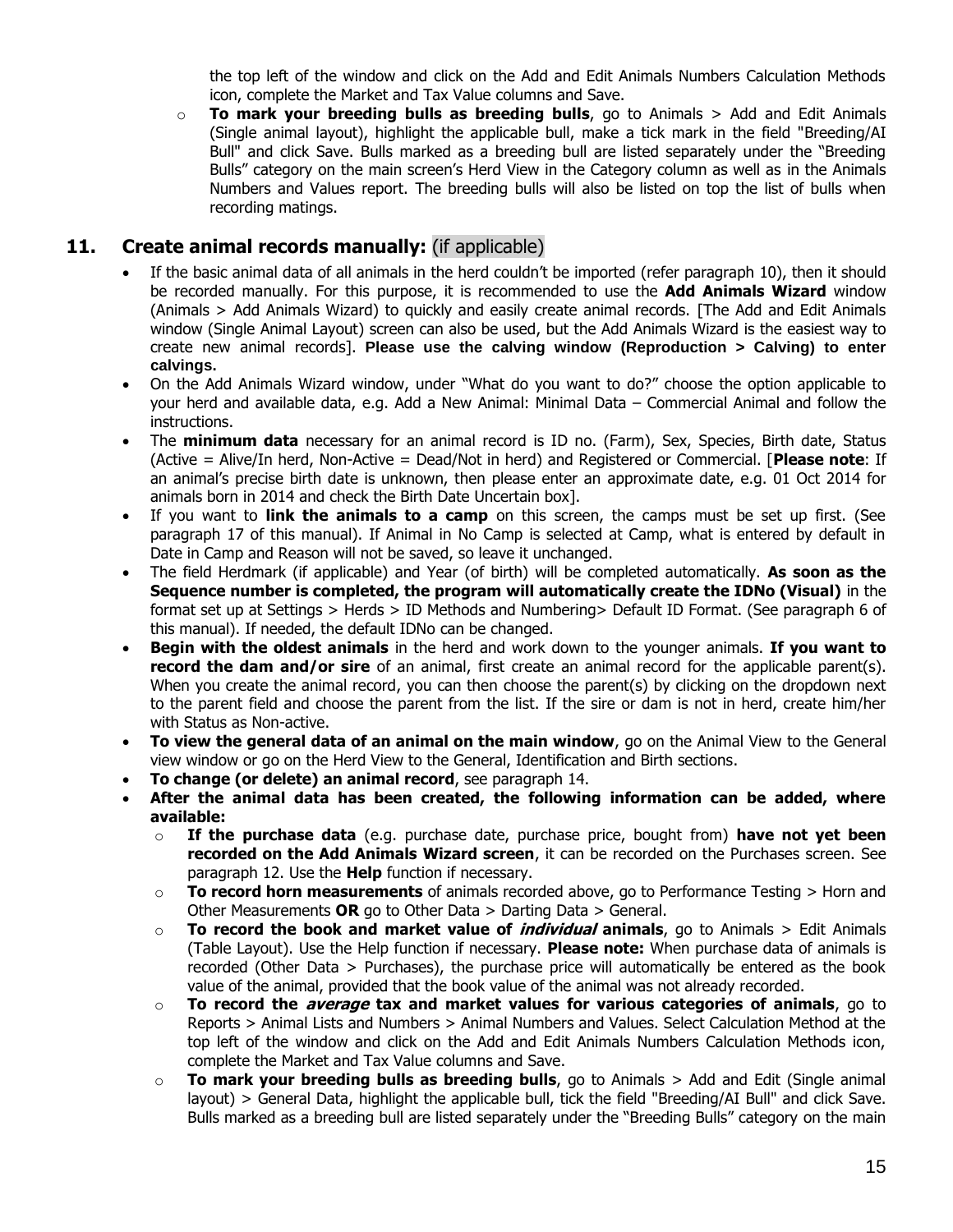screen's Herd View in the Category column as well as in the Animals Numbers and Values report. The breeding bulls will also be listed on top the list of bulls when recording calvings.

# **12. Purchases – Animals:**

- **To import or record the animal data of purchased animals**, see paragraphs 9 and 10 above.
- **To record** (or edit/delete) **the purchase data** (purchased from whom, purchase date, price, etc.) **of purchased animals**, go to Other Data > Purchases. Use the **Help** function if necessary. **Please note:** If animal records are created manually by using the Add Animals Wizard screen, the purchase information can be recorded on that screen.
- **To create a report of animals that were purchased**, go to Reports > Purchases, Auctions, Sales, Deaths and Culls > Purchases.
- **To view the purchase data of an animal on the main window**, go on the Animal View to the General view window and scroll down to the purchase data fields or go on the Herd View to the Purchases section.
- **To ensure that the breeding bulls are displayed on top of the list of bulls on the Natural Matings and AI windows**, go to the Add and Edit Animals (Single Animal Layout) window; find the applicable bull and mark (highlight) the bull. Make a tick mark in the field "**Breeding/AI Bull**" and click Save. This will also ensure that active breeding bulls are listed separately in the "Breeding Bull" category on the main screen's Herd View in the Category column as well on the Animals Numbers report (Reports > Animal Lists & Numbers > Animals Numbers).
- **If you need help with downloading Logix data of registered animals you purchased**, please contact SA Stud Book at telephone number 051 4100 900 or send an e-mail to help@logix.co.za and ask her to send you the 5-generation Logix GAMEDATA file of the animal(s).
- **To link animals to camp groups**, see paragraph 17. Use the **Help** function if necessary.

#### **13. Check if all the animals are on record:**

- **To view the important data of animals in table layout on the main screen**, go to the Herd View.
- **To view the data of a single animal on the main screen**, go to the Animal View, select the animal's ID number in the box (pink or blue) at the top left of the main screen, then click on the relevant view window's link.
- **To check if all the animals are in BenguFarm GAME**, you can create a **herd list** report by going to Reports > Animal Lists and Numbers > Herd List.
- **To create an animal numbers and values report** which will show the number of animals in the herd per category (calves, cows, bulls, etc.), go to Reports > Animal Lists and Numbers > Animal Numbers and Values. See paragraph 17 for more information on how the categories are defined, etc.
- **To check if duplicate animal records have been created and/or imported**, see paragraph 35.

# **14. Edit or delete data**

- **To edit or delete general animal data** (e.g. sex, birth date, ID number, sire, dam and status), there are basically three windows that can be used, namely:
	- o **Animals > Add and Edit Animals (Single Animal Layout)**: Use this window for changes to single animals or unique fields such as ID No. Use the **Help** function if necessary.
		- **Tip:** The Add and Edit Animals window can be used for single animal editing as well as multianimal editing. To select a single animal, click ONCE on the animal's number so that the number is only highlighted. To select multiple animals, DOUBLE click on an animal's number so that a tick appears in the box next to the number. Then click Multi Edit at the bottom left of the window.
	- o **Animals > Edit Animals (Table Layout)**: Use this window for the same change to multiple animals, e.g. to change the calving season for a group of calves. The screen can also be used to delete animal records, if necessary. Use the **Help** function if necessary.
	- o **Reproduction > Calving window**: If you want to change something (e.g. a calving date) on an existing calving, choose the applicable cow, click on the "N" next to her number and choose the calving you want to change. Use the **Help** function if necessary.
- **To edit or delete specific (non-general) data** (e.g. matings, pregnancy tests, vaccinations, illnesses and treatments, procedures, purchases and sales), go to the window where the relevant type of data was originally entered. If, for example, sales records need to be changed, go to Other Data > Sales, Deaths, and Culls. To display the existing data that needs to be changed, click at the top right of the window on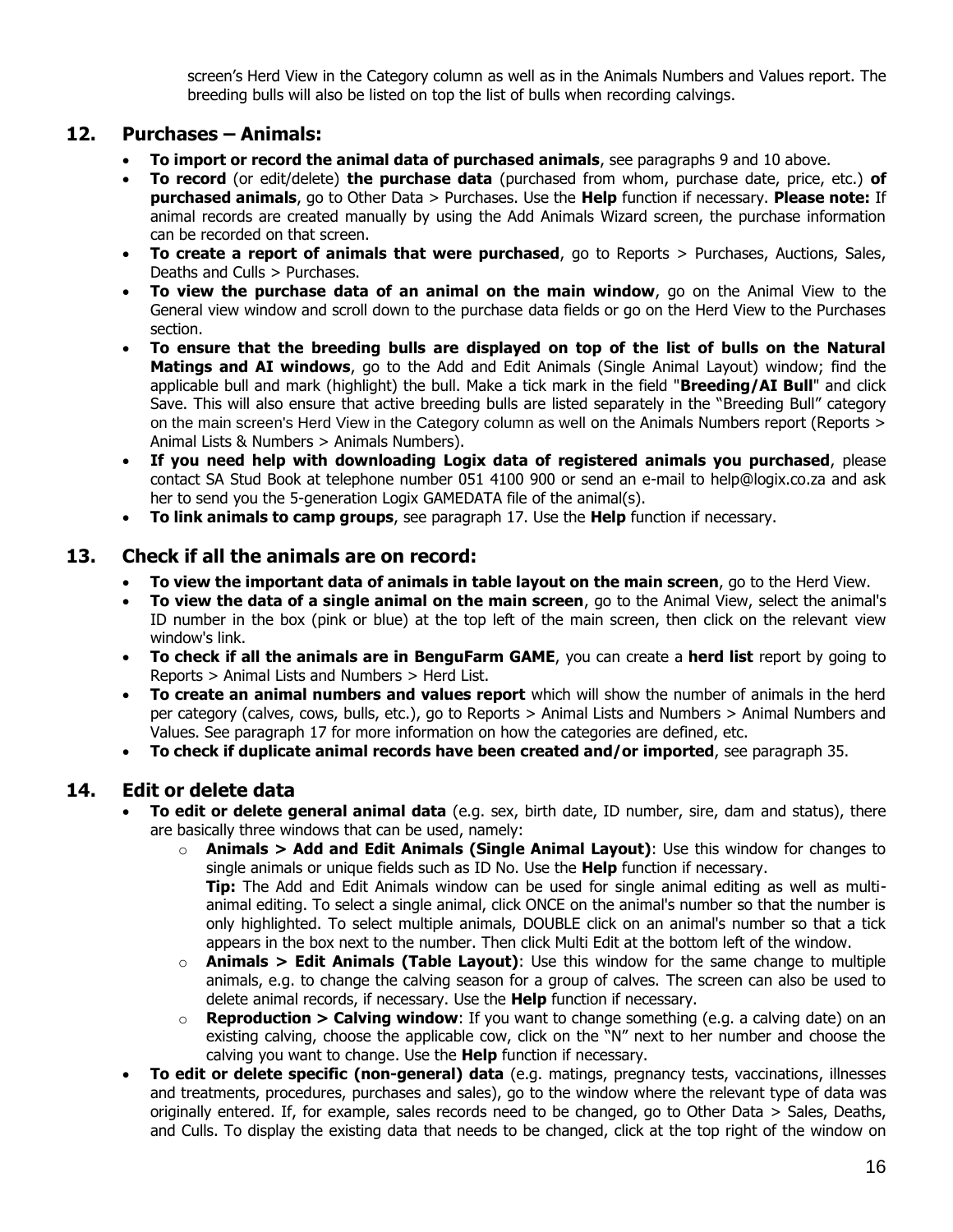**Load Existing Records**. When the animal or group of animals was selected, this animal(s) data can be edited and saved. If the same change needs to be made for several animals, mark the specific animals which data need to be edited with a tick in the first ("S" = **S**elect) column. Now the relevant data can be changed in the Multi Edit / Add New area at the top of the window and saved. Use the Help function if necessary.

• The **Data Navigator** window [Animals > Data Navigator] can also be used to edit data and delete records of various types. Use the **Help** function if necessary.

# **15. Backup and restore of the database(s) and other info:**

- **VERY IMPORTANT!!! Please read the following paragraph carefully.**
	- o **The BenguFarm database, photos, et cetera are NOT kept in the cloud, in other words it is kept on the computer itself.** This means that if the computer is stolen or the hard drive get damaged or a virus damages the computer files, the BenguFarm data, et cetera will be lost.
	- o **It is critically important to make a backup of your BenguFarm database(s), saved report layouts, photos & documents, etc. on a REGULAR basis**, especially after you have added or edited some data, before you let someone else work on your computer, etc.
	- o **It is equally important to save the backup in a SAFE PLACE,** e.g. a cloud-based place like Dropbox, GoogleDrive or OneDrive and/or on an external hard drive or memory stick. Keep this external hard drive or memory stick in a safe place separate from your computer to prevent it being stolen with your computer.
- **To change the default place where your backup files will be saved**, go to Settings > Herds > Default Folders for Files > Default Folder where Backup Files will be Saved. **Please note:** The default place on the computer's hard drive (C:\BenguFarm\Game\Backups\[Herd]) is NOT a safe place to save the backup, since it will be lost if the computer is stolen or get damaged.
- **To make a backup**, go to File > Backup and Restore. Under the heading Create a Backup, select the type of data (Database(s), Saved Report Layouts, Photos & Documents) of which you want to make a backup. Under the heading Make Backup To, select the location where you want to make the backup file. Click to the right on Backup to make the backup. Use the **Help** function if necessary.
- If you have more than one database in BenguFarm, remember to make a backup of each database.
- **To make a backup that includes everything** (database(s), saved report layouts, photos & documents, etc.), select Full System Backup (BFSysBackup folder).
- From time to time you may delete old backup files not necessary anymore.
- **To set up a BenguFarm reminder to make backups on a regular basis**, go to Settings > Herds > Reminders.
- **To restore a backup**:
	- $\circ$  Go to File > Backup and Restore.
	- $\circ$  If you have more than one database on BenguFarm, ensure you are in the correct database.
	- $\circ$  It is always a good idea to make a backup of the current data before backing up just in case something goes wrong.
	- o To restore a **database** backup, the option Restore Full System Backup option (Select BFSysBackup directory) under the heading Restore a Backup should NOT be selected. Click on Browse, go to where the backup was saved, select the **Database Backup**\_[date+time] file, click Open and click Restore.
	- o To restore a **full system** backup, select the option Restore Full System Backup (Select BFSysBackup directory) under the heading Restore a Backup. Click on Browse, go to where the backup was saved, select the **BFSysBackup**\_[date+time] **folder,** click Open and click Restore. **Please note**: If a full system backup is restored, ALL databases' data will be overwritten.
- **To transfer data from one computer to a new or another computer:** 
	- o **On the old computer:**
		- Insert a memory stick on which you are going to make a BenguFarm backup into the computer.
		- Open BenguFarm and go to File > Backup and Restore.
		- Under Make a Backup, choose from What Type of Data do you want to make a Backup the option Full System Backup (BFSysBackup folder).
		- Click on Browse and select the memory stick drive and a folder where you want to make the backup.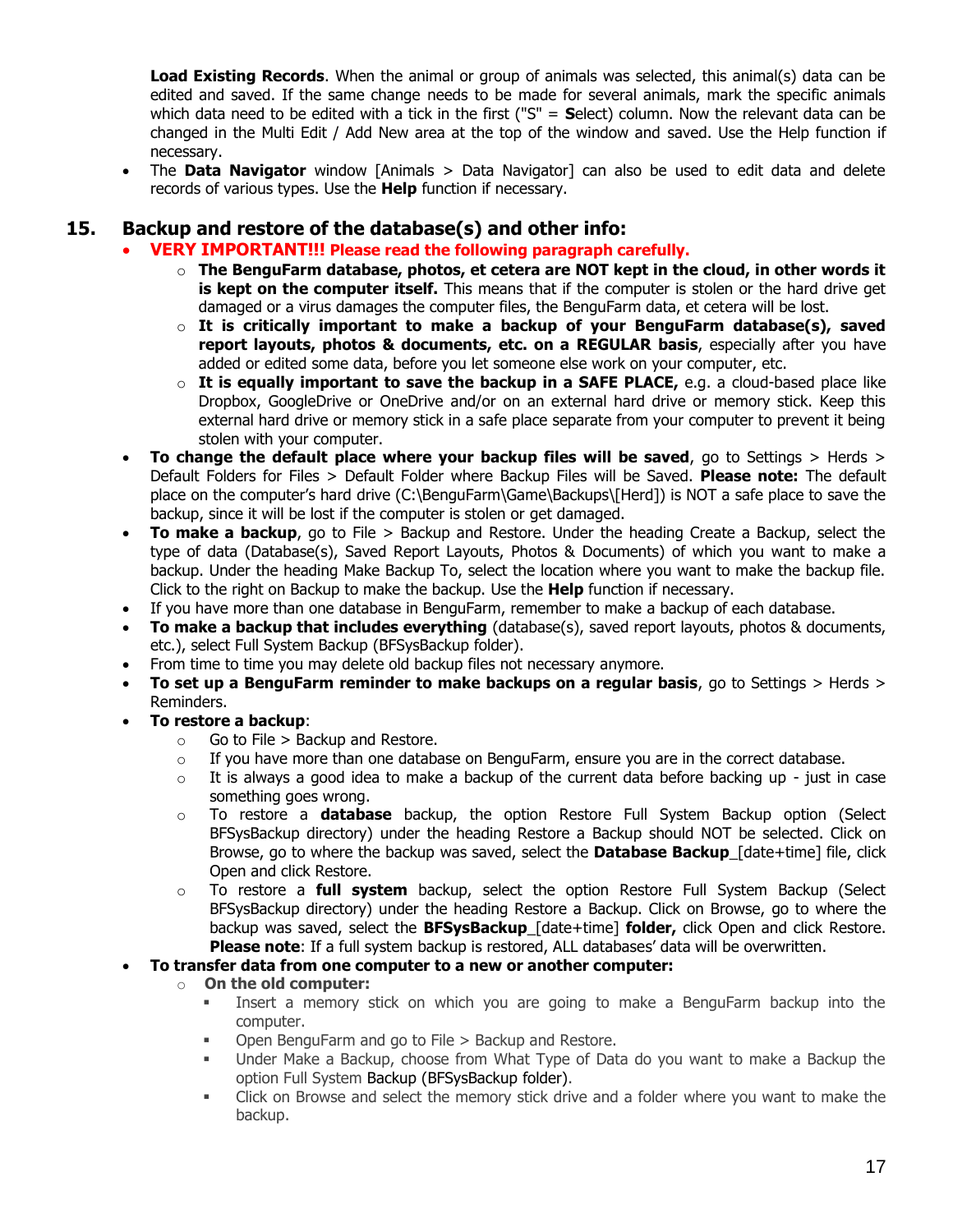- Click on Backup. In the selected folder a sub-folder with the name BFSysBackup [date+time] in it will be created where all the applicable data, photos, etc. will be saved.
- Remove the memory stick with the backup from the computer.
- o **On the new computer:**
	- Insert the memory stick with the backup you've made into the new computer.
	- **■** Make sure BenguFarm is the same or newer version than on the old computer. (See the top of the main screen for the version date).
	- Open BenguFarm and select Restore a Backup from the Welcome window.
	- Under the heading Restore a Backup, select the option Restore Full System Backup (select BFSysBack... folder). Click on Browse and go to where the backup is on the memory stick and select the BFSysBackup [date+time] folder.
	- **■** Click Restore.
	- To register BenguFarm on the new computer, call Naomi Havenga at 082 696 8306 and give her the Computer Identification Code at the top left of the Registration screen and your BenguFarm account name number (BPU\_\_\_).
	- **E** All your BenguFarm data, photos, settings and own reports should now be on your new computer.
- **Please note:** All settings of all herds (where applicable) on the relevant database is included in the backup of the database. Existing settings are therefore overwritten when a backup is restored.

#### **16. Access to and synchronisation of data between computers:**

**BenguFarm can be installed on more than one computer** with one license (i.e. no extra cost), provided it is used only for the registered user's herd(s). Follow the same steps for installation and registration on the additional computer(s) as on the first computer.

#### **VERY IMPORTANT!!!**

**The BenguFarm database is NOT "cloud" based, it is on the hard drive of the relevant computer on which the program is installed. This means that data recording/editing can normally only be done on one computer,** unless the BenguFarm database is moved to a network server ("server") - see the network option below.

#### **If you have installed BenguFarm on more than one computer, there are various options to synchronise the data between computers and to give access to all the persons who need to work on BenguFarm to the newest data on BenguFarm. These options are:**

- **Master computer option:** With this option (which is presently used by most farmers), the owner should decide on a master computer, i.e. the only computer on which new data will be entered and changed. A backup of the BenguFarm database is then made on a regular basis on the master computer, shared (e.g. via memory stick, e-mail, Teamviewer's File Transfer or Dropbox) with the other users and each of them then restore the backup on his/her computer. The other users therefore use the program only for queries and reports, in other words they do not enter new data or change or delete data. **Note:** The first time a backup is made on one computer and restored on another computer, a registration and access code will be necessary to register that BenguFarm database on the new computer. After that backup and restore can be done without the need for a registration and access code. [See paragraph 15 for backup and restore functions].
- **Network option:** If the computers are linked to a network, e.g. a LAN, BenguFarm can be installed on various computers, the BenguFarm database can be put on the server and each computer's BenguFarm linked to the database on the server. This way everyone has simultaneously access to the same live database. Depending on some technical aspects, the program can in certain cases be a bit slower because it needs to access the database via a network. Many of our clients make use of this option and, provided the server is always on and all people have always access to the server, this option works well. For instructions to set up BenguFarm for a server, contact your BenguFarm agent or Mr. Leslie Bergh at leslie@benguelasoft.co.za or 0828012026.
- **Multiple database option:** This option works well where are for example two managers, each on a separate farm, who are responsible for the data recording on BenguFarm of the herds/species on a specific farm, e.g. Farm A and Farm B respectively. In such a case, separate databases for each manager/farm can be set up and registered. On the owner's computer two databases can be set up and registered, one for Farm A and one for Farm B. The manager of Farm A can on a regular basis make a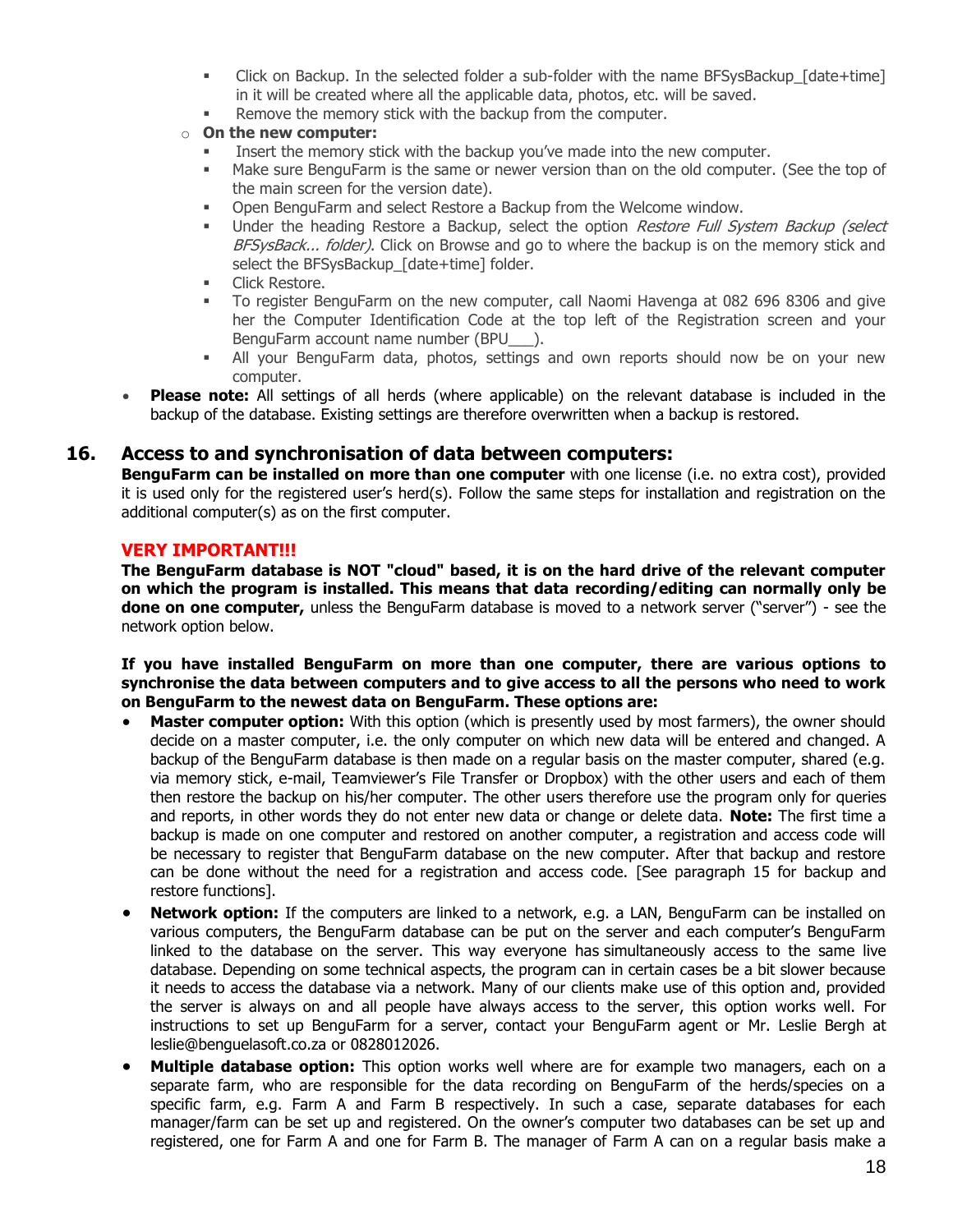backup on his computer of Farm A's database and it send (via e-mail, Dropbox, etc.) to the owner. The owner can then restore the backup on his computer without effecting the data of Farm B. The same apply for farm B. In this way the owner can have access to the newest data without working directly on the two master databases.

• **TeamViewer option:** TeamViewer software enables a person (through a Teamviewer ID number and password which the other person should provide) to get access to the other person's computer via the internet. The Teamviewer option can work if the parties involved have relatively fast internet service. The only problem with this is that the remote computer is not available for the person to work on while the remote person is busy on it via TeamViewer.

#### **NOTE:**

**You need to follow the steps up to paragraph 16 to ensure BenguFarm GAME is ready for further use. In Part B of this manual, we will explain the recording and other functions which are necessary for the basic use of BenguFarm GAME.**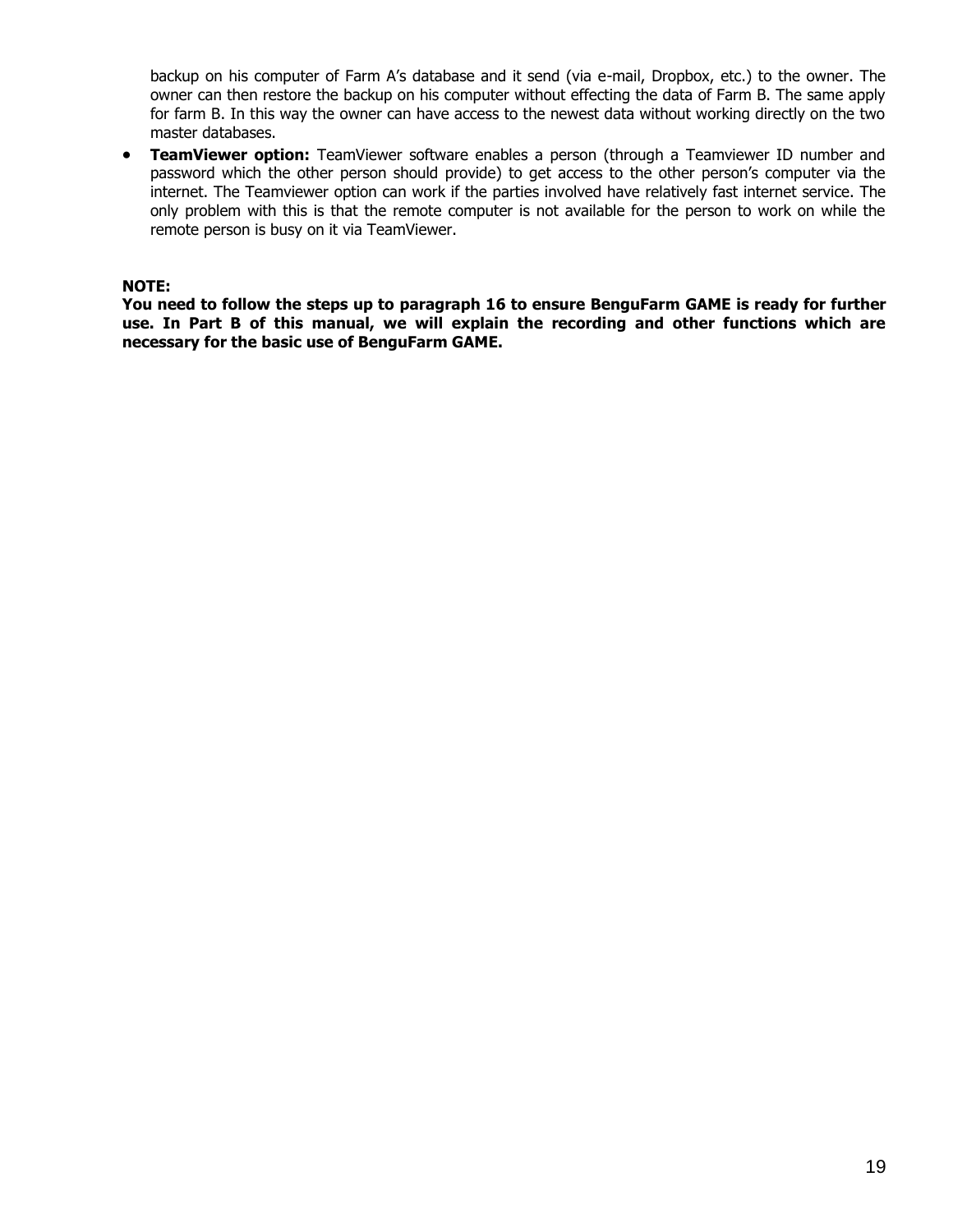# **PART B – BASIC FUNCTIONS:**

#### **17. Groups – Calving Seasons, Camps, Management Groups, and Other:**

#### **Animal numbers categories:**

BenguFarm *automatically* link animals to an Animal Numbers category (e.g., Heifer Calves, Young Heifers, Breedable Heifers, Young Cows, Mature Cows, Old Cows) based on the animal's age, sex and (for female animals) whether progeny is on record (cow) or not (heifer). For example, when a heifer's first calving is recorded in BenguFarm, its category will *automatically* change from Breedable Heifers to Young Cows. Please note that older cows without progeny on BenguFarm, regardless of age, are categorised as Breedable Heifers. The animal numbers categories are displayed on, among other places, on the main screen > Herd Layout > General > Category.

**To see the criteria for the various animal numbers categories**, go to Reports > Animal Lists and Numbers > Animal Numbers and Values. At the top left of the screen at Select Calculation Method, click the setup shortcut button (red notebook). The Default Cattle Numbers method cannot be changed. If the Default Cattle Numbers method does not meet your needs, you can set up your own method by clicking New or Copy. We recommend selecting the Copy option, only change it as needed and then save it with a name. Please discuss your own criteria with your BenguFarm GAME agent to ensure that the criteria are set up so that certain animals are not excluded from the count. **Tip:** To record average tax and market values for the different categories of animals, complete the Market Value and Tax Value columns and Save. To select a different calculation method as the default method for the particular herd, go to Settings > Herds > Reminders > Default Animal Numbers Calculation Method.

**To create an animal numbers and values report** which will show the number of animals in the herd per category, go to Reports > Animal Lists and Numbers > Animal Numbers and Values. There are two options for the report: The Category View lists the number of animals per category with values (if set up) and livestock units (LSU). The Camp View lists the number of animals per category per camp.

#### **Own Set Up Groups:**

In BenguFarm GAME different type of groups can be set up and animals linked to it. The different types of groups are called Categories, e.g. Calving Seasons, Camps, Management Groups, etc. Under each category, the relevant groups are set up. Under Calving Seasons, for example, a calving season "Spring 2019" can be set up to link all calves born in that season to it.

Groups are used to select a group of animals easily, quickly and accurately for recording data (e.g. to record results of pregnancy tests for all animals in Camp 1) or for inclusion in a report (e.g. to create a weighing list for all calves born in the Spring 2019 season), to have an inventory to check if all animals are in a camp or group, to know in which camp or group to look for an animal, to record feed and/or lick usage per camp and to calculate pasture utilization per camp.

#### **Please note:**

- $\circ$  Animals cannot be linked to a category; they should be linked to groups of the applicable category.
- $\circ$  Groups in different categories are independent of each other. An animal can, for example, be linked to a certain calving season, camp and management group.

#### **Calving Season Groups:**

- Calving seasons are used to indicate in which year and season the animal was born. Calving seasons are also specified when entering matings (if applicable). **Mating and calving seasons are normally NOT used by game breeders. If you are not using it, you can ignore this setting.**
- If you do make use of breeding and calving seasons, go to Settings > Calving Seasons and click on the "+" (right bottom corner of the window) to create a new season record. It is recommended that you use the year and first letter of the season for the calving season code, e.g.: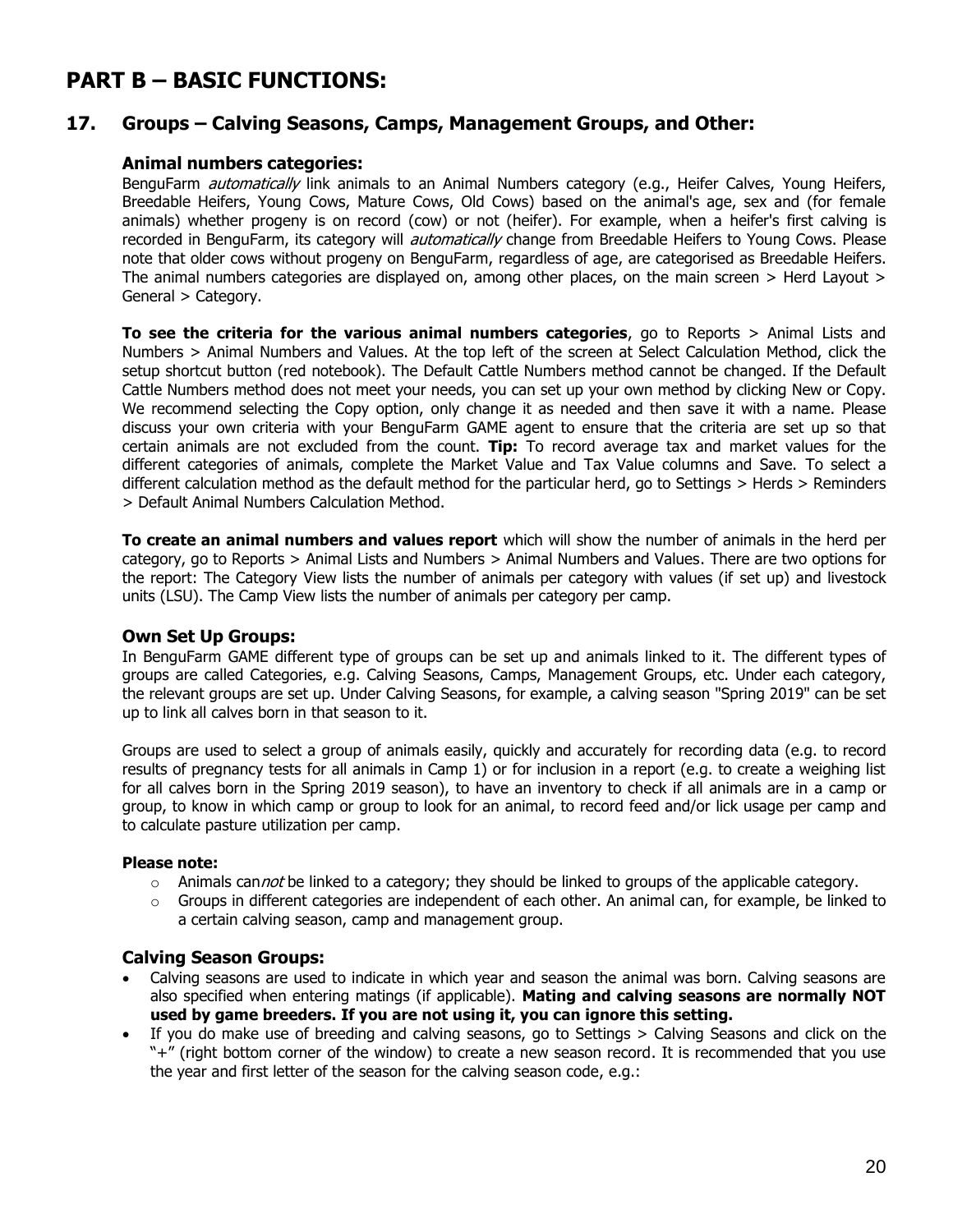|             |                  |       | <b>Calvings</b><br><b>Calving Season</b><br><b>Mating Season</b> |                               |                   |              |            |
|-------------|------------------|-------|------------------------------------------------------------------|-------------------------------|-------------------|--------------|------------|
| <b>Herd</b> | In<br><b>Use</b> | Code  | <b>Name</b>                                                      | <b>Begin</b><br><b>Mating</b> | <b>End Mating</b> | <b>Start</b> | <b>End</b> |
| ALL         |                  | 2017S | Calves born<br>$2017$ Spring                                     | 15 Nov 2016                   | 15 Feb 2017       | calculated   | calculated |

After the new calving season has been saved, select the **Current Calving Season** in the yellow area of the window and click on Save.

#### **Camp Groups:**

- Camps are used to link animals in BenguFarm to keep record of which animals are or were in which camps on a specific date. It can then be used for stock take. It is also used to calculate the pasture utilization per camp and to record feed and/or lick usage per camp.
- **To set up a new camp,** go to Settings > Camps and click on the "+" (right bottom corner of the window), for example:

| <b>Herd</b> | In<br>Use | <b>Device</b> | Code            | <b>Name</b>     | <b>Scale ID</b> | <b>Type of</b><br>grazing | <b>Size</b><br>(ha) | Carrying<br><b>Capacity</b><br>(ha/LSU) | Total<br><b>LSUs</b> |
|-------------|-----------|---------------|-----------------|-----------------|-----------------|---------------------------|---------------------|-----------------------------------------|----------------------|
| <b>ALL</b>  |           |               | FC <sub>1</sub> | Fairview Camp 1 | n.a.            | Sour bushveld             | 25                  |                                         | 5.0                  |
| ALL         |           |               | FC2             | Fairview Camp 2 | n.a.            | Sour bushveld             | 32                  |                                         | 5.3                  |

#### **Please note:**

- $\circ$  The setup of camp sizes and carrying capacity per camp is optional, but it is important to get the full benefit of the Pasture Utilisation per Camp report (see the paragraph below for more info).
- $\circ$  The category Camps on Farm is set up to allow an animal to be in only ONE camp at a time. If an animal is moved from one camp to another, it is automatically removed from the previous camp.
- o Also create a **Boma** "camp" and, if applicable, also an **Open Farm** "camp" to enable you to move animals to the boma or the open farm.
- $\circ$  Do *not* give camps the name of the species that runs in the particular camp, because it creates confusion when a species is moved to a different species' camp. Give ideally camp numbers. The species running in a camp may be added in brackets after the camp name, e.g. Camp 1 (Buffalo).

#### **Management Groups:**

- Management groups are used to link animals that are managed together, regardless of in which camp(s) the group is to a group in BenguFarm, e.g. Young Heifers, Pregnant Heifers, First Calf Cows, Mature Cows. **Please note:** The actual management groups on the farm dictate how the management groups in BenguFarm should be set up, not the other way around.
- **We recommend that management groups be set up that an animal can only be in one management group.** To do this, go to Settings > Groups and Camps > Select Category > Management Groups > Add/Edit/Remove Categories and select the option **Only in One Group**.
- **Tip:** At Settings > Herds > Other > Default Group Category, the most often used groups category can be selected.

# **Cull and Sale Groups:**

- Cull and Sale Groups are used to link animals to be culled or sold in BenguFarm, for example cows for possible culling, weaners to sell and production sale animals. These groups allow you to choose animals to be culled or sold, irrespective in which camps or management groups these animals are in. Animals linked to a cull or sale group therefore remain in their respective camp or management group until such time as they are sold.
- The default setting of the category Cull and Sale Groups is that an animal can be in more than one cull or sale group at a time. To change it so that an animal can only be in one cull or sale group at a time, go to Settings > Groups and Camps > Select Category > Add/Edit/Delete Categories > check the Only in One Group box next to the Cull and Sale Groups > Save > Exit.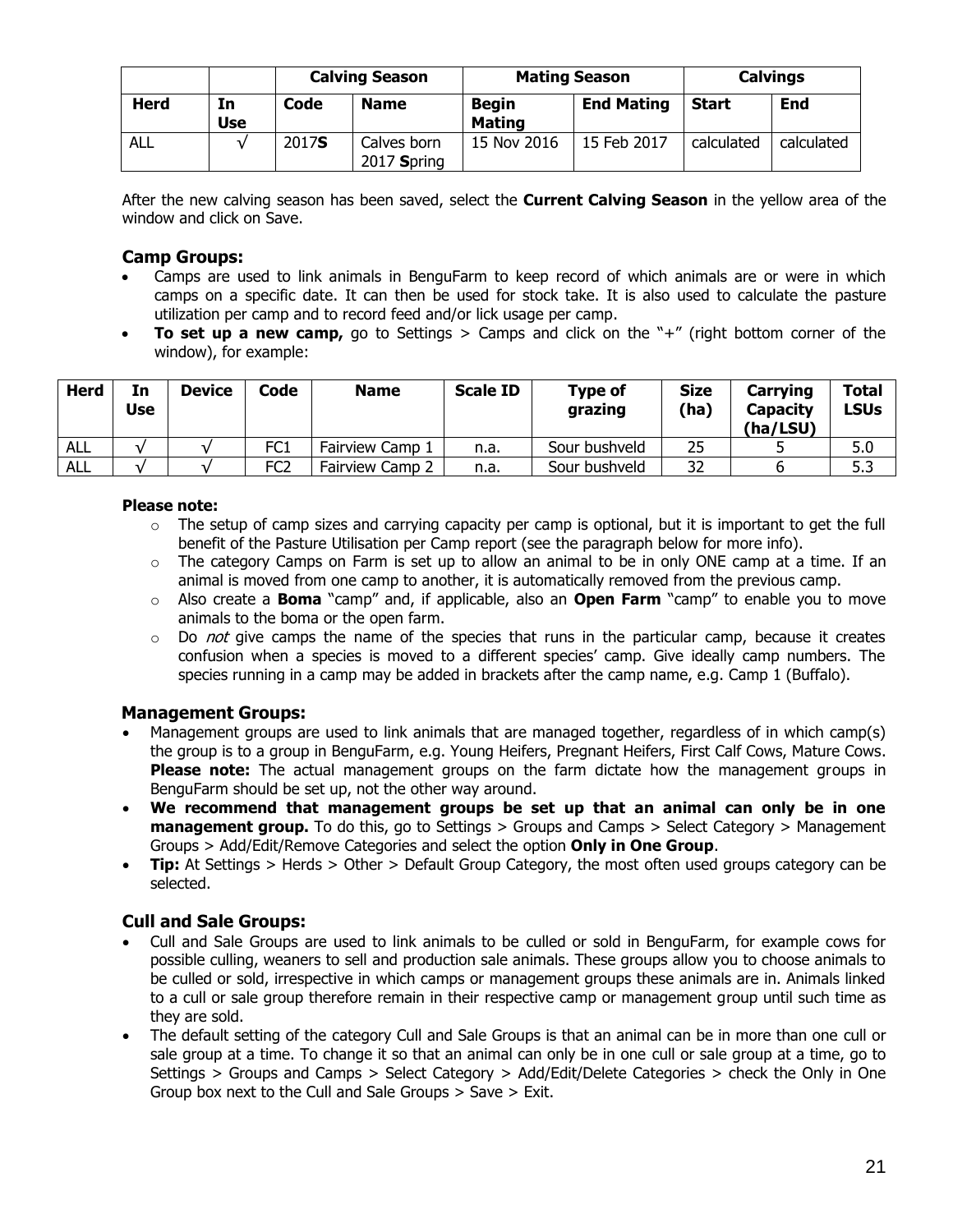#### **Link or move animals to a camp or group:**

- **To link animals to a group (e.g. a camp or management group) or to move animals between groups or camps:**
	- o Go to Other Data > Move Animals to another Camp or Group. Use the **Help** function if necessary; OR
	- $\circ$  Animals can also be linked or moved to camps or groups on the main window's Herd View, most recording windows and some report windows by selecting the relevant animals in the S column and clicking on Link Animals to Group. This feature has several options, e.g. to move selected cows' calves to the same or another camp as the dams.
	- $\circ$  Animals can also be linked to a camp on the Add Animals Wizard, Add and Edit Animals (Single Animal Layout) and Edit Animals (Table Layout) screens.
- **To link animals which are in a management group also to a camp (or vice versa):**
	- Go to Other Data > Move Animals to Another Camp or Group. Select the camp to move the animals to the right at the top of the screen as the active group. In the middle of the screen (under the heading Add / Remove Animals by Group / Camp), by Category, select Management Groups. At Group / Camp, select the relevant management group. Click on the black arrow on the right of the Group / Camp to place the animals in the relevant management group in the camp concerned. Use the **Help** function if necessary.
	- $\circ$  Go to the Herd Layout on the main window and at the group filter (to the right of the Female filter), select the relevant existing group/camp. Select the animals in the S column and click Link Animals to Group. Then link them to the desired group or camp.
- **To edit existing camp movements of an animal,** go to Animals > Add and Edit Animals (Single Animal Layout) > General. At the Camps field, click the Edit Camp Movement History button.
- **To create a report of animals per camp or group**, go to Reports > Camps and Herds > Animals per Camp or Group. **Note:** The animals that are not assigned to a camp are listed in a "camp" with code "[none]".
- **To create a report of animal movements between camps**, go to Reports > Camps and Herds > Camp Movements.
- **To create a report with the number of animals per species per camp,** go to Reports > Camps and Herds > Camp Species Composition. **Tip:** To see which animals are included in a specific number, click on the specific number.
- **To create a report of the pasture utilisation of camps for a certain period,** go to Reports > Camps and Herds > Pasture Utilisation per Camp. This report will only be available if the camps are set up with at least the camp sizes. **Tip:** Click the Calculate information button at the bottom right of the screen to see how the calculations are done. **Please note:**
	- o This report uses the camp movement history in BenguFarm. It is therefore critical that this data is available for the period for which the report is created.
	- $\circ$  To get the full benefit of this report, specifically the percentage utilisation of the various camps, it is important to set up camp sizes and carrying capacity (LSUs/ha) per camp at Settings > Camps.
	- $\circ$  Animals that have been sold or died should be recorded with the date, etc. at Sales, Deaths and Culls (i.e. their status should not be simply changed to Non-active) to ensure that the period in the last camp is calculated correctly.
	- $\circ$  To see how the number of LSUs is calculated for different animal categories, go to Settings  $>$ Herds > Reminders > Default Animal Numbers Calculation Method and click the settings button.
	- $\circ$  The number of LSUs is calculated according to the category in which the animal concerned was at the time when the animal was in the camp.
- **To view the camp data of an animal on the main window**, go on the Animal View to the General view window and scroll down to the camp information fields or go on the Herd View to the Camp section. **Tip:** Filter the relevant camp at the Group Filter to only see the animals of a specific camp on the Herd View.
- **To view other groups (e.g. management groups) in which an animal is on the main screen**, go to the Animal View to the General view window and scroll down to the My Groups field or go on the Herd View to the General section. If there is no column for Management Groups on the Herd View, go to Display Options, select the Show Groups of Category option, select Management Groups, and click Save Options as Herd Default.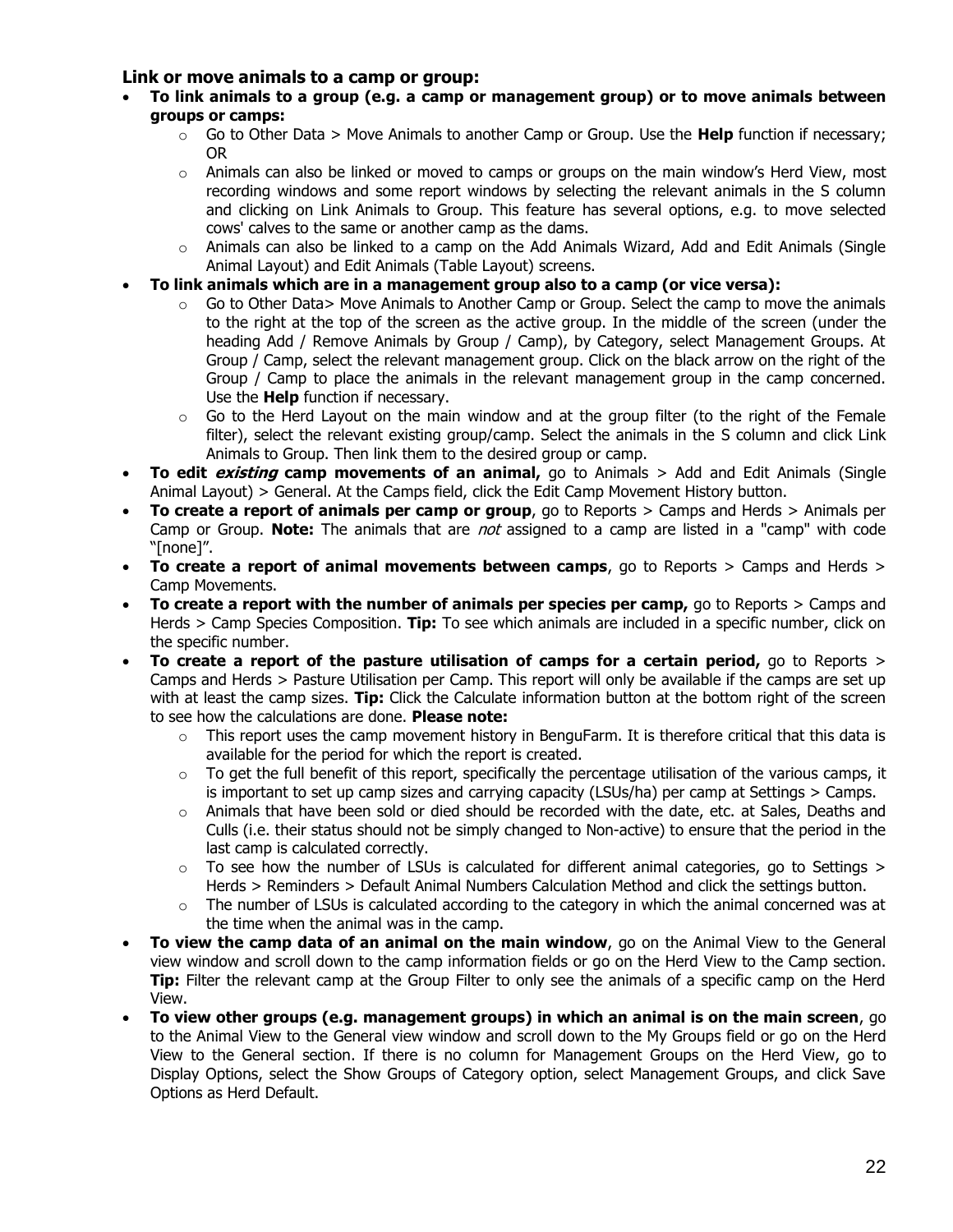#### **Filter Groups:**

• A filter group is a group of animals as selected by a certain set of criteria. These criteria can be specified and saved in the My Animal Data report [See Reports > My Reports > Animal Data > Select Animals (Criteria)]. You can for example setup criteria to list all active female animals born in a certain year and that did not calve yet. These criteria can then be saved for later use. Animals can be selected via saved filter groups on the Choose Animals window, on the main window > Herd Layout > Group Filter as well as in the My Animal Data reports. **Please note**: It is important to note that a filter group is thus not a specific selection of animals stored somewhere in the database. The animals in the group are determined by the stored criteria and the applicable field values of the animals in the herd at the point in time when the filter group is selected.

# **18. Sending and receiving of electronic data:**

# **18.1 Synchronise data with BenguFarm MOBILE for Game:**

BenguFarm MOBILE for Game is an Android application (app). BenguFarm MOBILE enables game farmers to capture and also look up basic animal data of new animals/calves and all data captured at darting on an Android smartphone or tablet. Darting data includes horn measurements, photos, camp movements, vaccinations & supplements, microchip implants, pregnancy tests, fertility tests, teeth condition, internal parasites, diseases & injuries, treatments, veterinary notes and weights.

The information recorded on BenguFarm-MOBILE can be synchronised with the BenguFarm database on the PC/laptop(s). Synchronisation of data can be done via Wi-Fi or Internet connection, depending on which method is available and the method preferred by the user.

See the **BenguFarm MOBILE for Game manual** for instructions to synchronise data between BenguFarm MOBILE and BenguFarm GAME.

# **18.2 Sending and receiving Logix data:**

See Appendix B.

# **19. Matings and inbreeding calculation for planned matings:**

- The recording of matings is only applicable if breeding seasons are practiced. **If breeding seasons are not used and matings are not recorded, pregnancies can be recorded on the Darting Data window** [Other Data > Darting Data > Pregnancy]**.**
- If breeding seasons are used, we recommend that you record the natural matings and/or artificial inseminations (AIs) in BenguFarm GAME as soon as the bulls are put with the cows and/or the AIs are done. This has various advantages, inter alia that lists to record pregnancies can be created from BenguFarm GAME and it is also much easier to record calvings in BenguFarm GAME, because the possible matings/sires are then available.
- **If breeding seasons are not used and matings are not recorded, pregnancies can be recorded on the Darting Data window** [Other Data > Darting Data > Pregnancy]**.**
- **To create a list of breedable heifers and cows** (if applicable), go to Reports > Matings, Pregnancies and Calvings > Breedable Heifers and Cows (recording list). **Tip:** Filter the relevant camp at the Group Filter to only see the animals of a specific camp on the Herd View.
- **To create a list on which specific, observed matings can be recorded** (if applicable), go to Reports > Matings, Pregnancies and Calvings > Matings (recording list).
- **To calculate the inbreeding percentages of progeny for possible matings**, go to Reproduction > Inbreeding Calculation for Planned Matings. **Note:** Inbreeding percentages in **red** are higher than the value set (default =  $6.25\%$ ) for "Warn if the Inbreeding percentage is higher than" at Settings > Herds > Mating, Pregnancy and Calving and such matings should be avoided. Use the **Help** function if necessary.
- **Tips:**
	- o Click on the **Common Inbreeding %** button at the bottom of the screen for the inbreeding percentages of some common matings.
	- $\circ$  When the inbreeding percentage of possible matings are calculated and there is inbreeding, go on the Animal Layout of the main window to the Pedigree view window of the concerned parents to see which animal(s) is the **common ancestor**.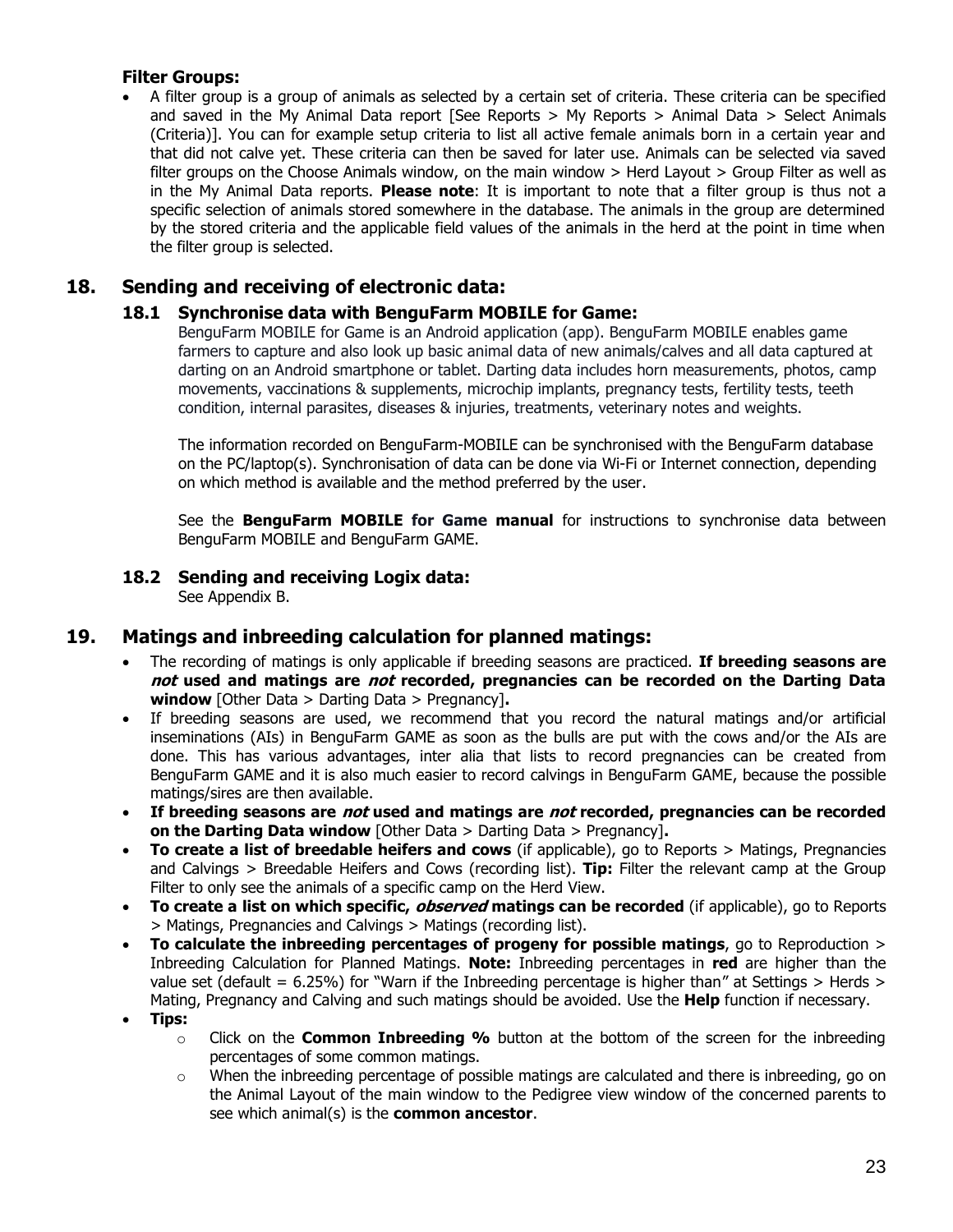- o **Matings can be recorded directly on this screen** by selecting the relevant bull(s) and cow combinations and record the matings for the selected combinations at the bottom of the screen.
- o For an **article on the dangers of inbreeding**, contact Mr. Leslie Bergh at leslie@benguelasoft.co.za or 082 801 2026.
- o **To create a pedigree report**, go to Reports > Animal, Pedigree and Progeny > Pedigree. **Common ancestors** (which cause inbreeding) will be displayed on a red background on the pedigree report for easy identification.
- o **To see which animals are related to a specific animal** (e.g. a bull), go to Reports > Animal, Pedigree and Progeny > Related Animals.
- **Before recording matings in BenguFarm GAME:**
	- o Ensure that **all the cows, heifers and breeding bulls (including AI bulls) are on record** in BenguFarm GAME.
	- o To ensure that **breeding bulls** (herd sires) are displayed on top of the list of bulls on the Natural Matings and AI windows, go to the Add and Edit Animals (Single Animal Layout) window, find the applicable bull and mark (highlight) the bull. Make a tick mark in the field "**Breeding/AI Bull**" and click Save. This will also ensure that active breeding bulls are listed separately in the "Breeding Bulls" category on the Animal Numbers report (Reports > Animal Lists & Numbers >Animal Numbers).
	- o **If a bull is used in more than one herd** that is on the same database in BenguFarm GAME, go to Animals > Add and Edit Animals (Single Animal Layout) > General Data and mark the field Visible for Reproduction in All Herds. And Save. A bull marked as such will be visible on the Matings screen in the list of bulls to select as the bull and on the on the Calving screen to select as the sire of a calf. However, the bull will not be listed in the other herd as an active bull in the herd list.
	- o Ensure that the applicable **calving season** has been created. [Refer the Settings section above to create a new calving season].
	- o If animals are linked to **camp groups**, remember to move the animals of the new breeding groups to the relevant camp in BenguFarm before the new matings are recorded in BenguFarm because then the camp group can be used to select the animals for the registration of coverings. If there are also calves in the camp, check at Existing Groups also Birth Date and choose the dates of birth to exclude the calves.
- **To record** (or edit/delete) **matings**, go to Reproduction > Matings and choosing the applicable mating method (e.g. Natural Mating). Use the **Help** function if necessary.
- **If multi-sire mating groups are used**, choose in the Bull field the default "?MULTISIRE?" record listed directly under the breeding bulls.
	- o **Please note:** Do NOT create a "Multisire" animal record yourself, as BenguFarm will consider it as a real bull and then all animals with "Multisire" as sire will be related.
	- $\circ$  To choose the bulls in the specific multi-sire bull group, tick the box next to Multi Sires and then click on the "+" to select the applicable bulls.
	- o **To see which bulls are the possible sire of an animal**, go on the main window to the Animal View  $>$  Birth view window  $>$  Mating Bull(s).
- **If a bull cannot continue mating during the mating season** (sick/injured/dead):
	- o Change the Bull Out date on the existing mating records [Natural Matings > Load Existing Records];
	- $\circ$  If the bull died, remove the Breeding/AI Bull mark from the bull's record and record the death on the Sales, Deaths and Culls screen;
	- $\circ$  If the bull is replaced with another bull for the remainder of the mating season, record new mating records for the replacement bull at Natural Matings.
- **To create a report of existing matings**, go to Reports > Matings, Pregnancies and Calvings > Existing Matings (Mating Lists). See Appendix C for expected calving date calculation.
- **To view the last mating data of an animal on the main window**, go on the Animal View to the Last Mating view window or on the Herd View to the Previous and Last Mating sections. **Please note:** Only existing matings, in other words matings of which the cow has not yet calved, are displayed here. To view all the mating and pregnancy data of an animal on the main window, go on the Animal View to the Mating and Pregnancy History view window.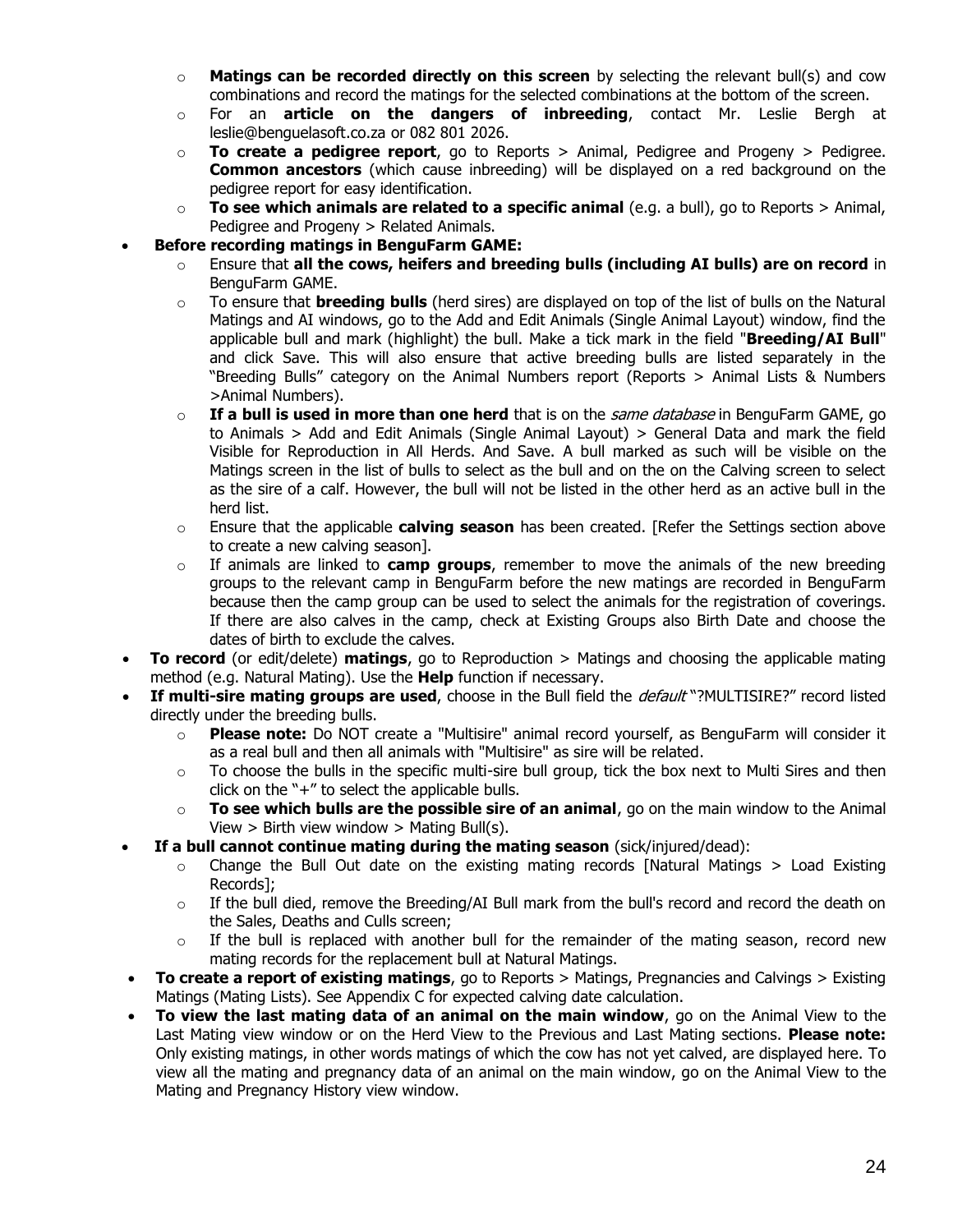# **20. Pregnancy tests:**

- **Please note: Pregnancy test results can be recorded without mating recordings**. **To do this, go to Other Data > Darting Data > Pregnancy.**
- **To create a list to record the pregnancy test results**, go to Reports > Matings, Pregnancies and Calvings > Cows & Heifers for Pregnancy Test (recording list).
- **To record** (or edit/delete) **pregnancy test results,** go to Reproduction > Pregnancy Test. Use the **Help** function if necessary.
- **To create a report of matings and pregnancies**, go to Reports > Matings, Pregnancies and Calvings > Matings and Pregnancies. **Please note:** If the Existing Matings option is selected, only mating and pregnancy records of heifers and cows which have not yet calved, will be listed. If only the option Pregnant and/or Not Pregnant (i.e. Existing Matings is *not* selected) is selected, mating and pregnancy records of all relevant heifers and cows will be listed, regardless of whether they have calved or have not yet calved. See Appendix C for expected calving date calculation.
- **To create a report with a summary of matings and pregnancies per bull and/or season** (if applicable), go to Reports > Matings, Pregnancies and Calvings > Mating Summary per Bull and/or Season.
- **To view the last mating and pregnancy data of an animal on the main window**, go on the Animal View to the Last Mating view window or on the Herd View to the Pregnancy section. On the Herd View expected calving dates of cows that should have calved more than 14 days ago are highlighted in red. To view all the mating and pregnancy data of an animal on the main window, go on the Animal View to the Matings and Pregnancy History view window.

# **21. Calvings/calves born** (including abortions, still born calves, etc.)**:**

- **To create a report of heifers and cows near calving**, go to Reports > Matings, Pregnancies and Calvings > Heifers and Cows near Calving (recording list). The various **options used to calculate expected calving dates** of heifers and cows are explained in detail in Appendix C.
- Before you record calvings, ensure that you have recorded the applicable matings and pregnancy test results (if applicable) in BenguFarm GAME (refer paragraphs 19 and 20). **Please note**: The recording of matings apply only where breeding seasons are used. See below for how to choose the sire where no matings were recorded.
- **To record** (or edit/delete) **calvings (and calves)**, go to Reproduction > Calvings.
	- o Choose the applicable cow/heifer, choose the calving date, choose the sire and complete and/or change the rest of the details, where applicable. Use the **Help** function if necessary.
	- o **Please note**:
		- Most of the fields will be filled by default with the applicable data as retrieved from the Settings you have done in BenguFarm GAME (refer paragraph 5). The calf's sex, birth date, birth weight and the cow's weight at calving (if recorded) should be completed by you.
		- If a mating(s) was recorded for the applicable cow which could cause a calving on the calving date (according to the normal pregnancy period), the most probable bull's number (based on the expected calving date) will automatically be displayed as the sire of the calf. If there are two matings listed as possible matings, the sire is not certain.
		- **· If "New Mating" is displayed in the Bull (Mating) field** after the calving date has been entered, it means that there is no mating on record for the cow which could cause a calving on that calving date. In such a case the bull should be selected at the Mating Data to the right of your window, in which case a default mating record will be created.
		- **.** If matings were not recorded (because no mating seasons were practiced), the relevant animals are linked to camps and camp movement history is available, you can **determine the possible sire of a calf from the camp movement history**. On the Mating Data area of the calving window, click on the button "Bulls in the Same Camp as Cow at Mating" to the far right of the Bull field. This will bring up a window displaying the bull(s) that were in the same camp as the cow at the stage the cow should have become pregnant. You can select this bull (or bulls as multiple sires) as the sire of the calf.
		- **To change a calf's sire** which was recorded at birth as unknown [?UNKNOWN?] OR recorded as multi-sire [?MULTISIRE?] OR recorded incorrectly, go to the Add and Edit Animals (single animal layout) and select the appropriate calf. At the Mating (not Sire) field, select the appropriate mating (bull) or New Mating from the list. A Mating Details window will open (on a light blue background). Select the correct bull (sire) here, click Save and Exit.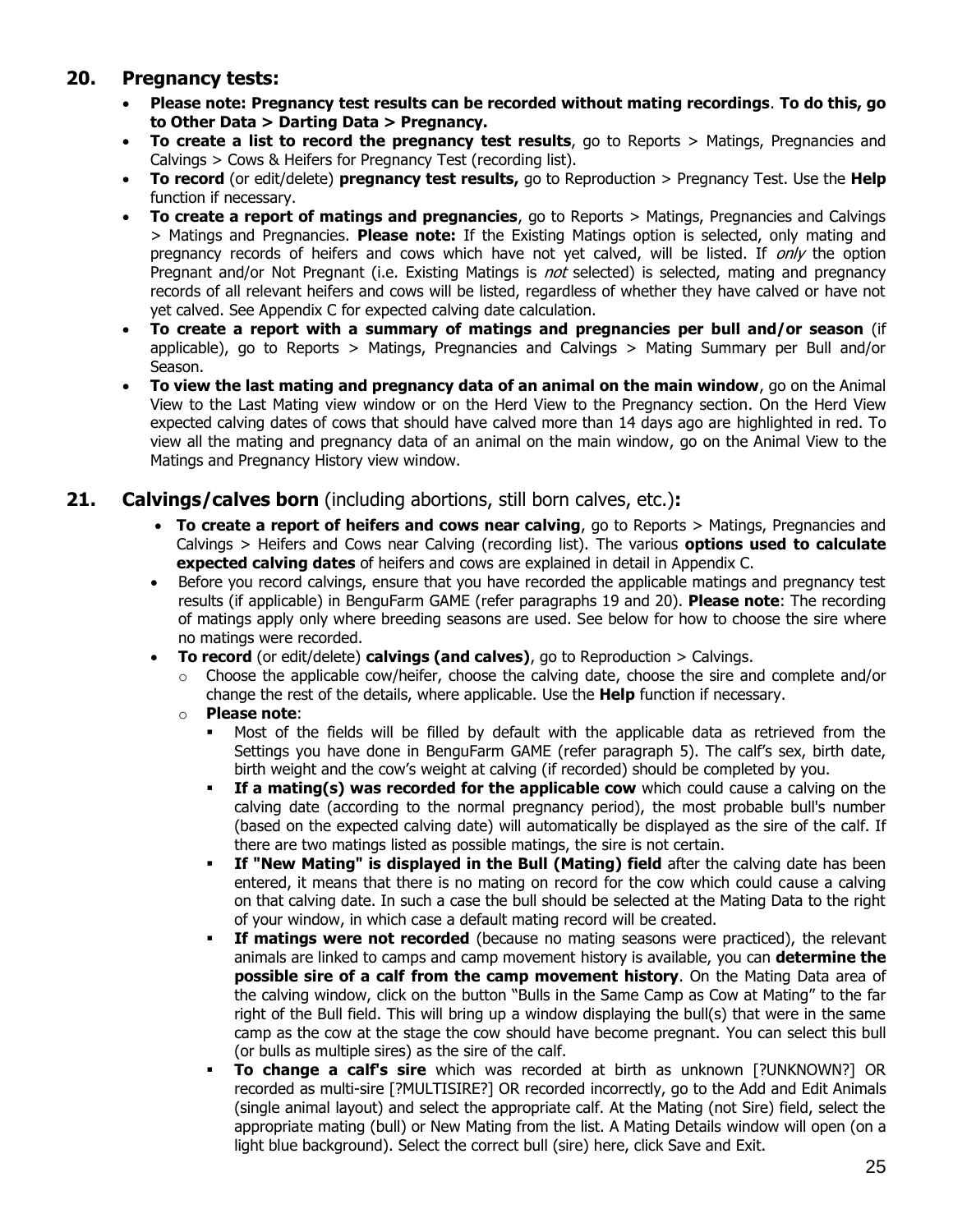- **EXECT IF the sex of a calf is uncertain or unknown** at the time of recording the calving, choose either male or female and mark the "?" (sex Uncertain or Unknown) field to the right of the animal sex field. The IDnr of animals with sex uncertain or unknown will be displayed with a red background colour in the animal list on the main window. When the sex is later confirmed, go to Animals > Add and Edit Animals (Single Animal Layout), remove the tick in the Sex Uncertain field and, if necessary, change the sex and Save.
- If the **default sequence number** of the calf is need to be changed, change it in the Sequence Number field.
- **Abortions, stillborn calves and calves that died shortly after birth** should be recorded to change the pregnancy status of the applicable cows and to make their reproduction records complete. Select the appropriate option (e.g. Still born) in the field Calf Status (at birth). A **fictitious number** can be assigned to such calves, e.g. ABC2000D1 (D for Dead) or ABC20**9**001 (sequence number outside the normal range) for the first dead-born calf in 2020.
- **To correct the pregnancy status of cows that were recorded as pregnant at pregnancy test, but did not calf**, go to the Pregnancy Test screen, click Load Existing Tests, select the applicable cows, remove the tick in the Pregnant column, change the period to 0 (zero) and Save.
- If a new calf is seen, but it **cannot be determined which cow it was that calved**, the calving cannot be recorded on the Calving window, because the cow cannot be selected. To record such a calf's birth in BenguFarm, go to Animals > Add and Edit Animals (Single Animal Layout), click "+ Add", complete the necessary birth data and Save. When the mother is later identified, go back to this window, select the calf from the list of animals, select the mother in Dam field and Save.
- If a cow has calved, but it **cannot be determined which calf is that cow's calf OR if a calf was not numbered at birth**, record the calving normally on BenguFarm with the next available sequence number for the calf but add a D at the end of the calf's number (e.g. 15- 1**D**) to indicate that this is only a dummy number. When the calves are numbered (with an ear tag) and a specific calf can be positively linked to the cow (e.g. seen that a specific calf is suckling the applicable cow), go in BenguFarm to Reproduction  $>$  Calving and select the particular cow. Next to the cow's number is a field where an "N" will be. Open the list and select the appropriate calving date (with the dummy number calf). The relevant calving will be displayed op the Calving window. At the calf's Sequence number, change the dummy calf number (e.g. 1**D**) to the correct calf number (e.g. 8) and click Save.
- **To record twins**, ensure that you choose Twins in the field # Calves (Birth Status). BenguFarm GAME will automatically create two tabs with calf numbers at the top of the grey area (calf information) of the window. Click on the first calf's number and complete the calf's details. Then click on the second calf's number and do the same.
- To record that a calf is reared by a **foster dam or orphaned**, go on the Calving screen to the Foster Dam field (bottom left). It can also be recorded by going to Animal > Add and Edit Animals (single animal layout) > General > Foster Dam. In the list there is also an **ORPHAN PENS** option that can be used for calves raised as orphans.
- **To edit an existing calving/birth data**, go to the Calving window, choose the applicable cow, click on the "N" next to her number and choose the calving you want to change.
- **To delete an existing calving/calf**, go to Animals> Add and Edit Animals (Single Animal Layout). Select the calf in question and click Delete.
- **To create a report of heifers and cows that have calved/not calved yet**, go to Reports > Matings, Pregnancies and Calvings > Heifers and Cows that Calved/Not Calved Yet (recording list). See the notes at Report Interpretation for which animals are listed for the various scenarios.
- **To create a report with a summary of matings, pregnancies and calvings per bull and/or season**, go to Reports > Matings, Pregnancies and Calvings > Mating Summary per Bull and/or Season.
- **To create a report of cows which performed poorly according to certain reproduction and pregnancy minimum standards** (that you can set yourself), go to Reports > Inspections and Selections > Reproduction and Pregnancy Selection.
- **To create a report of calves born in a certain period** (e.g. calving season or year), go to Reports > Matings, Pregnancies & Calvings > Births. **Tip:** Remember to also select the non-active filter to include calves recorded as abortions, stillborn, died at/shortly after birth. This is important to get the correct summary of percentage calves born alive, stillborn, etc.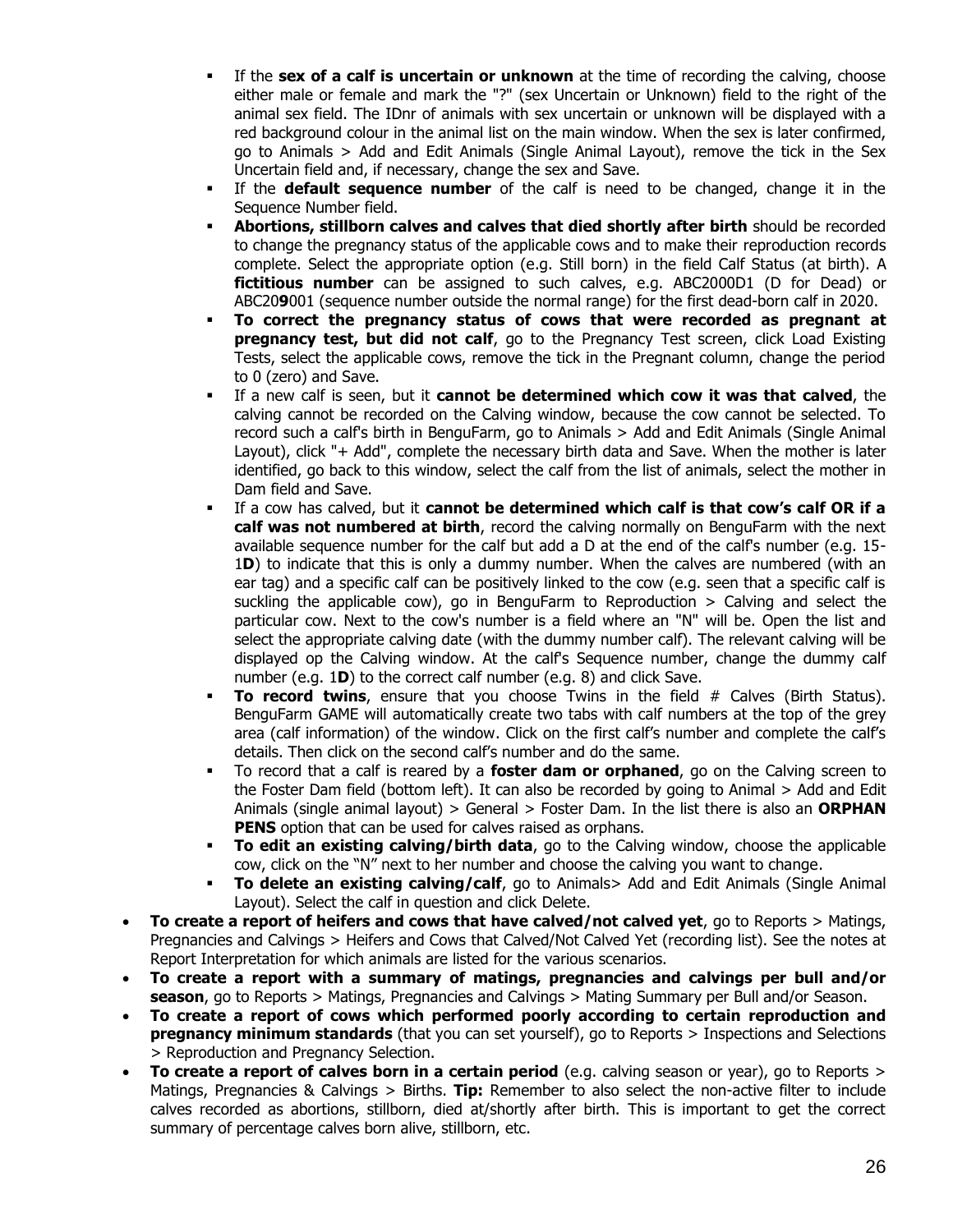- **To view the birth data of an animal on the main window**, go on the Animal View to the Birth view window or go on the Herd View to the Birth section.
- **To view the reproduction and progeny averages data of an animal on the main window**, go on the Animal View to the Reproduction and Progeny Av. view window or go on the Herd View to the Reproduction section.
- The various **reproduction calculations** in BenguFarm GAME are explained in Appendix C.

# **22. Parentage verification and other DNA services:**

- **To create a DNA service request form** that should accompany the applicable animals' biological samples to the DNA laboratory, go in BenguFarm GAME to Data Send/Import > Send > DNA Profiling Service Forms and select the applicable laboratory you use. Use the **Help** function if necessary. **Please note:**
	- $\circ$  If you want to keep a record of which animals' DNA were send for analysis, mark at the bottom right of the window "Yes, keep record of sent DNA samples specified below".
	- $\circ$  To ensure the customer's details are completed correctly on the service request form, make sure all relevant fields (Owner, Farm Name, Invoices Made Out To, VAT No. and Postal Address) is completed at Setting > Herds > General.
	- $\circ$  NRF/NZG DNA Services: The form includes a reference number that should be used with payment. You will have to contact NZG to get a valid reference number as they use the form also as an invoice and you must use the reference number with the payment.
- **To print labels for the marking of the envelopes in which biological samples** (e.g. tail hairs) **of animals are placed** for submission to a DNA laboratory, go to Data Send/Import > Send > DNA Profiling Service Forms > Print Biological Sample Labels.
- **To create a report of DNA samples sent for analysis**, go to Reports > Administration > Log of DNA Samples Sent. If an animal's DNA Number does not appear on the report, it indicates that the results of the animal concerned have not yet been received and/or not yet imported/recorded in BenguFarm.
- **When the DNA report is received from the DNA laboratory, the applicable animal's DNA numbers, correct parentage and bloodline (where applicable) can be recorded and certified** at Animals > DNA Verified Parentage and Bloodlines. **Please note:** The DNA numbers must be completed before the certification field can be checked. You should also check the certification declaration at the bottom of the window before the data can be saved. **Tip**: To record the **bloodline percentages**, obtained from the nuclear DNA analysis, click on the puzzle icon (Bloodline Composition) next to Analysis Type. This icon will only be displayed if nuclear DNA was selected at Analysis Type.
- **Please note:** The **ZooOmics DNA lab** will also send you a CSV file which you can import directly into BenguFarm, saving you the trouble to record the parentage and/or bloodline results by hand in BenguFarm. To import this CSV file, go to Data Send/Import > Import > ZooOmics DNA Results.
- Certified parents will be displayed with the DNA icon on the main window in the Pedigree view window.
- On the Add and Edit Animals window [Animals > Add and Edit Animals] the parents are displayed in the same way as certified. If the parents are changed here, the certification expires and the certification for the newly selected parents should be done again on the certification window. Certified parents will also be displayed with the DNA icon on the Animal Summary report [Reports > Animal, Pedigree and Progeny Summary > Animal Summary, Sale Catalogue report [Reports > Purchases, Auctions and Sales > Sale Catalogue] and Pedigree report [Reports > Animal, Pedigree and Progeny Summary > Pedigree].
- **To view the DNA number of an animal on the main window**, go on the Animal View to the General view window and scroll down to the DNA Number field or go on the Herd View to the Identification section.
- **To create a report indicating which animals' parents are certified in BenguFarm**, go to Reports > My Reports > Animal Data. Click Choose Animals (Criteria) to choose the animals. Then click on Report Columns (Layout). Under the General section, select Sire DNA Verified and Dam DNA Verified. Click View Report to see what the report will look like.
- **To create a report with the DNA Verified Parentage and Bloodlines data**, go to Reports > Animal, Pedigree and Progeny > Animal Summary and make sure the option Print DNA Verified Information is selected.
- **To view the bloodline of an animal on the main window**, go to the General view window and scroll down to the bloodline information fields.
- **Tip: Save the animal's DNA certificate as a document** on BenguFarm see paragraph 23 below.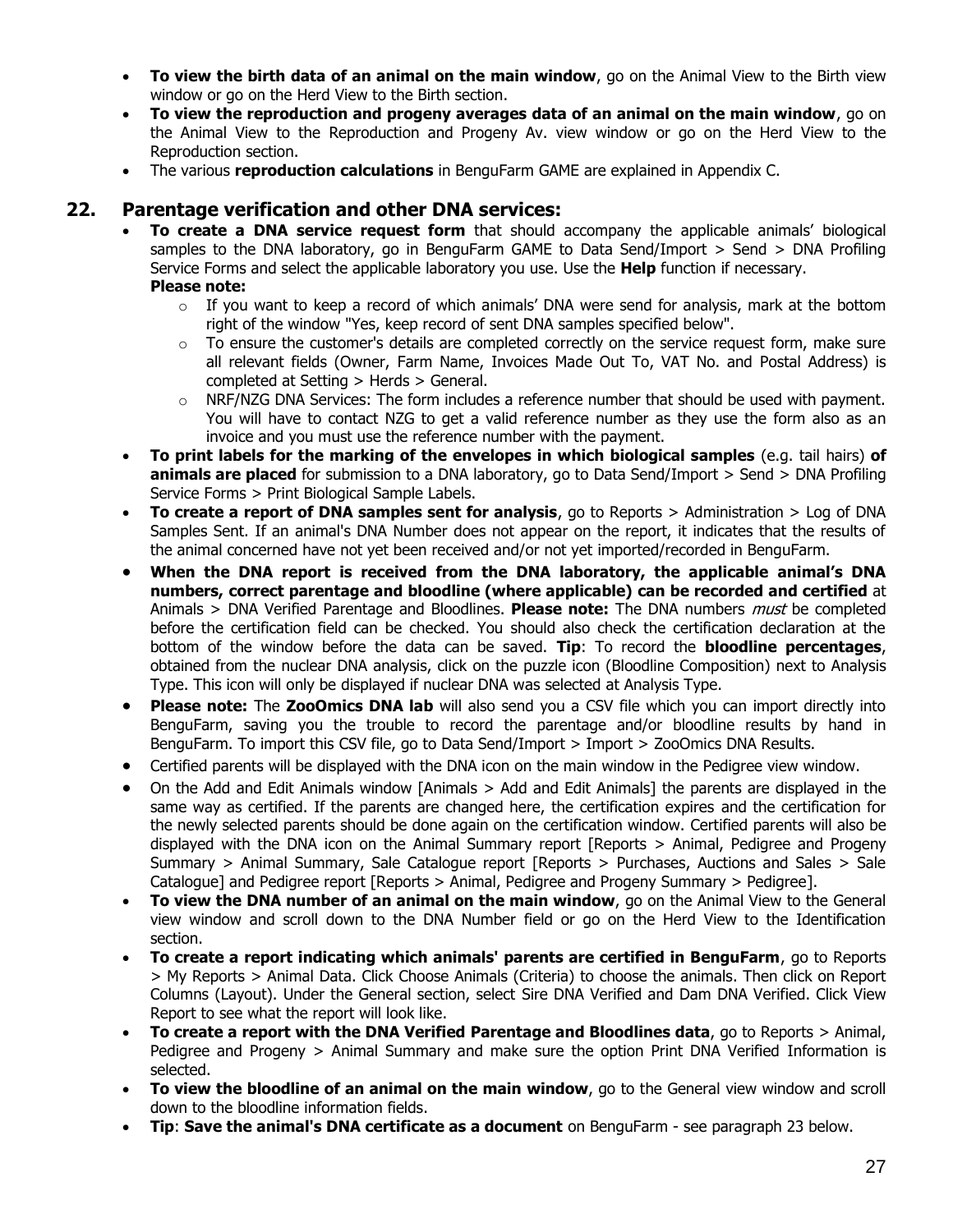# **23. Photos and documents:**

• **To import** (or edit/delete) **animal photos and documents** (e.g. purchase invoice, DNA certificate, fertility/pregnancy certificate, sale invoice), go to Other Data > Photos and Documents. Use the Help function if necessary.

**Please note:** Photos in BMP, GIF, JPEG PNG and TIFF format and documents in any format can be imported. A **video** can also be imported and viewed as a document.

- **To view an animal's photos on the main window**, go on the Animal View to the Photos view window.
- **To view an animal's documents (including videos) on the main window**, go on the Animal View to the Documents view window, select the document and click on Display Document.
- **Photos of an animal and/or its parents can be displayed on the Animal Summary, Sale Catalogue and Pedigree reports.** A maximum of 4 photos can be included in the Animal Summary and Sale Catalogue reports.
	- o The **photos of an animal** will only appear if the relevant photos were selected on the Photos and Documents window in the Reports column to be displayed on reports. Please note that a maximum of four photos can be selected for inclusion in a particular report.
	- o The **photos of an animal's parents** to be used will be the applicable parent's primary (default) photo, if marked for display at the applicable animal (parent) in reports, or else the latest nonprimary photo (by picture date) which is marked for reports will be used.
- **To display an animal, its pedigree and progeny's pictures on one screen**, go on the main screen to the Animal View > Photos view screen and click below the animal's photo on the Pedigree and Progeny Photo Browser button.

# **24. Estimate horn measurements from a photo:**

**An animal's horns can be "measured" or estimated from a photo with the Photo Tape function in BenguFarm-GAME.** With this function users can, without the need to dart the animal, get an accurate estimate of an animal's horn measurements. These estimated measurements can be used to "screen" animals and then select only promising animals for actual measurement. See the instructions below to use the Photo Tape function and for important aspects to increase the accuracy of horn length estimates.

- 1. **Go to Performance Testing > Photo Tape**.
- 2. There are several aspects that play a role in the accuracy of the "measurement". We therefore prefer to refer to "estimate" instead of "measurement", as it is not an exact science and the measurements that are obtained in this way is not necessarily 100% correct, depending on certain technical aspects.
- 3. At the top of window (on the green background) the most important issues related to the estimation of measurements from photographs are highlighted.
- 4. Use the **step-by-step Help function** at the top right of the window to learn how to use the window. In the Help function's text aspects that could influence the accuracy of estimation are also referred to.

#### **Important aspects that affect the accuracy of estimates:**

- 1. The larger the picture can be displayed, the better.
	- 1.1. If possible, use a "big computer screen (e. g. 27") instead of a small (e.g. 14 ") screen when this function is used.
	- 1.2. Zoom the photo as large as possible so that the horn that should be measured just fit on the window. The picture can be moved horizontally and vertically on the window so that only the horns are displayed.
- 2. There must be an object (e.g. an ear tag) on the photo that can be used as a scale object. The photo must first be calibrated using the scale object before measurements can be estimated on the photo.
- 3. For calibration you must beforehand know exactly how big the scale object (e.g. an ear tag with a circle on that 67mm wide). **Tip:** Record the ear tag size in Notes on the animal's record in question for future use.
- 4. The scale object (e.g. ear tag) must be photographed straight from the front, i.e. at an angle of 90° with respect to the camera.
	- 4.1. Ear tags with a circle on it is available (e.g. from RFID Experts). Depending on the size of the tag, the circle has a certain diameter (e.g. 67mm). The diameter of the circle can be used to calibrate the picture. The advantage of these tags is that, as long as the circle is turned towards the camera with at least one level at an angle of 90° with respect to the camera, there will be at least one level where the diameter can be calibrated correctly. If the tag is tilted for example *horizontally* when the photo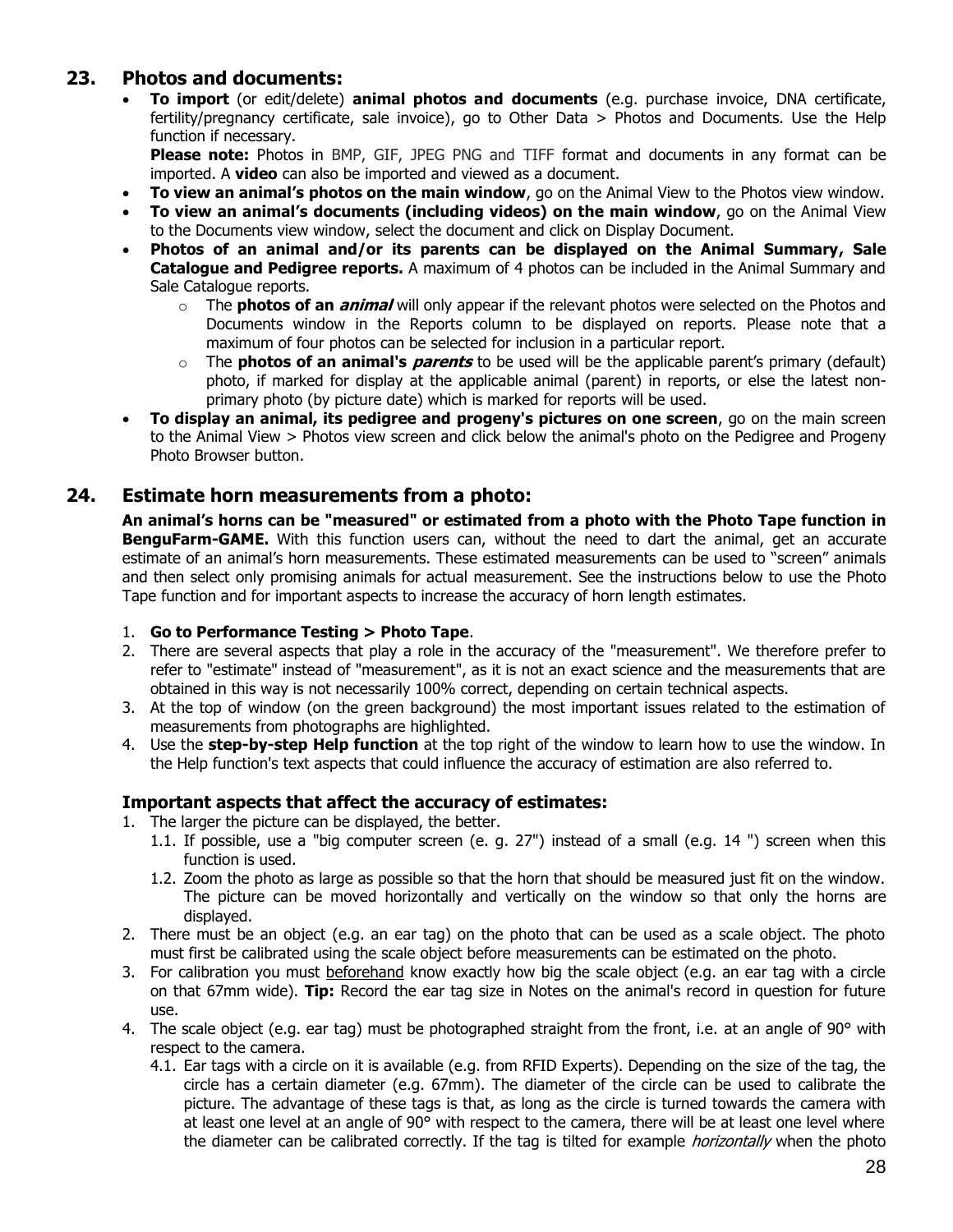was taken, the *vertical* diameter of the circle can be used to calibrate the picture. If the tag is tilted vertically when the picture was taken, the *horizontal* diameter of the circle can be used.

- 5. The horn that should be measured must be the same distance as the scale object (e.g. ear tag) from the camera. The further or nearer the scale object is to the camera in relation to the scale object, the less accurate the calibration of the photo will be.
- 6. As with the scale object, the horn that should be measured must be at a 90° angle in respect of the camera. (For sables, the horn that should be measured must be photographed from the side. For buffalo horns' spread, the buffalo must face straight to the camera).
- 7. It is extremely important to mark the scale object (e.g. an ear tag) as accurate as possible with the blue line. An error that is made here, will *pro rata* affect the assessment of the horn length. Zoom in as much as possible on the photo so that the tag which is to be measured only just fit on the screen to ensure that the ear tag can be measured as accurate as possible.
- 8. As with the scale object (ear tag), it is essential to mark the horn as accurately as possible (with the red line). Where it is a curved line (e.g. sable horns), the curve should be followed as accurately as possible. **Tip:** If you make a mistake with the "measurement" of the horns, right click on the red line to undo.

# **25. Horn measurements and other data collected at darting of animals:**

- **To create a list for recording animals' horn measurements and other traits at darting**, go to Reports > Weights, Measurements, Performance Testing and Breeding Values > Trait Lists (recording list). At Select Items to Print, select the traits you want to record and with the right arrow add it to the Items to Print on Report.
- **To create a list for recording vaccinations, dosings, supplements and procedures at darting**, go to Reports > Diseases – Prevention and Treatments > Vaccinations, Dosings, Supplements and Procedures (recording list). At Select Items to Print, select the vaccinations/dosings/supplements/ procedures you want to record and add it to the Items to Print on Report with the arrow pointing to the right.
- **To record** (or edit/delete) **various data (including horn measurements) collected at the darting (tranquilising) of an animal on one window**, go to Other Data > **Darting Data**.
	- o Select a date (at Enter Date) OR Add/Select a Vet Visit. To create a new Vet Visit record, click on Add / Edit next to the Select a Vet Visit field. Click on Add Vet Visit (top right of window), complete the applicable data and Save.
	- $\circ$  Click on the General tab to record horn measurements, photos, camp movements, pregnancies (females), fertility data (bulls), veterinary notes and internal parasites (egg counts).
	- o **Tip:** Horn measurements must be recorded with decimals. See the button "i Fractions to Decimals" at the bottom of the screen for **converting fractions to decimals**.
	- o See paragraph 24 for instructions to use the **Photo Tape function** and for important aspects to increase the accuracy of horn length estimates.
	- o Click on the Vaccinations, Dosing and Supplements tab to record vaccinations, dosings and supplements (e.g. vitamin injection) data.
	- o Click on the Diseases/Injuries and Treatments tab to record diseases, injuries and treatments.
	- $\circ$  Click on the Other tab to record a microchip implant and DNA sample collection, weights and other procedures (e.g. Hooves trimmed)
- **To edit or delete a single animal's existing Darting Data**, go to Other Data > Darting Data, select the relevant animal and at Saved Dates for This Animal, select the applicable date. The data will now be displayed. It can, if necessary, be changed, added or deleted and saved.
- **To edit or delete the measurement date of an animal(s) or to edit or delete various animals' horn or other measurements**, go to Performance Testing > Horn and Other Measurements. Click at the top right on Load Existing Records and select the appropriate measurements date.
- **To create a report of other trait measurements/scores**, go to Reports > Weights, Measurements, Performance Testing and Breeding Values > Traits Report.
- **To view the horn measurements of an animal on the main window's Animal View**, go to the Horn Measurements view window.
	- o The **growth per month since birth** is displayed in round brackets after the measurement.
	- o **To display the horn growth between measurements** instead of since birth, go to View > Horn Measurements View Screen Options and select Show Growth Between Measurements. The horn growth between measurements is displayed in **square brackets** after the measurement.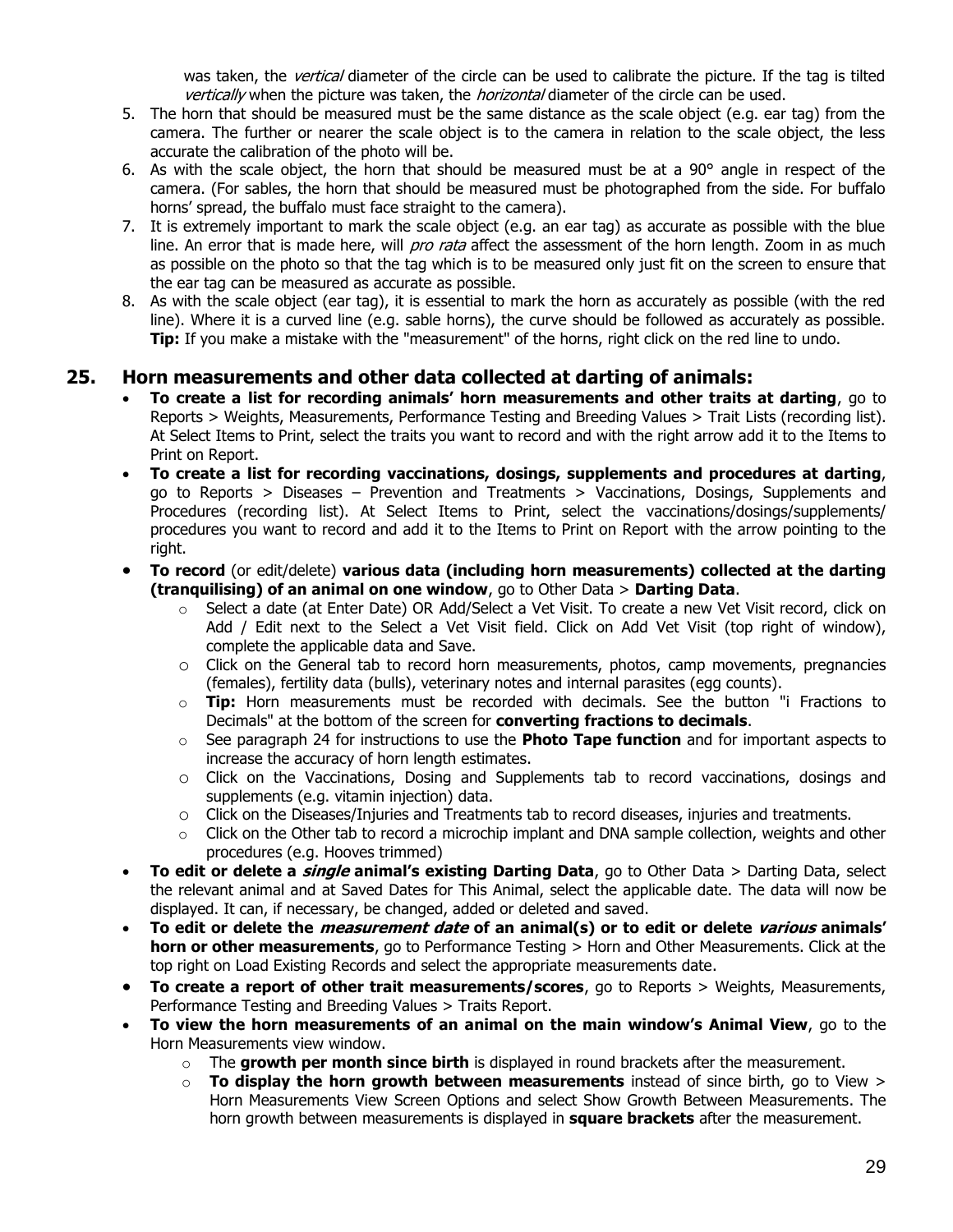- o **To choose which traits to be displayed on the graph**, click on the hammer and wrench button left on top of the graph.
- **To view the last horn measurements of animals on the main window's Herd View**, go to the **Last Horn Measurements section.**
- Other trait measurements/scores can be viewed on the Animal View of the main window on the Trait Measurements view window.
- **To create a report to compare animals' horn growth by means of the horn growth index**, see paragraph 25.
- **To create an animal summary report with various types of data** (including general information, photos, pedigree with DNA certified parent symbols, progeny, horn and other measurements, microchip implants, internal parasites, vaccinations, dosings and supplements, illness/injuries and treatments), go to Reports > Animal, Pedigree and Progeny Summary > Animal Summary.
	- o To include **photos of the animal** and/or its parents in the Animal Summary (and Sale Catalogue) report, see paragraph 23 above.
	- o The **farming enterprise's logo** can be displayed on top of the report. The logo should be in a picture format, e.g. jpeg, i.e. *not* in pdf format.

#### **Please note**:

- Horn measurements and other traits (also scores) can also be recorded at Performance Testing > Horn Measurements or Weights and Recordings not linked to a Test > Traits. Use the **Help** function if necessary.
- See Appendix C for the various **reproduction and horn measurement calculations** in BenguFarm GAME.

# **26. Selection:**

• **To create a report of horn measurements to compare animals' horn growth by means of the horn growth index**, go to Reports > Weights, Measurements, Performance Testing and Breeding Values > Horn Measurements Evaluation. **Note:** See Appendix C, section Horn Measurements for the **interpretation and use of horn growth calculations and indexes.**

**Please note:** It is very important to select animals to be included in the report in such a way that environmental effects that can influence horn growth (e.g. age and nutrition of animals), are eliminated as far as possible. Male and female animals are automatically evaluated in separate groups. **Tip**: At Report Options the relative importance of traits can be selected for the calculation of the average index (last column on the report).

- For a **description of the various reproduction and horn measurement calculations in BenguFarm-GAME**, see Appendix C. See the Horn Measurements section for the interpretation of the calculations in the horn measurements evaluation report.
- **To create a report of cows which performed poorly according to self-chosen reproduction and pregnancy minimum standards**, go to Reports > Inspections and Selections > Reproduction and Pregnancy Selection. See Appendix C for the interpretation and use of calculated values in BenguFarm.
- **To create a report of animals which performed poorly** according to self-chosen standards (that you can decide yourself), go to Reports > Inspections and Selections > Breeding Herd Selection. [Not available yet].
- **To create a progeny report of a cow or bull**, go to Reports > Animal, Pedigree and Progeny > Progeny Summary. [Not available yet].
- **To highlight certain animal data** (e.g. cows with an average inter-calving period of more than 400 days **on the main screen's Herd View** as well as setting up rank values for the selected criteria (the total rank value to be displayed in the General section in the Rank column), click View Options at the bottom of the main screen's Herd View and then click at the top of the View Options screen on Setup Herd Layout Highlighting (button with small squares with different colours). Use the **Help** function if necessary. See paragraph 5 for how to create a report with selected columns from the main screen's Herd View.

# **27. Sales, hunts, deaths and culls:**

• **To create a sale catalogue report**, which can be useful in marketing, go to Reports > Purchases, Auctions, Sales, Deaths and Culls > Sale Catalogue. The sale catalogue is basically the same as the Animal Summary report, but with options to include your own logo, lot number and comments for each animal.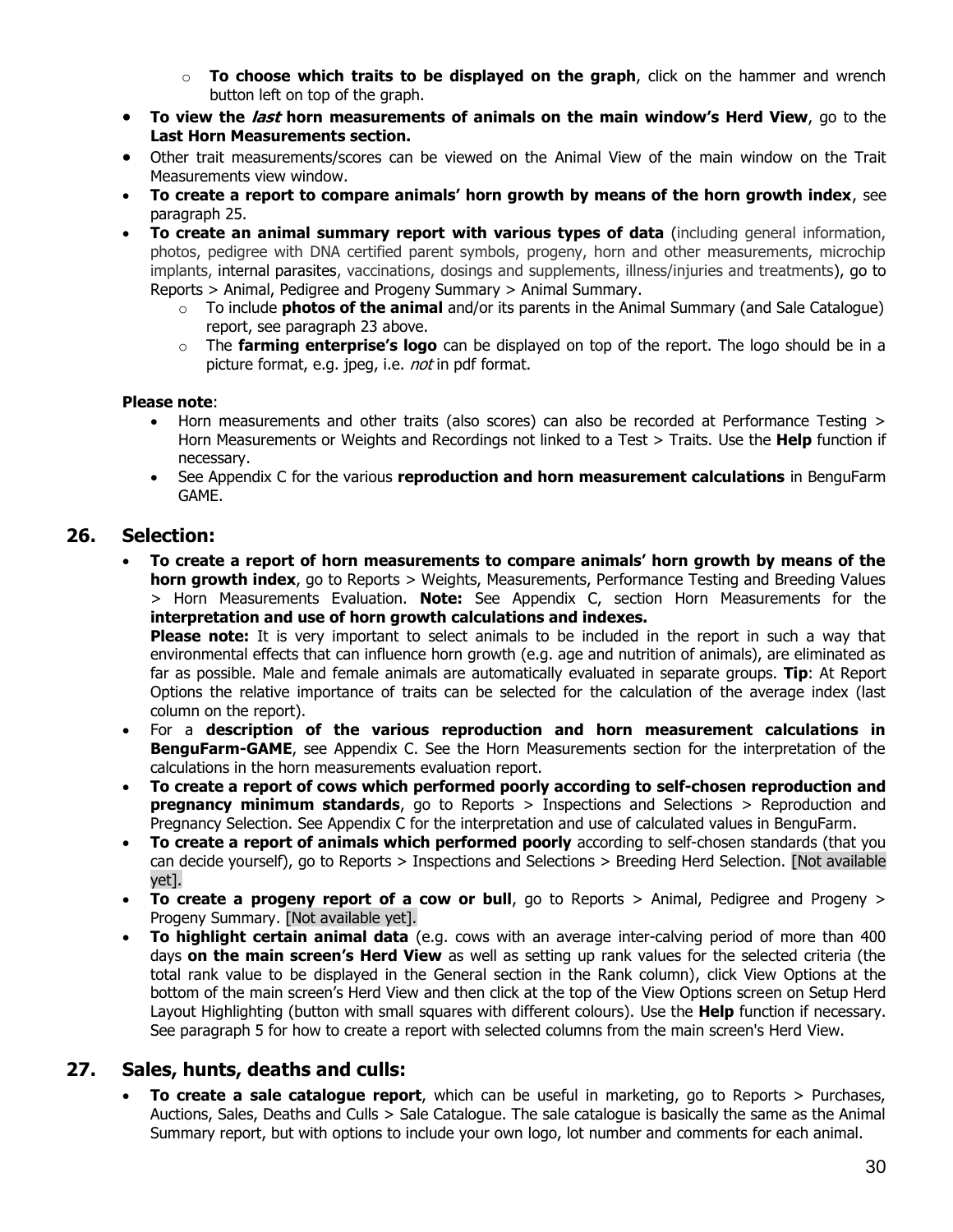- When animals were sold, hunted, died, stolen or left the herd for other reasons, this should be recorded in BenguFarm GAME to keep your herd list up to date. **Please note:** Do NOT delete the animal records of animals leaving the flock (non-active animals) from BenguFarm GAME, as they may in some way be connected to other animals in the database. If an animal is deleted, the pedigree or progeny of the related animal(s) will no longer be complete.
- **To create a list on which animals' sale-/hunting-/death data can be recorded,** go to Reports > Animal Lists and Numbers > Herd List. To the far right are columns to record the date and reason why animals left the herd.
- **To record** (or edit/delete) **sales data** (to whom sold, date sold, reason for selling, weight, price, etc.) **of sold animals or the left-herd data of animals that left the herd for reasons other than sold** (e.g. died, stolen, etc.), go to Other Data > Sales, Deaths and Culls. Use the **Help** function if necessary.
- **Please note:**
	- $\circ$  When an animal that has left the herd (sold or died), they are NOT removed automatically from the camp and/or group(s). If you do want to remove the animals from the camp and/or group(s) they were in when they left the herd, this can be done, but this is not necessary as you normally only work with the active animals in a camp or group.
	- $\circ$  If a breeding bull is sold or died, remember to remove the Breeding/AI Bull mark from the bull's record. [Animals > Add and Edit Animals > General > Breeding/AI Bull].
- **If the buyer is also a BenguFarm user, you can send the buyer the relevant animals' data electronically which he can then import into his BenguFarm**. To create this electronic file containing the data of the sold animals, go to Data Send/Import > Send > BenguFarm Animal Transfer File. **Please note**:
	- $\circ$  If data from more than one species has to be sent, make sure you create a separate Animal Transfer File for each species. The following data is *not* included in the Animal Transfer File:
		- Camps and groups
		- Vaccinations, Dosings, Disease Tests, Diseases and Treatments
		- Procedures
		- Purchases and Sales
		- **•** Photos and Documents.
- **To create a report of animals that were sold or that left the herd for other reasons**, go to Reports > Purchases, Auctions, Sales, Deaths and Culls > Sales, Deaths and Culls.
- **To create a report of the animals which were added to the herd** (calves born, animals bought, moved from another herd) **and left the herd** (sold, died, moved to another herd, etc.) for a specific period, go to Reports > Animal Lists and Numbers > Animal Numbers Reconciliation. For this report to reflect the correct numbers and display all relevant values, it is necessary that:
	- $\circ$  The animal numbers and values are calculated and stored regularly:
	- $\circ$  All applicable data such as animals born, purchased, moved from another herd, sold, died and moved to another herd recorded with, where applicable, the purchase price, selling price and loss value must have been recorded.
- **To view the sale data of an animal on the main window**, go on the Animal View to the General view window and scroll down to the sale data fields or go on the Herd View to the Sales and Deaths section. **Tip:** Remember to turn on the Non-active filter to see the animal in the list of animals.
- **To restore an animal that was wrongly recorded as sold or dead, g**o to Animals > Add and Edit Animals (Single Animal Layout). Turn on the Non-active filter and select the animal in question. On the General Data screen, change the Status to Active. On the Miscellaneous Data screen, remove the Cancelled record and Save. On the same screen, click on Edit Detailed Transfer / Cancellation Record. The Sales, Deaths and Culls screen will now open and the animal's record will be automatically loaded. Select the record and click Delete and Save.
- **Tip: To create a report of all activities recorded in BenguFarm during a selected period**, go to Reports > Administration > Log of Recorded Activities.

#### **28. Move animals to another herd**

**Please note: If BenguFarm Game is set up with one herd per species (as recommended), the moving of animals between herds is not applicable.**

• **To create a new herd (species),** see paragraph 7.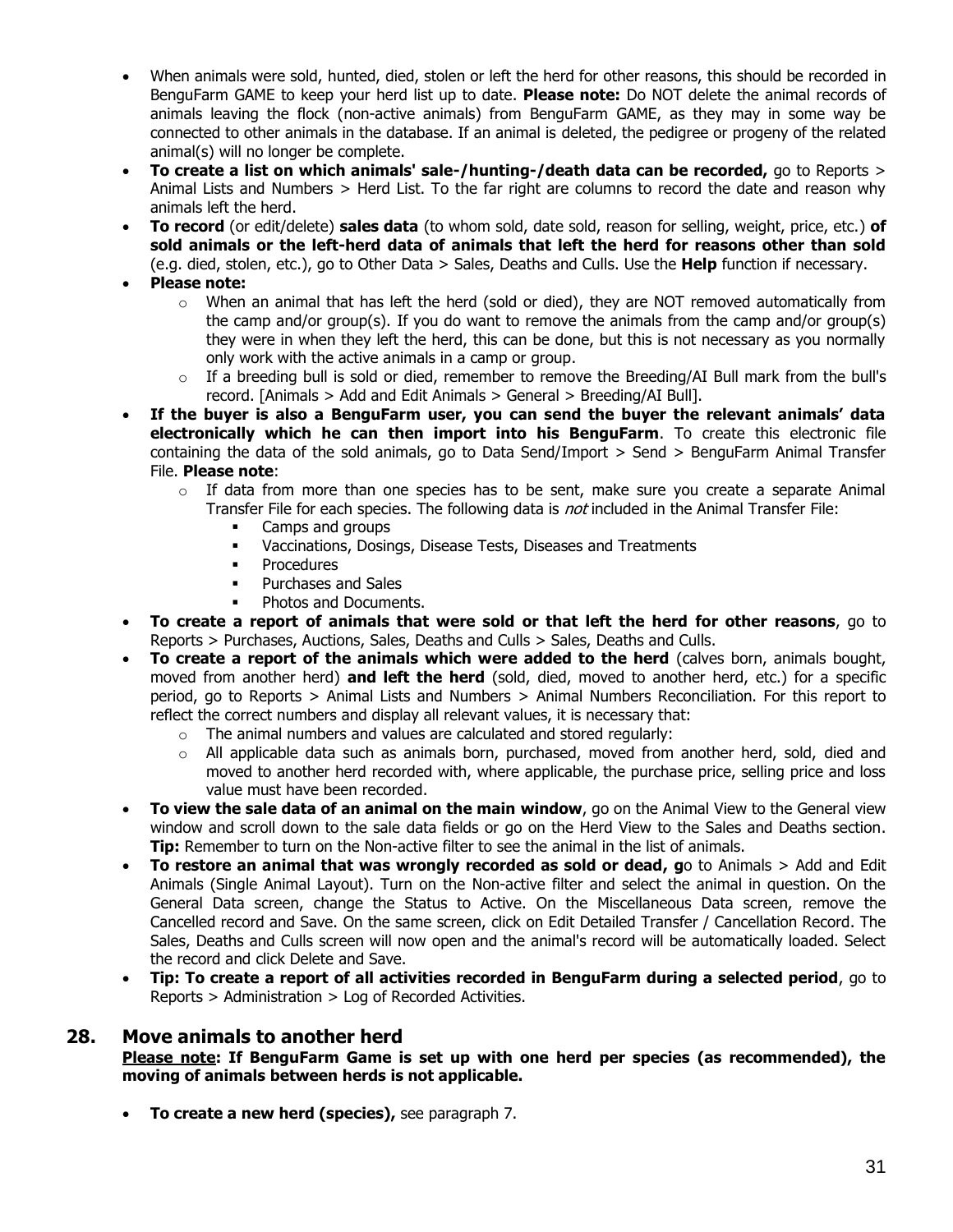- How to move animals in BenguFarm from one herd to another herd, depends on whether the two herds are in the same database or in different databases. **Tip**: To see if the respective herds are on the same database, go to File > Change Active Herd To > List All and Select.
- **If the two herds are on the same database**, you can simply move the animals from one herd to another. Go into the herd **from** which you want to move the animals to Other Data > Move Animals to Another Herd. Mark the animals involved in the "S" column, and then select at the top of the window, the herd **to** which the animal must be moved, enter the date, select the reason and Save. Use the **Help** function if necessary. **Please note:** Remember to change the relevant animal's camp and/or management group, where applicable.
- **To create a report of animal movements between herds on the same database**, go to Reports > Camps and Herds > Herd Movements.
- **To view the herd movement data of an animal on the main window**, go on the Animal View to the General view window and scroll down to the Herd information fields.
- **To create a report of the animals that were added to the herd** for a certain period (animals born, purchased, moved from another herd) **and left the herd** (sold, died, moved to another herd), go to Reports > Animal Lists and Numbers > Animal Numbers Reconciliation. For this report to reflect the correct numbers and display all relevant values, it is necessary that:
	- $\circ$  The animal numbers and values are calculated and stored regularly:
	- $\circ$  All applicable data such as animals born, purchased, moved from another herd, sold, died and moved to another herd recorded with, where applicable, the purchase price, selling price and loss value must have been recorded.
- **If the two herds are each on a separate database**, you must transfer the animals through an Animal Transfer File. Go into the herd **from** which you want to move the animals to Data Send/Import > Send > BenguFarm Animal Transfer File, select the animals concerned, select the transfer options and create the Animal Transfer File. Note where the file is saved. To import the Animal Transfer File into the other herd (on another database), go into the herd **to** which you want to move the animals to Data Send/Import > Import > Database > BenguFarm Animal Transfer File. Browse to where the file was saved and click on Import. Use the **Help** function if necessary.

**Tip**: To **move animals between camps or other groups**, go to Other Data > Move Animals to another Camp or Group. Use the **Help** function if necessary.

# **29. Update the programme:**

- It is important to always update your BenguFarm programme to the newest version (the version date appears at the top of the main window, e.g. "BenguFarm (TM) [GAME] **v21 Apr 2022**). BenguFarm users are notified by e-mail when a new version has been released on the BenguFarm website www.bengufarm.co.za.
- **There are three ways to update your BenguFarm programme via the internet** to the newest version:
	- $\circ$  If you are on-line and the automatic update option is selected (Settings > Herds > Reminders > Automatically check for Newest BenguFarm Update), BenguFarm will remind you when a new update is available. Follow the instructions to update your BenguFarm.
	- $\circ$  To initiate the above process manually, go in BenguFarm to File > Update from Web and follow the instructions.
	- $\circ$  Close your BenguFarm, go to the BenguFarm website www.bengufarm.co.za  $>$  Updates and download and install the update. The instructions how to do this are available on the particular website page.
- **Please note:**
	- o **Windows may give a security warning** and ask the user whether the file must be run of not. Select "More Info" and/or "Run" / "Run Anyway" to run the update file.
	- o **If your computer does not allow you to download the update file, de-activate your computer's anti-virus program temporarily and try again.** (The default settings of some anti-virus programs, e.g. Avast, Avira, Kaspersky, McFee and Norton, are very aggressive and may see the BenguFarm updating file (.exe format) as a risk and block it, with the result that you will not be able to continue with the BenguFarm installation).
- When you have finished the update process, open BenguFarm again and see if the applicable version's date appears on top of the main window, e.g. "BenguFarm (TM) [GAME] **v21 Apr 2022**.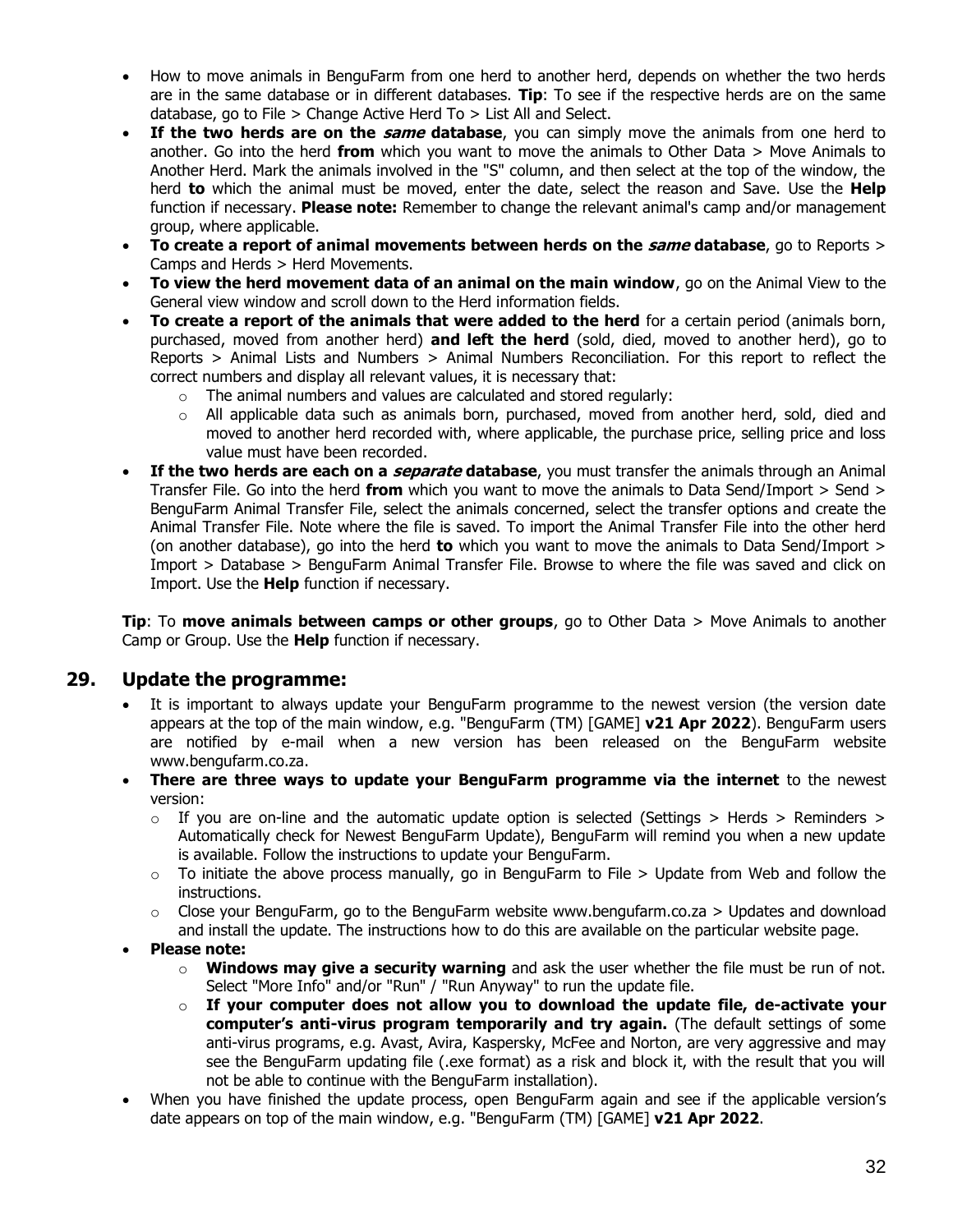**Tip**: To see what has been added and changed in BenguFarm, go to www.bengufarm.co.za > Downloads > Newsletter. Select the latest newsletter and look for the What's New section.

# **30. Renew the registration of the programme:**

Your BenguFarm programme will annually warn you about a month before your BenguFarm license is about to expire. BenguelaSoft BK will send you an invoice for the license fee about a month before your BenguFarm license is about to expire. If for some reason you didn't receive an invoice (please ensure that we have your correct e-mail address), please contact Naomi Havenga at 082 696 8306 or send an email to accounts@benguelasoft.co.za.

#### **To re-register your BenguFarm, follow these instructions:**

- Please send the proof of payment of the license fee to Tim Pauw at accounts@benguelasoft.co.za.
- For the automatic re-registration function in BenguFarm to work, the following must be in place:
	- $\circ$  Your computer must be online on the internet at the time that you open BenguFarm;
	- o Your BenguFarm module's license fee must be paid-up;
	- o The license fee payment must be recorded on the BenguFarm client database (please allow 5 working days for this); and
	- $\circ$  Your BenguFarm account number (BPU....) must be recorded in your BenguFarm. (If your account number is recorded, it will be displayed next to your account name at the top of the main window).
	- $\circ$  The relevant BenguFarm Computer Identification Code (at the top of the registration window) must already be recorded on the BenguFarm client database.
- If all this is in place and your BenguFarm registration has expired or is about to expire in the near future, your BenguFarm will, when you open it, link via the internet to the BenguFarm client database at BenguelaSoft and automatically renew your BenguFarm registration. A message "Re-registration successful. You have access until [date]" will appear on the screen. In such cases, it is not necessary to enter the new registration codes manually on the registration screen.
- Irrespective of the automatic re-registration option, BenguelaSoft will in any case send you, within five working days from date of receipt of payment, an e-mail with the registration and access codes for the Computer Identification Codes (CICs) we have on record for you (see note below). If the automatic reregistration was unsuccessful, go to Options > Registration and complete the registration code and access code for the specific CIC on the registration window and click Register/Reregister.
- **If the automatic re-registration was unsuccessful, and the CIC is not included in the e-mail or SMS or if you do not have an e-mail facility,** contact Naomi Havenga at 082 696 8306 or send her an email to accounts@benguelasoft.co.za while you are on the registration window, and supply her with your BenguFarm account name and number (beginning with BPU) and the CIC for which you need a registration code. She will then supply you with a registration code and access code which you need to enter on the registration window. Then click on Register/Reregister.

#### **Please note:**

- $\circ$  Please make sure that we have your correct e-mail, phone number and other contact details on record. If you are on-line on the internet, you can check and, if necessary, change your account details via BenguFarm by going to Options> View/Update my Account Information. Alternatively, please contact Naomi Havenga.
- $\circ$  Each database in BenguFarm has a different CIC. Also, the CIC of each computer on which BenguFarm is installed is different. Therefore, you will need to supply the CICs of all the databases on all the computers on which BenguFarm is installed and get a registration code and access code for each. To get the CICs of the other databases, change the active herd to the applicable database (File > Change Active Herd to) and then go to Options > Registration. Do the same for each computer on which BenguFarm is installed.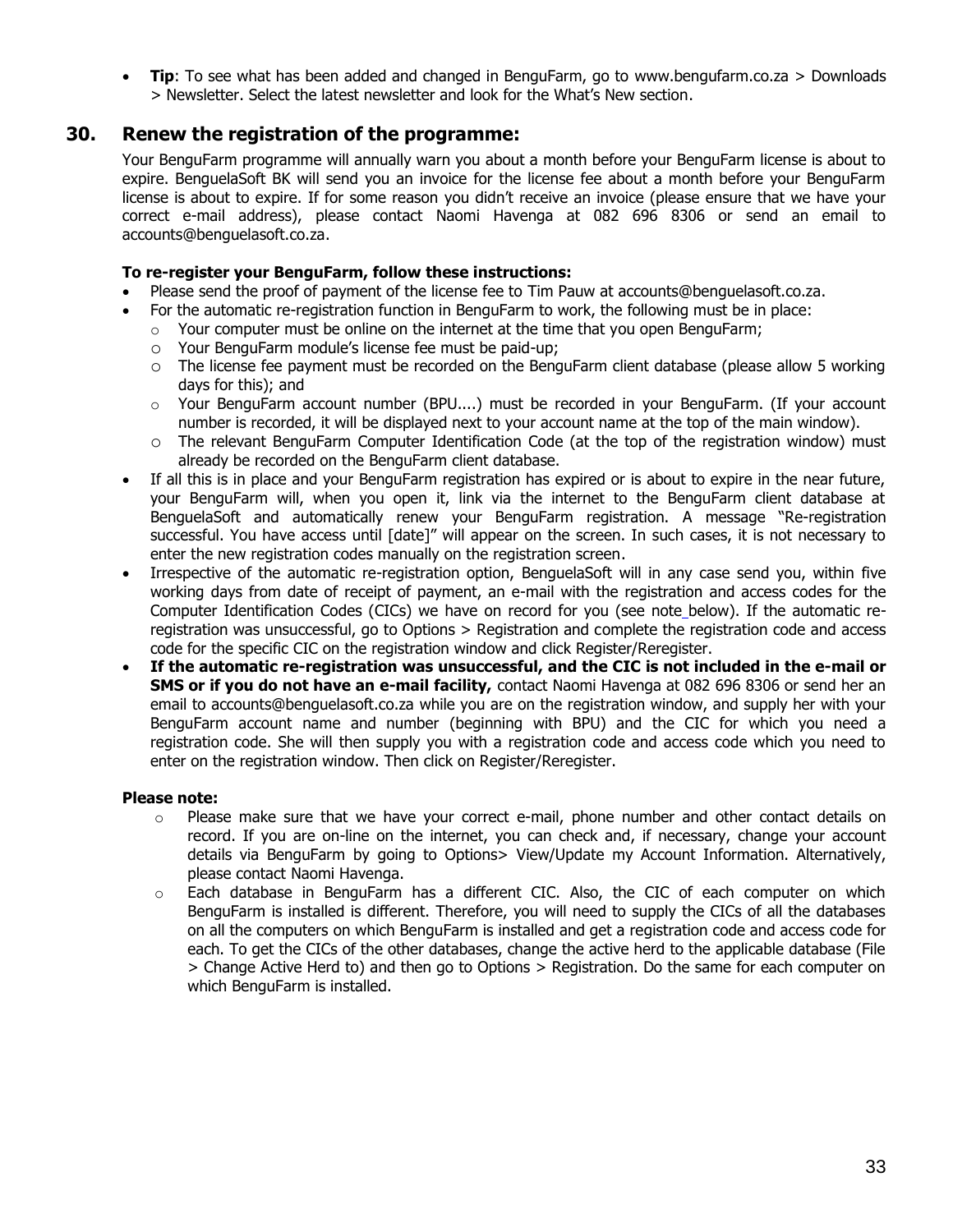# **PART C – ADDITIONAL AND ADVANCED FUNCTIONS:**

# **File**

# **31. Recalculate summary data:**

• To recalculate summary data, go to File> Support > Recalculate Summary Data.

#### **32. Recalculate expected calving dates:**

- Expected calving dates must be recalculated if the Youngest Age at 1st Mating, Rest Period from Calving to Mating or Minimum, Normal or Maximum Period Pregnancy settings [Settings > Herds> Mating, Pregnancy and Calving] has been changed for the affected herd.
- To recalculate expected calving dates, go to File > Support > Recalculate Expected Calving Dates.

# **33. Recalculate automatic diary:**

• To recalculate automatic diary entries, go to File > Support> Recalculate Automatic Diary Entries.

# **34. Recalculate inbreeding percentages:**

• To recalculate inbreeding percentages, go to File > Support> Recalculate Inbreeding Percentages.

# **35. Find duplicate animals:**

- BenguFarm will not normally allow duplicate animal records (animals with the same IDnr) to be created, but when an animal record was created by hand or imported from some file and then also imported from another file, it is possible in certain circumstances that duplicate records may arise. An example is when data was first imported from another software package in BenguFarm and then also imported from a Logix file. For animals that did not have computer numbers in Studmaster or where the computer number was incorrect, duplicate records will then be created.
- **To search for animals with the same visual or electronic ID (EID) number or computer number**, go to File > Support > Find Duplicate Animals**. Please note:** Animals with duplicate numbers are searched for across all herds in the applicable database.
- If there are animals in the *same herd* with the same ID number, this can lead to several problems. If there are really two animals with the same ID number (e.g. one purchased and one self-bred), add a letter at the back of one of the animal's number to make the animals' numbers unique, e.g. 190022A.
- **To create a report of duplicate animals**, click on Display Report.
- Duplicate animal records can be corrected manually by first determining what data (general animal data, pedigree data, progeny data, weights, etc.) differ between the two animals involved, secondly completing one of the two animals' data and then thirdly delete the other animal. However, it is a long and arduous process, especially when there are many such duplicate animals. However, there is an administrative function in BenguFarm [File > Support > Administrative Functions] that performs this merge process programmatically. To access the Administrative Functions, a password is needed. Contact your BenguFarm agent for assistance using this administrative function to merge duplicate animal records into BenguFarm and delete the other record.

# **36. Change ID numbers and/or names:**

- **Please note**: It is strongly recommended that a backup of the relevant database be made before using this feature.
- Go to Settings > Herds > ID Methods and Numbering and make sure the Default ID Format is set up correctly.
- Go to Animals > Edit Animals (table layout). At Select Columns to View, select the fields HDM, Year, Sequence Number and, if applicable, Prefix (Flock Name). Make sure these fields, where applicable, are filled in and correct for ALL active animals in the herd concerned, as the first three fields will be used to recreate the IDnrs according to the Default ID Format setting. If anything has been added or changed, click Save.
- To change animals' ID numbers and/or names in BenguFarm GAME, go to File > Support > Change ID Numbers and/or Names and select the appropriate option.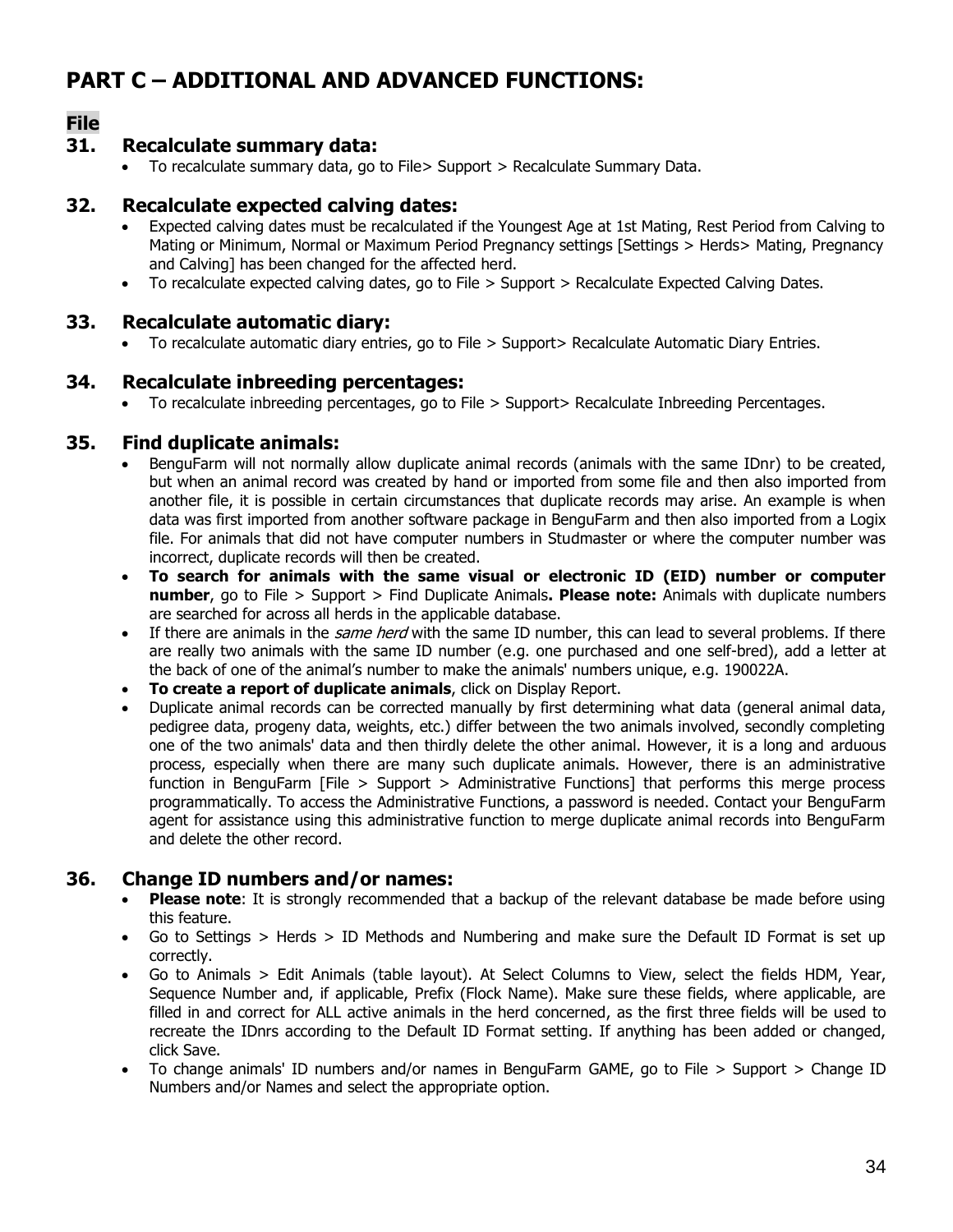# **37. Administrative functions:**

• BenguFarm has various administrative functions to correct or change data. Go to File > Support > Administrative Functions. Your BenguFarm agent will refer you to these functions when needed and provide you with the password to access these functions. **Please note**: It is strongly recommended that a backup is made of the relevant database before any administrative function is used.

# **38. Troubleshooting and problem solving:**

- If you encounter an error message in BenguFarm GAME (e.g. "An unhandled exception has occurred..."), the following should solve it in most of the cases:
	- $\circ$  Go to File > Support > Test Data Structures and DBNull Values.
	- $\circ$  Go to File > Support > Compact and Repair Database.
	- $\circ$  Go to File > Support > Recalculate Summary Data.
	- $\circ$  Go to Settings > Herds > General and make sure that all applicable settings are in place and correct.
	- $\circ$  Close BenguFarm and open it again.
- If the above steps do not solve the problem, go in BenguFarm to File > Update from Web OR close BenguFarm, open your Internet browser and go to www.bengufarm.co.za > Downloads > Updates. Download the latest update, install it and open BenguFarm again.
- If this still does not solve the problem, contact your BenguFarm GAME agent.

# **Animals**

#### **39. Notes:**

- **To record** (or edit/delete) **a general note** (e.g. "Half-sister of most expensive bull at National Sale 2012") **on a record of an anima**l, go to Animals > Add & Edit Animals (Single Animal Layout) > Miscellaneous Data > Notes. **Notes can also be recorded on the Animal View of the main window on the Notes view window**. This is the only view window where data can be entered and saved. (Click on the "stiffy" disk icon to save the new note).
- Notes can be included in the Animal Summary report [Reports > Animal, Pedigree and Progeny > Animal Summary]. Notes can also be included in My Reports  $[Reports > My$  Reports > Animal Data. Click on Report Columns (Layout) and then select General > Notes].

# **40. Appearance remarks:**

- **To record** (or edit/delete) **appearance remarks** (e.g. Left horn broken) of an animal, go to Animals > Add & Edit Animals (Single Animal Layout) > General > Appearance Remarks. Select the remark(s) under the relevant section and mark it (e.g. under the Horns section > Left horn broken). **Appearance Remarks can also be recorded and saved on the Animal View of the main window on the Notes view window under the Appearance Remarks heading**.
- Appearance Remarks can be included in the Animal Summary report [Reports > Animal, Pedigree and Progeny  $>$  Animal Summary]. Appearance Remarks can also be included in My Reports [Reports  $>$  My Reports > Animal Data. Click on Report Columns (Layout) and then select General > Appearance Remarks].

# **41. Family lines:**

- The purpose of recording family lines is to indicate that an animal was bred from a specific family. Record can be kept of either dam lines or sire lines.
- **To set whether the program should keep record of dam lines or sire lines**, go to Settings > Herds > Matings, Pregnancy and Calving and select Breed Dam Lines or Breed Sire Lines and, if applicable, Force Selected Line. If Breed Dam Lines is selected, a calf will receive the family code of the dam. If the dam does not have a family line, the calf gets the family line of the sire. Sire lines just the other way around. If Forced Selected Line is selected and for example Breed Dam Line was set up and the dam does not have a family code, the father's family code will NOT be used.
- **The family code can be recorded for an animal** on the Calving screen, Add and Edit Animals screen as well as the Edit Animals screen.
- **On the calving screen, a calf will be automatically linked** to the dam's family line, if the dam's family line has been recorded, or the sire's family line, if the sire's family line has been recorded.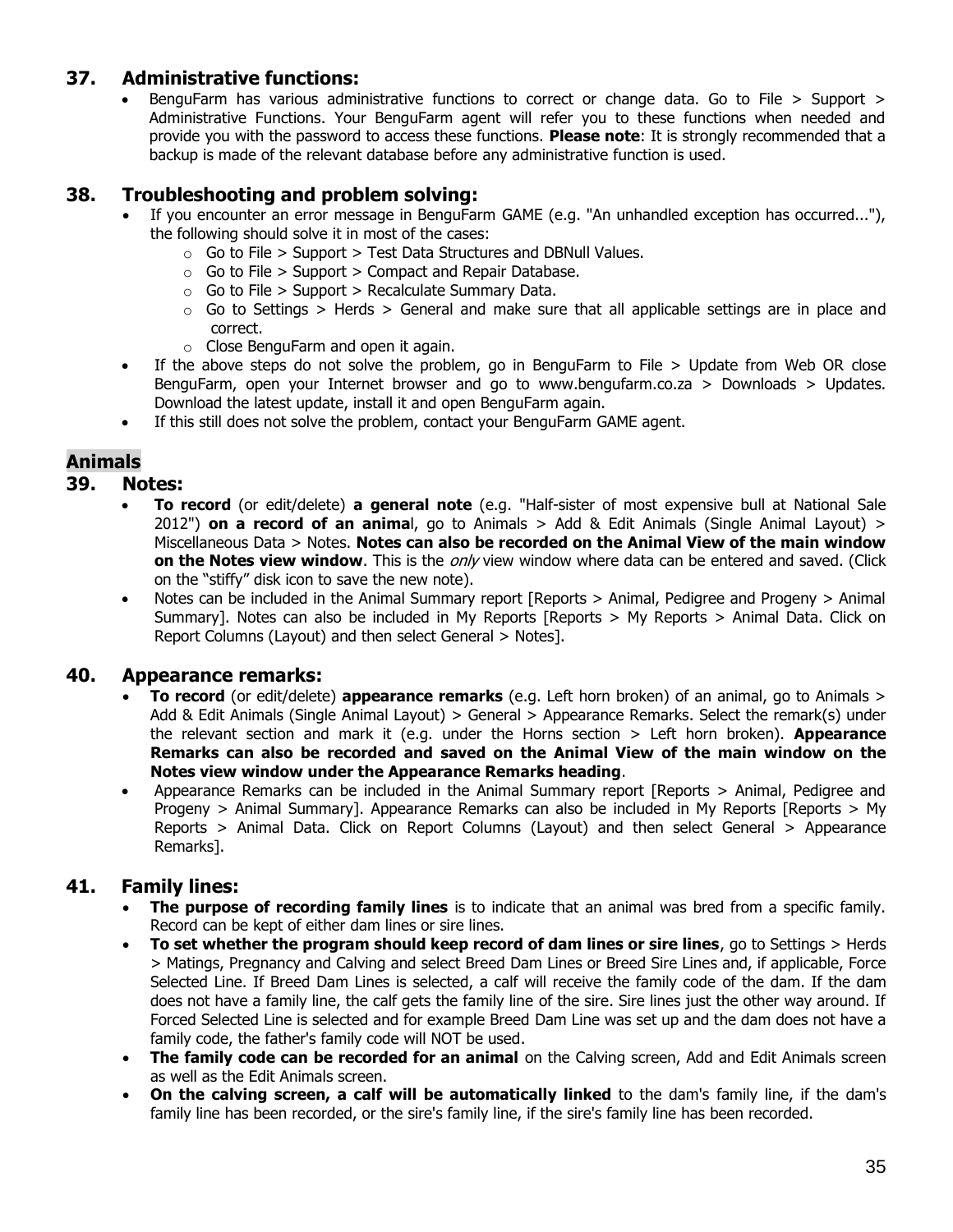- **To view an animal's family code on the main screen**, go to the Animal View > Birth > Family Code and on the Herd View to the Birth section.
- **Animals from a specific family line can be selected** with the Choose Animals screen> Choose Animals by Group(s) / Filter(s) > Family Line.
- **The family code can only be included in the My Reports** by going to Reports > My Reports > Animal Data. Click Report Columns (Layout) and then choose Birth > Family Line.

# **42. DNA verified parentage and bloodlines:**

See paragraph 22 how to certify the DNA verified parentage of animals in BenguFarm.

#### **43. Data navigator:**

• The **Data Navigator** window is very useful to display various types of data together on one window for the entire herd (default option) or a selected group of animals. Changes to data and removal of records can also be made on the applicable data window via the Data Navigator window. **Tip:** The Data Navigator window can also be used to select and sort animals and to quickly print a report. It is indeed a very useful window. Use the **Help** function if necessary.

#### **44. Search animal:**

• **To search for an animal on a different number** (e.g. microchip/electronic number, computer number, DNA number, etc.) in BenguFarm GAME, go to Animals > Search Animal. This feature is especially handy to see what the ear tag number was when an animal has lost its visual tag.

# **45. Re-assign a microchip number (EID) to a different animal:**

- **PLEASE NOTE:** This feature is specifically for use by cattle, sheep and goat farmers where electronic number discs (EIDs) are attached externally to the ears of animals. It is therefore normally NOT a function that will be used in game, where microchips are implanted subcutaneously.
- **To re-assign the number of a microchip (EID) that was assigned to on an animal to a new animal** in BenguFarm GAME, go to Animals> Re-assign Microchip Number (EID) to a Different Animal.
- Select the applicable animal and enter the microchip number (EID) to be assigned to the animal. The animal that currently has this microchip number (EID) will be listed below and the microchip number (EID) will automatically be deleted from that animal, i.e. after the relevant microchip number (EID) was entered at the new animal and saved, the microchip number (EID) field for the previous animal will be blank. If necessary, a different microchip number (EID) can be entered for this animal, but it's unlikely, as a re-assignment of a microchip usually happens where the animal that currently has the chip, was slaughtered or sold.
- **Please note:**
	- $\circ$  BenguFarm do NOT keep record of the previous animal(s) that had a particular microchip number. If you want to keep such records, we suggest that you leave the microchip number with the previous animal, but add a character to it to make a unique number, e.g. the first animal that had the microchip number 123456789 is 123456789-**A**, the 2nd animal that had this microchip number (EID) 123456789-**B**, etc. The animal that currently has the microchip number is of course only 123456789.
	- $\circ$  If you *only* use electronic identification (EIDs), please see Settings > Herds > Create IDnr (Visual) from EID (Microchip Number) where no IDnr Specified.

# **46. Change breeders, owners and/or keepers:**

• To change one or several animal's breeders, owners and / or stands BenguFarm GAME, go to Animal> Change Breeders, Owners and / or Keepers. Use the **Help** function if necessary.

# **Reproduction:**

#### **47. Synchronisation:** (if applicable)

- **Make sure the applicable values are set up** at Settings > Herds > Mating, Pregnancy and Calving for # Days from Insert to First Injection; # Days from Insert to Second Injection; # Days from Insert to Remove and # Days from Remove to AI / Lapa.
- **To create a list of all breedable heifers and cows**, go to Reports > Matings, Pregnancies and Calvings > Breedable Heifers and Cows (recording list).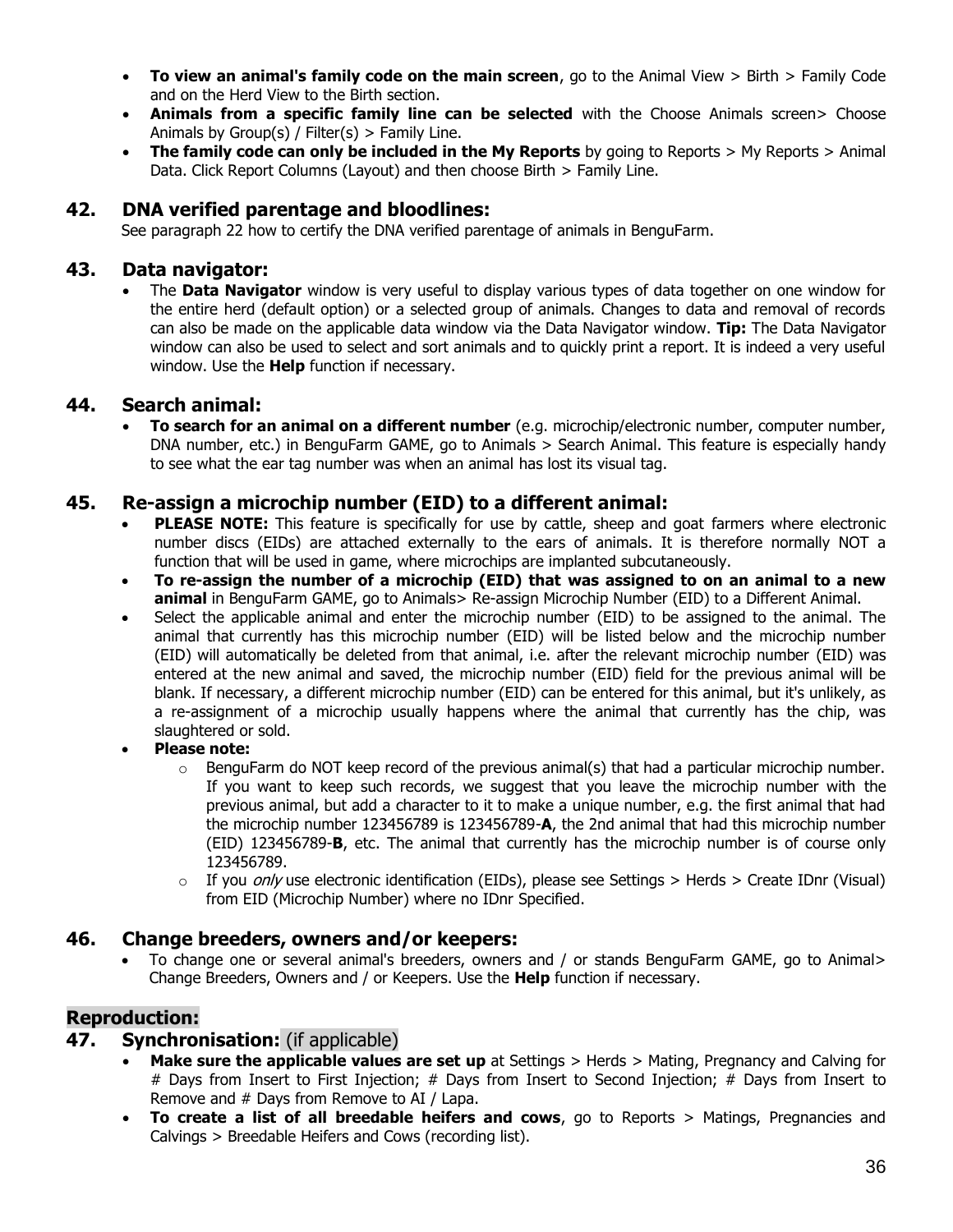- **To record (or edit/delete) synchronisations as well as subsequent actions**, go to Reproduction > Synchronisation. To record additional / follow-up actions data to existing records, click Load Existing Records.
- **To create a report on synchronisations as well as subsequent actions**, go to Reports > Matings, Pregnancies & Calvings > Synchronisation. **Please note**: Actions already done are displayed in normal font; actions that still need to be done are shown in bold and actions that should already have been done are shown in bold red.
- **To view synchonisation data of an animal on the main screen**, go to the Animal View to the Mating and Pregnancy History view screen (the Show Synchronization option at the top right of the view subscreen must be enabled) or on the Herd Layout to the Sync section.

# **Health**

# **48. Tests for diseases:**

- **To create a list on which tests for illness can be recorded**, go to Reports > Diseases, Injuries, and Treatments > Disease Tests (recording list). [Not available yet]
- **To record** (or edit/delete) **the results of disease tests**, go to Health > Disease Tests.
- **To create a report of the results of disease tests**, go to Reports> Diseases, Injuries and Treatments> Disease Tests.
- **To view an animal's results of disease tests on the main screen**, go on the Animal View to the Vaccinations, Dosings and Diseases Tests > Disease Tests view window. To display disease tests on the Herd View, go on the main window's Herd View to Display Options > click the Set Up My Columns to Display (icon at the top). [Not available yet]

#### **49. Vaccinations, dosings, dip and supplements:**

- **To record vaccines, remedies, dips and supplements stock**, see paragraph 51.
- **To create a list of animals in a specific camp that has not been vaccinated**, go to Reports > Diseases, Prevention and Treatment > Vaccinations, Dosings, Dips and Supplements. On the left, select the criteria of the vaccinations that have been done, e.g. between two dates. On the right, select the appropriate camp. Then select the option "Not Vaccinated/Received Remedy or Supplement."
- **To create a list for recording inoculations, dosings, dip and supplements**, go to Reports > Diseases - Prevention & Treatment > Vaccinations, Dosings, Dip, Supplements & Procedures (recording list). In Select Items to Print, select the vaccinations/dosings/dip/supplements to be recorded and add it with the arrow pointing to the right to the Items to Print on Report. **Tip**: To print the dosage (as set up at Health > Vaccines, Remedies, Dips and Supplements Stock), check the Print Vaccine/Remedy Dosage option.
- **To record** (or edit/delete) **vaccinations, dosing, dip and supplements**, go to Health > vaccinations, Dosings, Dip and Supplements. Use the **Help** function if necessary.
- **Tip:** Information such as **default dosage, withholding period and expiry date** of vaccines, remedies, dips and supplements can be recorded on the stock register [Health > Vaccines, Remedies, Dips and Supplements Stock]. When Vaccinations, Dosings, Dips and Supplements are recorded, the cost per animal will be calculated automatically from the Vaccines, Remedies, Dips and Supplements Stock, provided the batch number is entered. If a batch number is not entered, the last purchase's unit price (total price /  $\#$ units) will be used.
- **To create a report of vaccinations, dosings, dip and supplements done**, go to Reports > Diseases - Prevention & Treatment > Vaccinations, Dosings, Dip and Supplements.
- **To view the vaccinations, etc. data of an animal on the main window**, go on the Animal View to the Vaccinations and Dosings view window. To display it on the Herd View, go on the main window's Herd View to Display Options > click the Set Up My Columns to Display (icon at the top).
- **Tip:** It is recommended that, where necessary, the default list of vaccines, remedies, dips and supplements be expanded with specific drugs that you use. This can be done by going to Settings > Vaccines, Remedies, Dips and Supplements. Vaccines, remedies, dips and supplements in the default list that do not apply to your herd can be disabled by removing the tick mark in the In Use and Device (e.g. the MOBILE app) columns.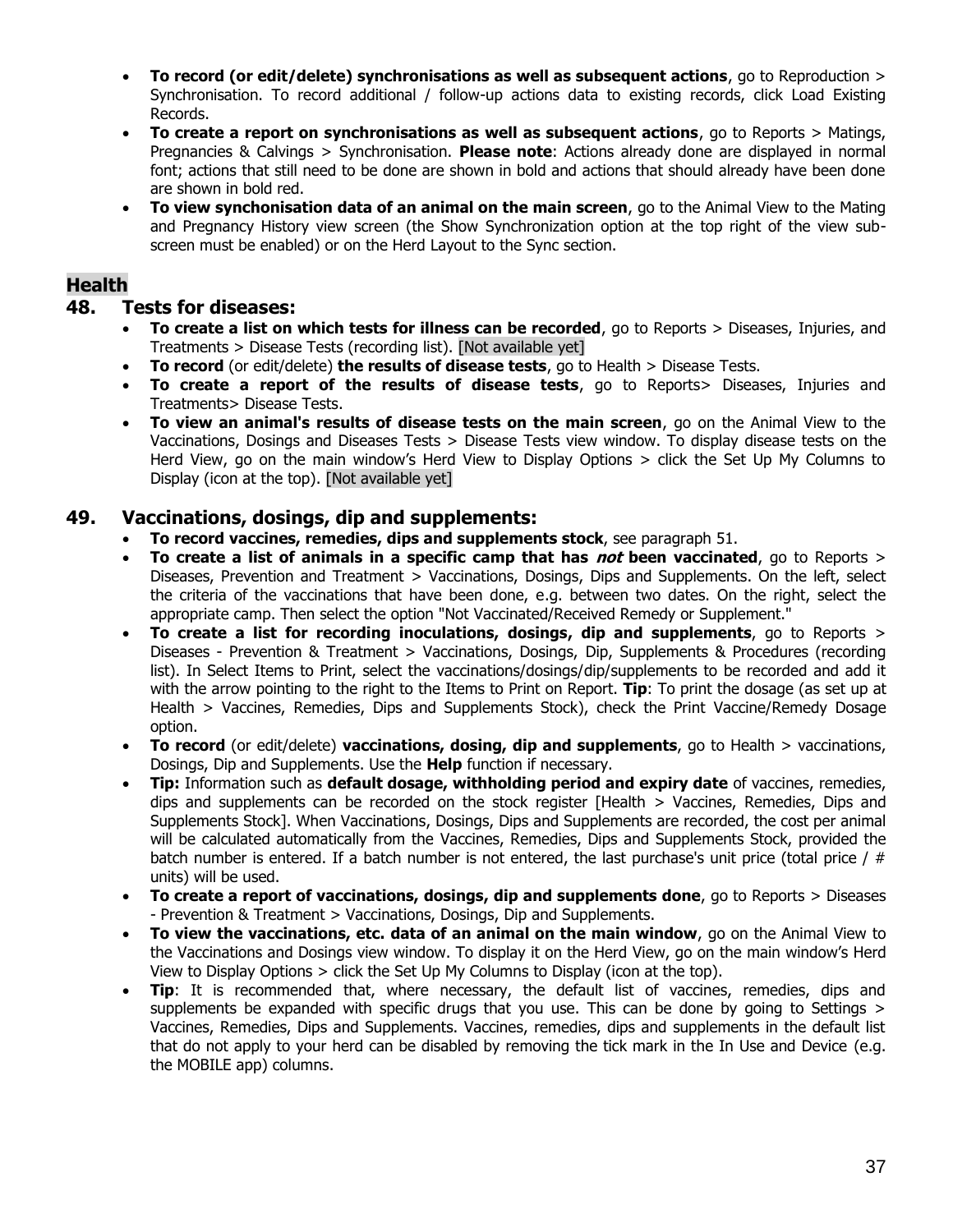# **50. Diseases, injuries and treatments:**

- **To record medicine stock**, see paragraph 52.
- **To record** (or edit/delete) **diseases, injuries and treatments**, go to Health > Diseases, Injuries and Treatments. Use the **Help** function if necessary.
- **Tip:** Information such as **default dosage, withholding period and expiry date** of medicines can be recorded on the stock register [Health > Medicine Stock]. When Treatments are recorded, the medicine cost per animal will be calculated automatically from the Medicines Stock, provided the batch number is entered. If a batch number is not entered, the last purchase's unit price (total price  $/$  # units) will be used.
- **To create a report of diseases, injuries and treatments**, go to Reports > Diseases Prevention and Treatments > Diseases, Injuries and Treatments.
- **To view the diseases, injuries and treatments of an animal on the main window**, go on the Animal View to the Diseases and Treatments view window.
- **Tip**: It is recommended to, where necessary, extend the default list of medicines with the specific medicines you use. This can be done by going to Settings > Medicines. Medicines in the default list that do not apply to your herd can be disabled by removing the tick mark in the In Use and Device (e.g. the MOBILE app) columns. The same applies to the Diseases, Injuries and Parasites settings.

# **51. Vaccines, remedies, dips and supplements stock:**

- **To record** (or edit/delete) **vaccines, remedies, dips and supplements** (such as multimineral or multivitamin) **stock** (optional), go to Health > Vaccines, Remedies, Dips and Supplements Stock. Use the **Help** function if necessary.
- When vaccinations, dosing, dip and supplements records are recorded, the vaccines, remedies, dips and supplements stock is updated automatically.
- On the Diary and Management Calendar screen under the Stock near Expiry category, a warning will appear if the relevant batch of vaccine is near the expiry date.

# **52. Medicine stock:**

- **To record** (or edit/delete) **medicine stock** (optional), go to Health > Medicine Stock. Use the **Help** function if necessary.
- When treatment records are recorded, the medicine stock is updated automatically.
- On the Diary and Management Calendar screen under the Stock near Expiry category, a warning will appear if the relevant batch of medicine is near the expiry date.

# **Performance Testing**

- **53. Measurements and Scores of other traits** (not horn measurements)**:**
	- **Please note: To record horn measurements**, see paragraph 25.
	- **To create a list on which measurements or scores of various traits can be recorded**, go to Reports > Weights, Measurements, Performance Testing and Breeding Values > Measurements and Scores (recording list).
	- **To record** (or edit/delete) **measurements or scores** (e.g. Condition Score or General Appearance Score) of traits, go to Performance Testing > Weights, Measurements and Scores not Linked to a Test > Measurements and Scores. **Please note**: Only measurements or scores with numeric values can be recorded here. To record traits with alpha values, see paragraph 67.
	- To set up additional traits, go to Settings > Traits.
	- **To create a report of measurements or scores**, go to Reports > Weights, Measurements, Performance Testing and Breeding Values > Measurements and Scores Report.
	- **To view an animal's measurements or scores on the main window**, go on the Animal View to the Measurements and Scores view window. To display measurements and scores on the Herd View, go on the main window's Herd View to Display Options > click the Set Up My Columns to Display (icon at the top).

# **Other data**

# **54. Rhino horn register:**

- **Please note**: This feature is only available if the relevant herd is setup with species as White or Black Rhino.
- **To keep a register of rhino horn that was cut off**, go to Other Data > Rhino Horn Register.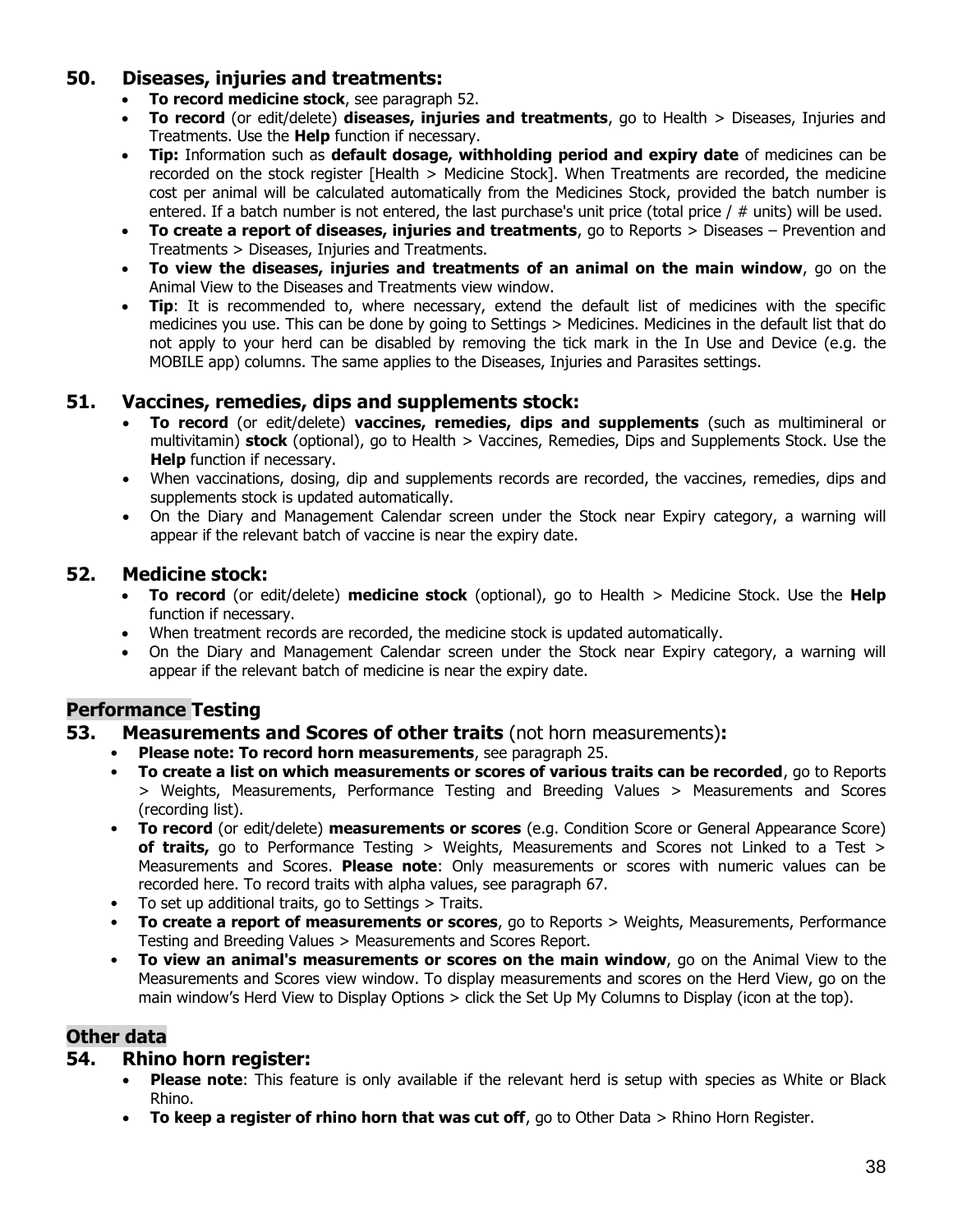• **To create a report of the rhino horn register**, go to Reports > Other Reports > Rhino Horn Register. [Currently not yet available].

# **55. Diary and management calendar:**

- BenguFarm GAME has an internal diary that is integrated with the management calendar function.
- **To set up your own management calendar**, go to Settings > Management Calendar Settings. Use the **Help** function if necessary.
- **To view the management tasks and other diary entries**, go to Other Data > Diary and Calendar Management. Use the **Help** function if necessary.
- At Settings > Herds > **Reminders** you can set the diary and integrated management calendar to be displayed when BenguFarm GAME is opened (by default it is enabled) and set the period (default is 7 days) for diary items to be displayed.
- **Please note**: When calves' birth data is recorded on the Calving window, BenguFarm will normally automatically calculates the weight dates for performance testing for the relevant calves and display it in the BenguFarm diary.

#### **56. Procedures:**

- The Procedures screen is intended to record activities or procedures such as calves weaned, hooves cut, biopsies taken, semen tests, sheath washing, disease tests, animals marked, etc.
- **To create a list on which procedures can be recorded,** go to Reports > Diseases Prevention and Treatment > Vaccinations, Dosing, Supplements and Procedures (recording list). At Select Items to Print, select the procedures you want to record and add it with the arrow pointing to the right to the Items to Printed in Report.
- **To record** (or edit/delete) **procedures**, go to Other Data > Procedures. Use the **Help** function if necessary.
- **To create a report of procedures**, go to Reports > Other Reports > Procedures.
- **To display the procedures of an animal on the main screen**, go on the Animal View to the Procedures view screen. To display it on the Herd View, go on the main window's Herd View to Display Options > click the Set Up My Columns to Display (icon at the top).
- **Tip**: It is recommended to, where necessary, extend the default list of procedures. This can be done by going to Setting > Procedures.

# **57. General Herd Expenditures and Income**

- See paragraph 66, section Expenditures recording in BenguFarm for recording of expenditures per animal or per camp.
- **To record** (or edit/delete) **general herd expenditures** (e.g. labour, diesel, SA Stud Book fees, breeders' society fees, etc.) **and income for the particular herd**, go to Other Data > General Herd Expenditures/Income. Use the **Help** function if necessary.
- **To create a report of general herd expenditures for the particular herd**, go to Reports > Herd Analysis > General Herd Expenditures/Income.
- **To create a report of all income and expenditures recorded for the particular herd**, go to Reports > Herd Analysis > Herd Income and Expenditure Summary.

# **58. Rainfall:**

- **To import historical rainfall data from Excel**, see Appendix A.
- **To record** (or edit/delete) **rainfall** (per location), go to Other Data > Rainfall. Use the **Help** function if necessary.
- On the same screen a **report** (with various options) **can be created of rainfall**.

#### **59. Miscellaneous stock:**

• **To record** (or edit/delete) **miscellaneous stock** (licks, feed, hay, etc.), go to Other Data > Miscellaneous Stock. Use the **Help** function if necessary.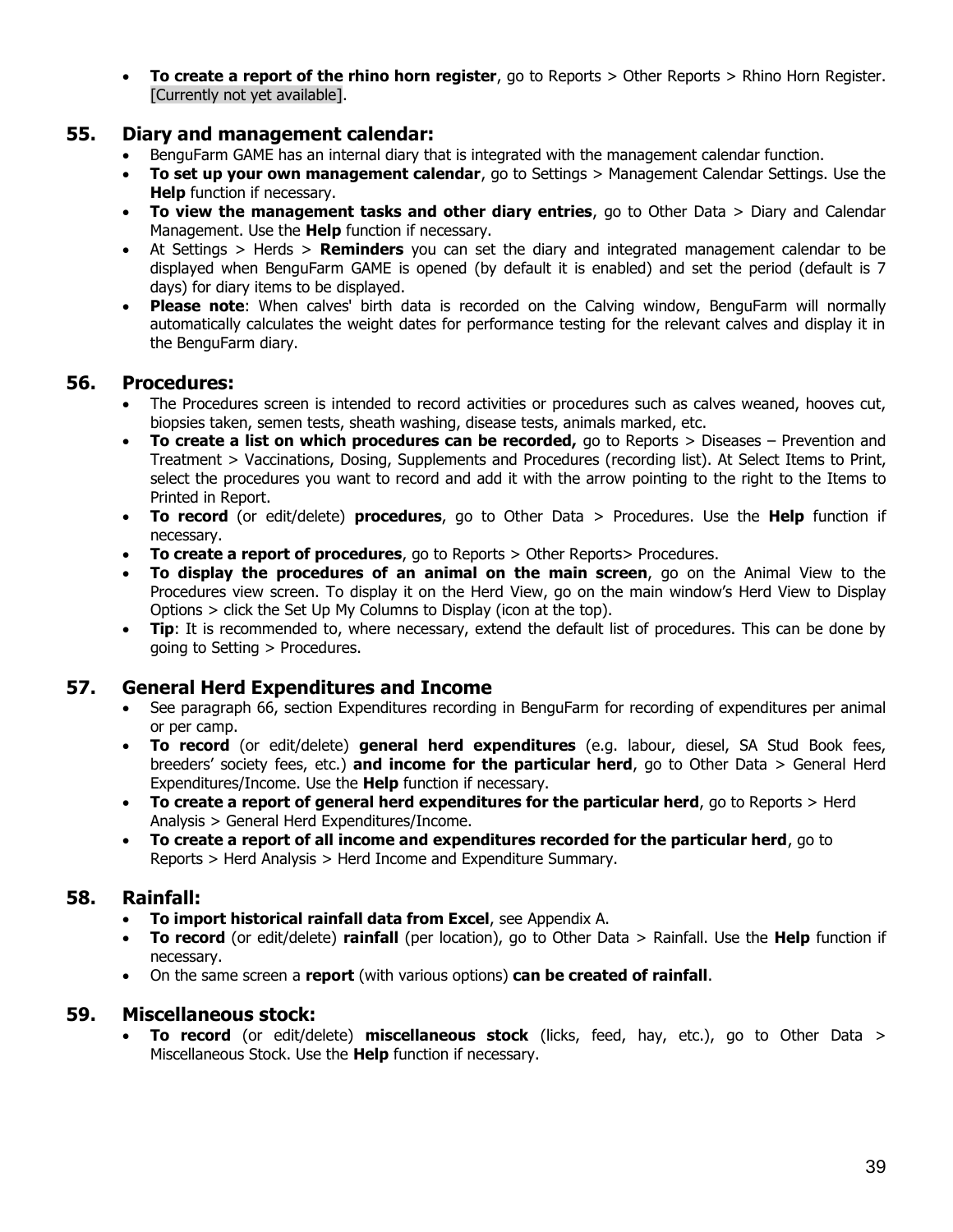# **60. Camp activities:**

- **To record** (or edit/delete) **activities linked to a specific camp** (e.g. feed and/or licks put out, burned, de-bushed, feeding place moved, fence maintenance, drinking place cleaned), go to Other Data > Camp Activities. **Please note**: Camp activities are not linked to the animals in the specific camp at that time.
- **Stock items** such as concentrate feed, lick and hay recorded at Miscellaneous Stock (see above) are **automatically updated** if the put out of it in camps were recorded at Camp Activities if the appropriate stock item is selected and the amount indicated.
- **To create a report of camp activities**, go to Reports > Camps > Camp Activities.
- **To create a report of feed usage per camp**, go to Reports > Weights, Measurements, Performance Testing and Breeding Values > Feed Usage. This report provides a summary of feed usage as recorded at Camp Activities as well as feeding stations where animals' individual feed intakes are recorded.

# **61. Animal sightings:**

- This function is mostly used by **rhino breeders** to keep record of animal sightings.
- **To record** (or edit/delete) **animal sightings on a specific date and camp and/or GPS coordinates**, go to **Other Data > Animal Sightings**.
- **To create a report of animal sightings**, go to Reports > Animal Lists and Numbers > Animal Sightings. **Tip:** With the Animal Sightings vs Camp option, all the animals seen are listed, and next to each animal the camp in which it is currently in BenguFarm. With the Camps vs. Animals Sightings option, all the animals that are in BenguFarm in a certain camp(s) are listed and next to it in which camp and when they were last seen.

# **62. Insurance:**

- **To record** (or edit/delete) **insurance data** of animals, go to Other Data > Insurance.
- **To create a report of insurance data**, go to Reports > Other Reports > Insurance.

#### **63. Move animals to another place:**

- **To record** (or edit/delete) **the (temporary) movement of animals from the farm to another place (keeper)**, e.g. a farm of another farmer, go to Other Data > Move Animals to Another Place. Use the **Help** function if necessary.
- **Please note**: **To move animals between herds (of the same species, if applicable)**, go to Other Data > Move Animals to Other Herd. **To move animals between camps or other groups**, go to Other Data > Move Animals to another Camp or Group.

# **64. Awards:**

- **To record** (or edit/delete) **awards of animals**, go to Other Data > Awards.
- Awards can be displayed in the following reports:
	- o Breeding Herd Selection [Reports > Inspections and Selections > Breeding Herd Selection]
	- o **My Reports [Reports > My Reports > Animal Data > Columns > Awards]**
- **To view the awards of an animal on the main screen**, go on the Animal View to the General view screen and scroll down to the Awards fields.

# **Reports**

# **65. My animal data reports:**

- The **My Animal Data Reports function is very powerful to set up your own customised reports** and save them for later use. Go to Reports > My Reports> Animal Data.
- Click at the top of the screen on **Choose Animals (Criteria)** and then at the bottom on Choose Animals with Choose Animals Window **OR** set up criteria to select animals by clicking the "+" bottom right of the screen. Use the **HELP** function if necessary.
- Click at the top of the screen on **Report Columns (Layout)** and select under the relevant section the fields you want included in the report.
- Click at the top of the screen on **View Report** to see how the report will look like. If you want to sort the animals on a specific field, click on the column heading.
- Click at the bottom right of the screen on **Display Report**. Choose Print or Export**.**
- To save the criteria and/or the layout for future use, click at the bottom of the screen on **Save Criteria and Layout.**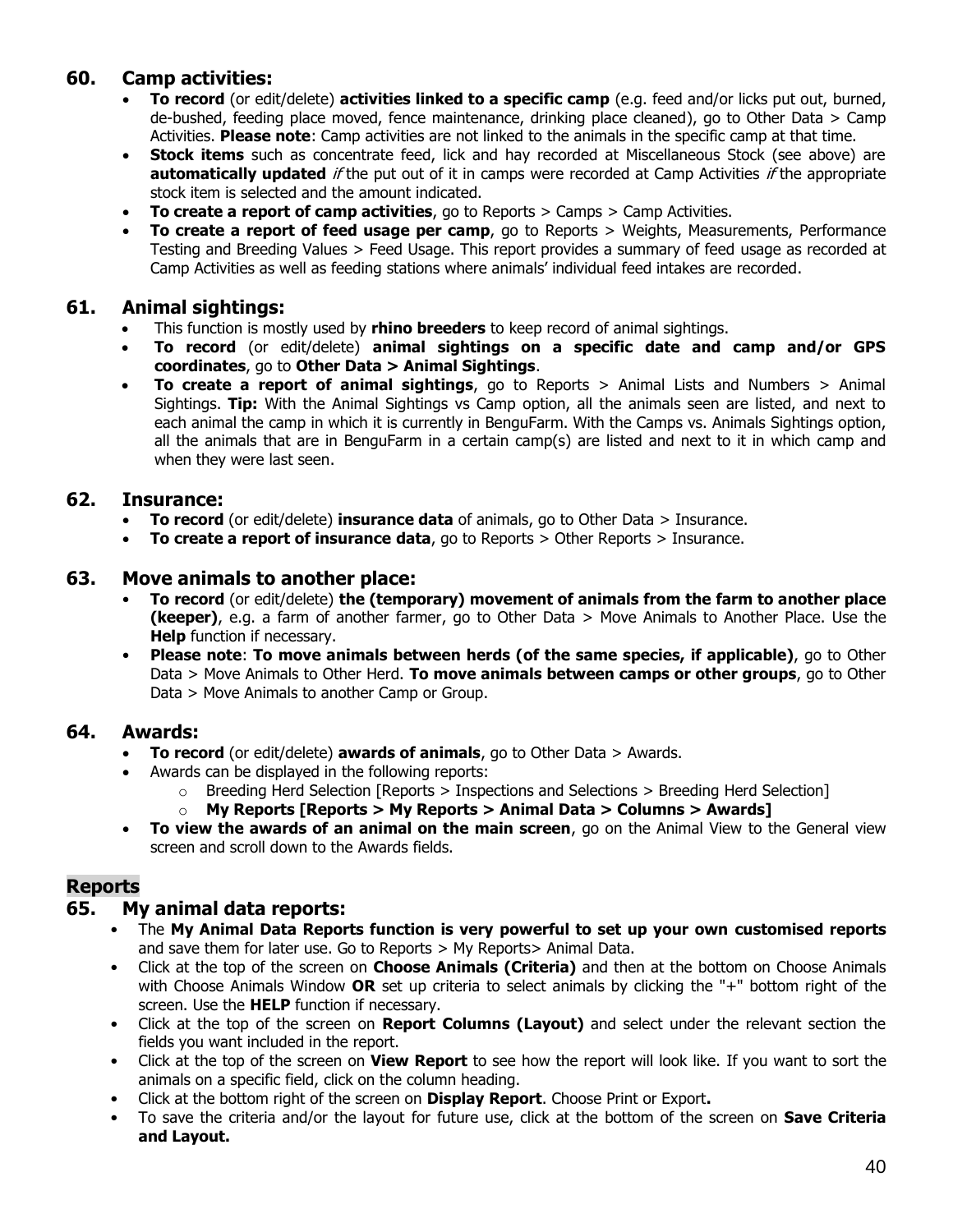- To load saved criteria and/or layouts, click at the bottom of the screen to **Load Criteria and Layout**.
- **Tips:**
	- $\circ$  On the Report Columns screen, empty columns can also be selected to record, for example, comments or notes.
		- o On the My Reports> Report Columns (Layout) in the column Heading of Column on Report, the default column headings can be changed with custom headings. The newly selected column headings can be saved with the "stiffy" icon at the bottom right of the screen.
	- $\circ$  The saved criteria can be used on the main window's group filter as well as on the Choose Animals screen to select animals that meet the criteria.
	- $\circ$  The My Animal Data Reports can be used to set up your own layout for certain reports, e.g. Animals per Camp or Group, Herd List, Pedigree or Progeny Summary.
	- $\circ$  Remember to make a backup of your own reports' layouts. [File > Backup and Restore> Backup My Saved Report Layouts].
	- $\circ$  The My Animal Data Reports have certain limitations in terms of the columns available to include in a report. Another option is to create a report on the main window's Herd View with the required columns. To do this, see paragraph 5.

# **66. Herd Analysis:**

#### **Averages and trends:**

- The purpose of the Averages and Trends report is to graphically compare the average measurement/calculated value of a selected trait(s) for the herd concerned for a selected period. This function can also be used to compare sires' progeny averages.
- **To create an Averages and Trends report,** go to Reports > Herd Analysis > Averages and Trends. Use the **Help** function if necessary.

# **Expenditures recording in BenguFarm:**

- It is recommended that costs and prices be recorded without VAT.
- **Stock purchases:** The *total* purchase price can be recorded on the following screens:
	- $\circ$  Health > Vaccines, Remedies and Supplements Stock.
		- $\circ$  Health > Medicines Stock.
		- $\circ$  Other Data > Miscellaneous Stock (e.g. lick, feed, concentrates).
		- $\circ$  Reproduction > Semen Stock.
- **Expenditure per animal:** Certain expenditures can be recorded in BenguFarm per animal. The following expenditures can be recorded per animal on the following screens:
	- o Reproduction > Matings > Artificial Inseminations. **Please note:** The straw cost per animal AIed is calculated automatically from the Semen Stock, provided the Semen Type is selected as Frozen on the AI window and the purchase price was recorded on that the Semen Stock window.
	- $\circ$  Reproduction > Pregnancy Tests.
	- o Reproduction > Embryo Implants. **Please note:** The cost per animal is not automatically calculated from the Embryo Stock.
	- $\circ$  Health > Disease Tests.
	- o Health > Vaccinations, Dosing and Supplements. **Please note:** The cost per animal is calculated automatically from the Vaccines, Remedies, Dips and Supplements Stock, provided the batch number is entered. If a batch number is not entered, the last purchase's unit price (total price /  $#$ units) will be used.
	- o Health > Diseases, Injuries and Treatments. **Please note:** Provision is made for the recording of both veterinarian and/or medicine expenditures. The medicine cost per animal will be calculated automatically from the Medicines Stock, provided the batch number is entered. If a batch number is not entered, the last purchase's unit price (total price  $/$  # units) will be used.
	- $\circ$  Other Data > Procedures. Expenditures for procedures (e.g. fertility tests, DNA analyses, ear tags, etc.) that are done per animal can be recorded here.
	- $\circ$  Other Data > Purchases. Costs at purchase not included in the purchase price (e.g. transport costs) can be recorded in the Cost per Animal field.
	- $\circ$  Other Data > Sales Deaths and Culls. Costs at sales not included in the sale price can be recorded in the Cost per Animal field.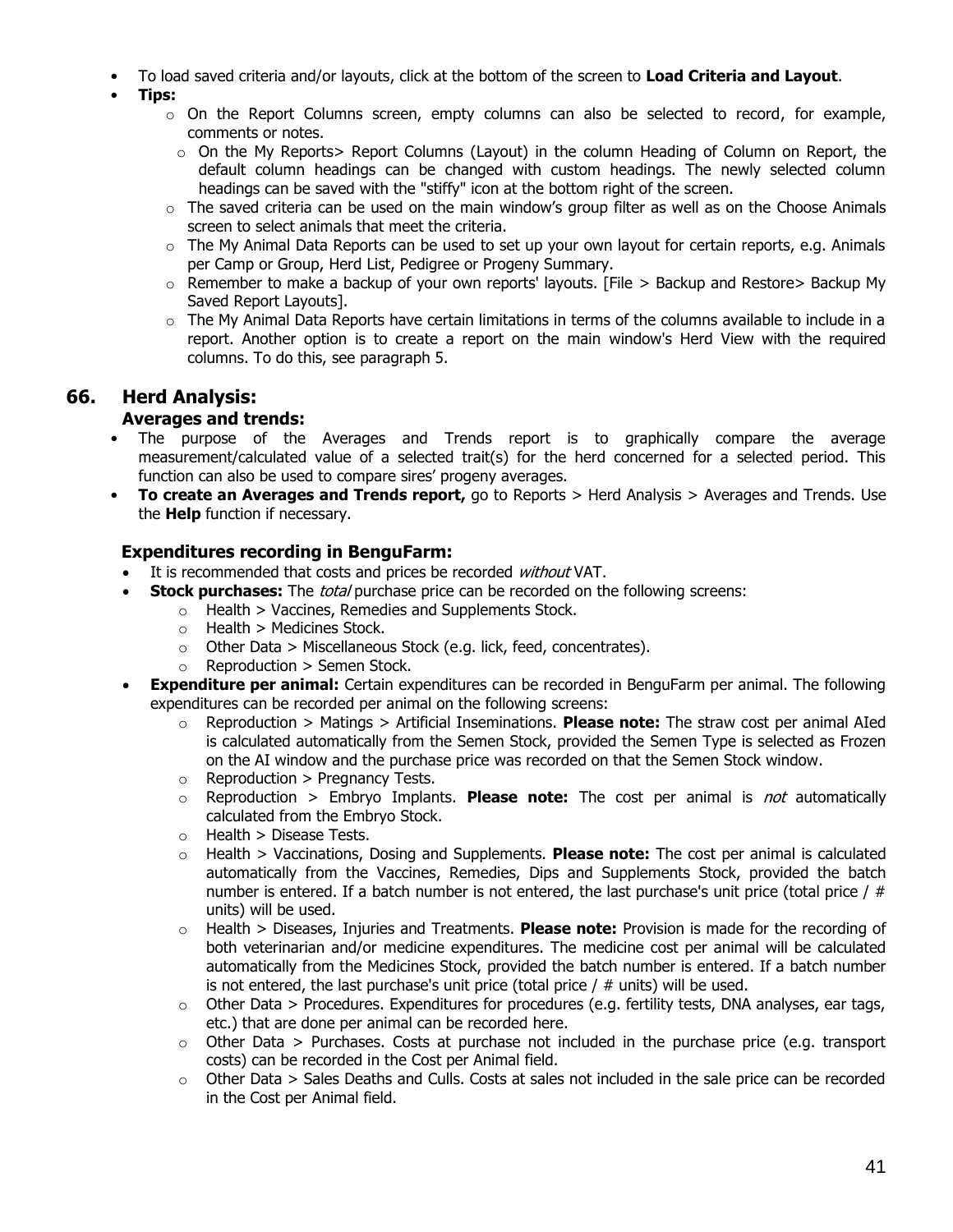#### • **Expenditures per Darting Event:**

- $\circ$  Other Data> Arrow Data: The veterinary costs as well as the helicopter / game capture costs, if applicable, can be recorded if a Veterinarian visit is set up.
- **Expenditure per Camp:** Certain expenditures (e.g. lick put out, camp de-bushed, camp burned, fences erected, etc.) cannot be recorded per animal, but it can be recorded per camp. Considering the number of animals in the camp, an average cost per animal can be calculated. This type of expenditure per camp can be recorded on the Camp Activities screen [Other Data > Camp Activities]: **Please note:** If the item concerned, e.g. winter lick, was recorded at Miscellaneous Stock and the relevant stock item selected on the Camp Activities screen, the expenditure will be calculated automatically. Otherwise, the expenditures can be recorded on the Camp Activities screen.
- **Expenditure per Herd:** Certain expenditures (e.g. labour, fuel, breeders' society fees, etc.) cannot be recorded per animal or per camp but can be recorded as general expenditures for the herd concerned. These types of expenditures per herd can be recorded on the General Herd Expenditures Screen [Other Data > General Herd Expenditures]. **Tip:** If you have more than one herd on the same database, general expenditures can be recorded in the ALL herd, where applicable. Expenditures that can be recorded per animal (e.g. fertility tests, pregnancy tests, DNA analyses) but not being recorded per animal, can be recorded here as a total expenditure for the relevant herd.

#### **Herd Income and Expenditure Summary:**

- The purpose of the Herd Income and Expenditure Summary report is to calculate the income and expenditures for the herd concerned per item for a specific period (e.g. for a financial year).
- **To create a Herd Income and Expenditure Summary report,** go to Reports > Herd Analysis > Herd Income and Expenditure Summary. **Please note:** Stocks purchased (see above) will not be shown as an expenditure on this report. It will only be shown as expenditure if its use was recorded per animal, camp or herd.

# **Settings**

#### **67. My animal fields:**

- You can define your own fields if you want to record data for which there is no provision elsewhere (e.g. Eye Pigment Percentage). To setup these fields, go to Settings > My Animal Fields.
- To record data in these fields, go to Animals > Edit Animals (Table Layout) **OR** go to Animals > Add & Edit Animals (Single Animal Layout) > My Fields.
- To view data recorded in these fields on the main window, go on the Animal View to the My Fields view screen. To display it on the Herd View, go on the main window's Herd View to Display Options, select the appropriate field(s) under the My Columns section, and click Save Options as Herd Default. Close and reopen BenguFarm, then go on the main window's Herd View to the My Columns section.
- My Fields can only be included in the My Animal Reports by going to Reports > My Reports > Animal Data. Click on Report Columns (Layout) and then select My Fields.

# **Options**

# **68. View/update my account details:**

- To check your BenguFarm account information online and/or update certain information, go to Options> View / Update My Account Details.
- This screen can also be used to request the latest license invoice if you have not received or have lost it.
- **Please note**: This feature only works if the computer is online, the BenguFarm account number (BPU ....) is recorded in BenguFarm and the account number and the relevant database's Computer Identification Code are recorded on the BenguFarm admin system. If your computer does not allow you to connect, de-activate your computer's anti-virus program temporarily and try again.

# **69. Action Keys**

- The purpose of action keys is to quickly insert certain info that is used frequently, e.g. your herd's herd designation mark letters, when an animal is searched by ID number. Suppose your herd's herd designation mark letters are ABC. You can then set these letters as an action key.
- **To set an action key**, click on the "+" at the bottom right of the Define Action Keys screen, enter the relevant letters (e.g. ABC) in the Value to Display column, select an F key (e.g. F2) in the Key column and Save.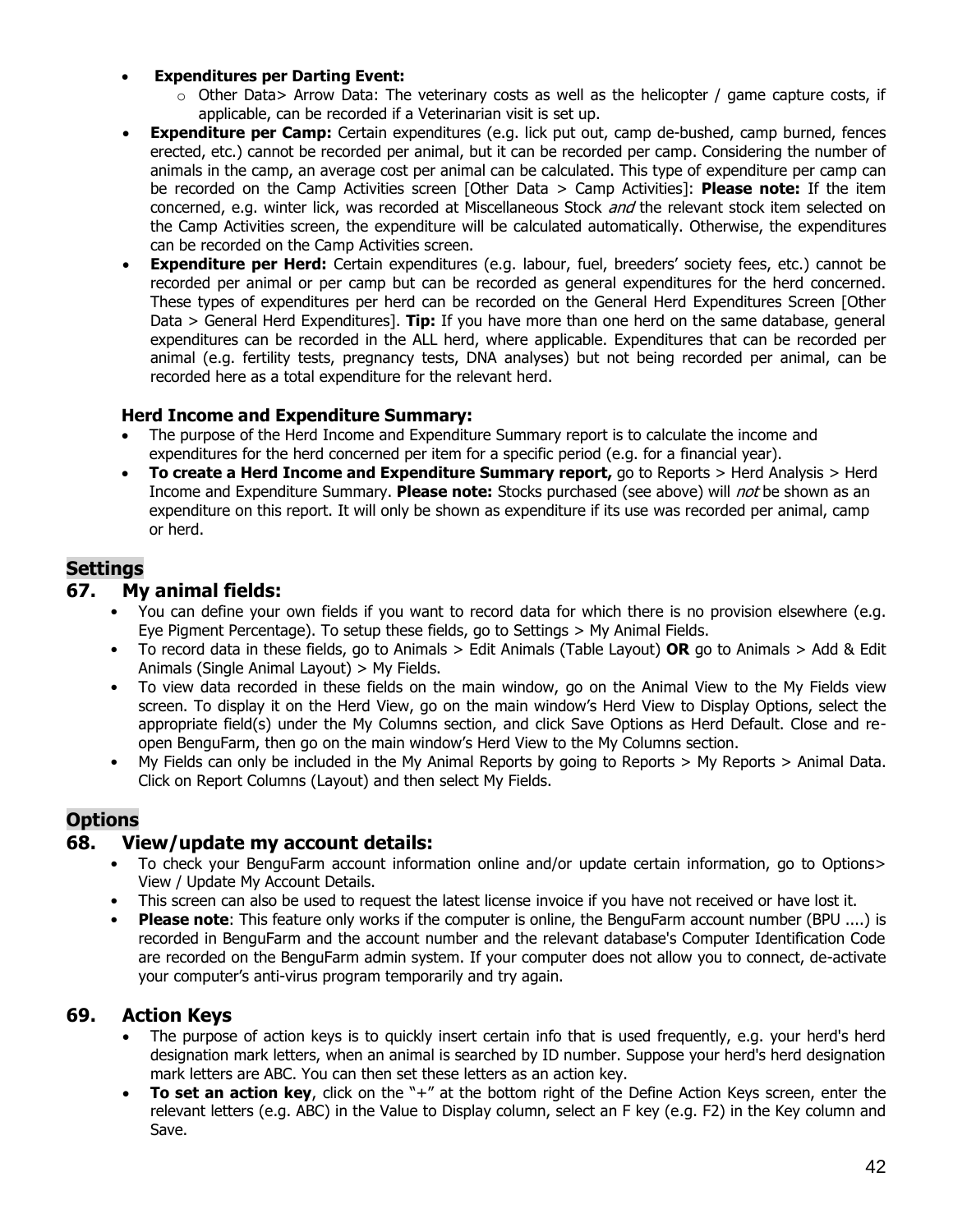• When an animal's number has to be entered, press the Function (Fn) and the relevant F key (e.g. F2) on the keyboard at the same time. In the example above, the ABC will then be typed.

# **70. Empty database:**

• This feature is used only in exceptional circumstances to empty a database. Your BenguFarm agent will refer you to this function when necessary and provide you with the passwords to access this function. **Please note**: It is strongly recommended that a backup is made of the relevant database before this function is used.

# **Add-Ins**

#### **71. None**.

# **Help**

#### **72. Teamviewer remote support:**

- The BenguFarm agents use TeamViewer software to provide online support directly to your computer.
- If you do not have TeamViewer software on your computer, you can download and install it from www.teamviewer.com. If during installation you choose "Personal" at type of use, use of the program is free.
- If Teamviewer is installed, it can, when required for online support, be opened directly from BenguFarm on the main screen at Help > Teamviewer Remote Support.
- To update the Teamviewer software to the latest version, click Download Latest Teamviewer.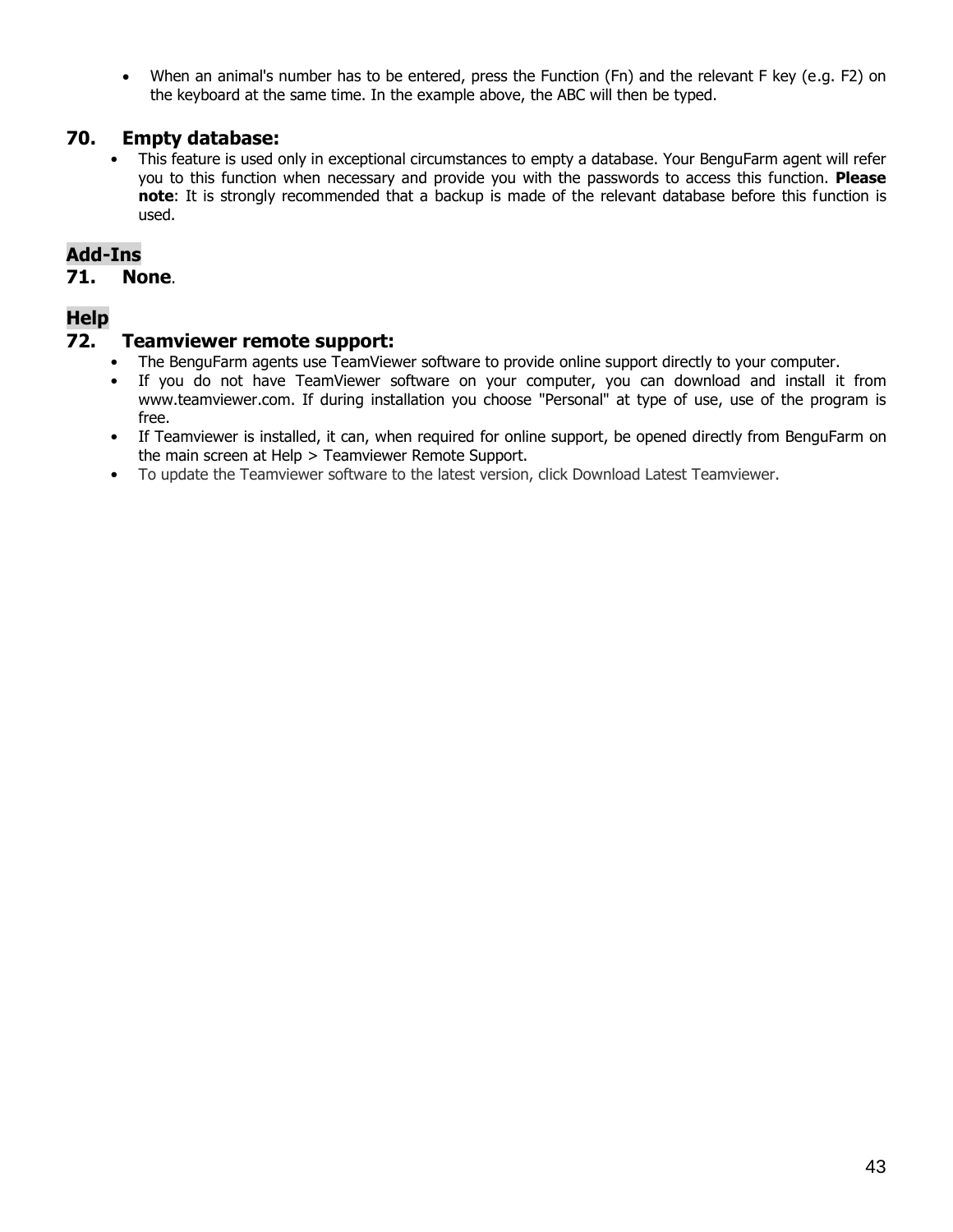# **Appendix A**

# **Import data recorded in Excel**

# **What data can be imported?**

With this feature certain animal data recorded in an Excel file, can be imported into BenguFarm. This feature is specifically for herds that cannot import data from another source (e.g. Logix).

To see a list of all the data which can be imported from Excel into BenguFarm, see the table at the end of Appendix A.

For the program to function optimally, try to **import at least the following data**: Animal ID No, Sex, Date of Birth, Species Code and Status Code. If the exact date of birth of the animal is unknown, choose an approximate date, for example 01-10-2018 for animals born in 2018.

#### **Steps to prepare and import the data:**

**NB:** First make sure the "List Separator" and "Decimal Symbol" settings in Windows is correct. Go to Control Panel > Region > Additional Settings > List Separator. The "List Separator" should be a comma ",". If it is a semicolon ";", change it to a comma ",". The "Decimal Symbol" should be a point ".". If it is a comma ",", change it to a point ".". Click Apply and OK.

#### **1. Preparation of data to be imported:**

- 1.1. Create a separate Excel file for each species (herd).
- 1.2. For each animal in the herd (cows, heifers, calves and bulls) of which you want to import data into BenguFarm GAME, you should ensure that all the **available data** (e.g. Animal ID No, Date of Birth, Sex, Dam ID No, Sire ID No) is in the same Excel file and sheet. If you need to **import data from more than one sheet**, it should be ensured that the Animal ID Nr and Sex is exactly the same on all sheets to prevent that duplicate animal records are created when importing the additional sheets into BenguFarm.
- 1.3. Except for the column headings, remove all lines which do not contain animal data, e.g. blank lines, summaries, etc.
- 1.4. For data where there can be **more one record for a specific type of data** (e.g. weights recorded on more than one date), each additional record (e.g. weigh date and weights) should be created on a separate line in the Excel sheet to import all the records.
- 1.5. Ensure that the **dates** in the Excel file are stored in one of the following two formats, viz. dd/mm/yyyy or yyyy/mm/dd. E.g. 30 Nov 2010 should be stored as 30/11/2010 or 2010/11/30. The "/" can be any character, e.g. "-". You can use Excel's Cell Formatting functions to change incorrectly formatted dates. This should correct the dates' format, depending on how the dates were originally entered into Excel. If a date is not specified or is not in the correct format, those dates will be created/changed as 01/01/1980 when the data is imported.
- 1.6. For the dam and sire to be correctly linked to an animal, the **ID No of the dam and sire** must EXACTLY match their ID numbers where these animals are listed in the file as animals. (Small letters will automatically be converted to uppercase). If a dam or sire is not listed himself as an animal, an animal will be created with default values. If the dam or sire is unknown, simply leave the applicable field in the Excel file empty.
- 1.7. To import animal **Status** (A = Active Alive in herd or na = Non-Active Dead/Sold/Not in herd), **Species, Sub-species, Bloodline, Colour and Appearance Remarks**, the applicable Status, Species (e.g. SBL for Sable), Sub-species (e.g. SSB for Southern Sable), Bloodline (e.g. MSI for Matetsi) and Remark **codes** should be recorded in the Excel file and match the codes in BenguFarm. For a **list of species, sub-species and bloodline codes**, go to Settings > Herds > General and Settings > Sub-species or Bloodlines.
- 1.8. To import **Camps**, the particular camps should already be set up in BenguFarm (Settings > Camps). In the csv file to be imported, the **Camp codes as set-up in BenguFarm,** should be recorded.

#### 1.9. **Horn Measurements**:

- 1.9.1. The **unit** in which the horn measurements are recorded in the Excel file must match the trait's unit as set up under Settings > Traits per Species (choose the unit per trait applicable to this species in the left-hand list).
- 1.9.2. **All fractions must be converted to decimals** (1/8 = 0.125; 2/8 = 0.250; 3/8 = 0.375; 4/8 = 0.500;  $5/8 = 0.675$ ;  $6/8 = 0.750$ ;  $7/8 = 0.875$ ) and the **decimal point**, not comma, should be used.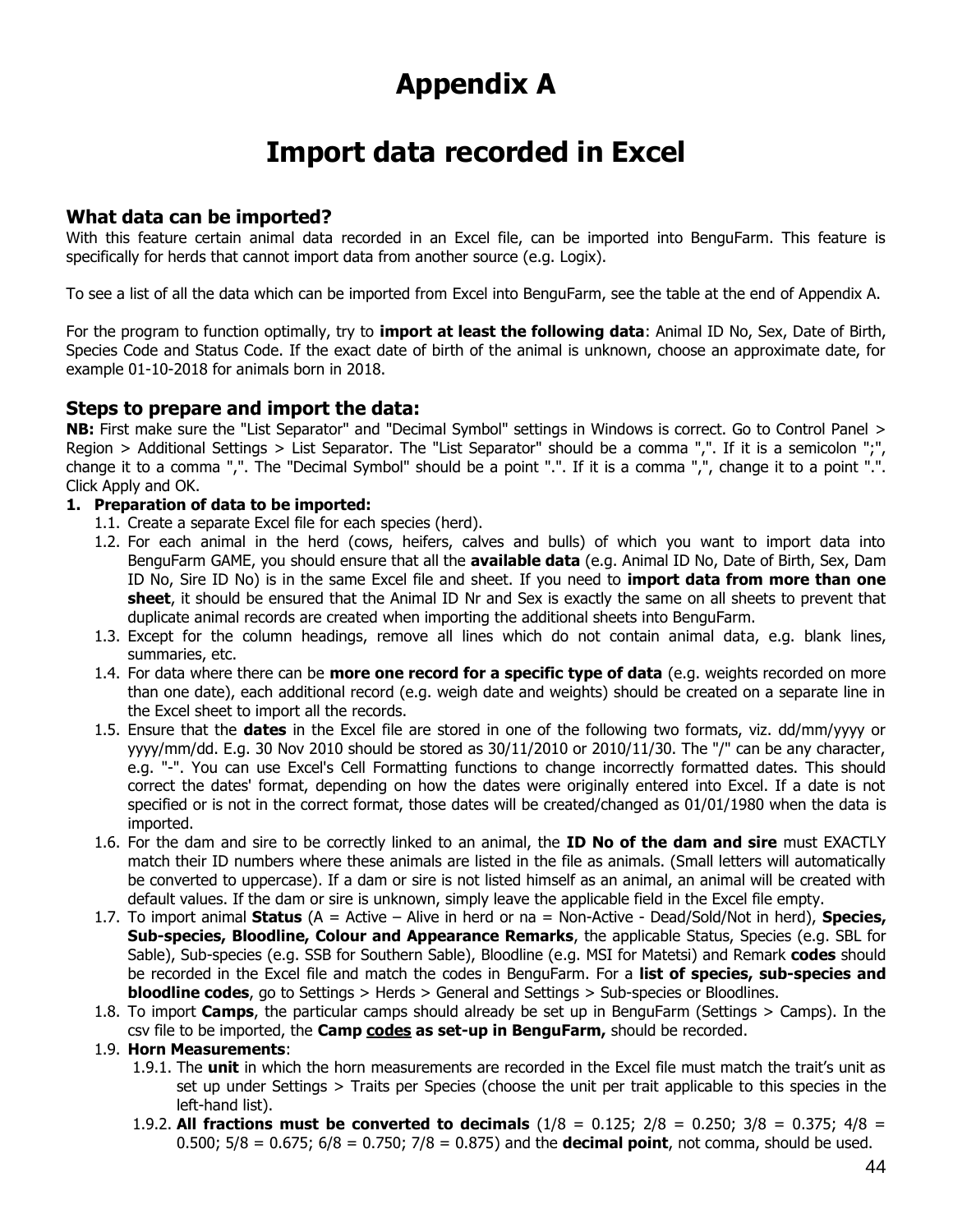- 1.9.3. **The horn measurements in the Excel file should not include the inch sign (")**.
- 1.9.4. For data where there can be **more one record for a specific type of data** (e.g. horns measurements recorded on more than one date), each additional record (e.g. measurement date and measurements) should be created on **a separate line in the Excel sheet** to import all the records.
- 1.10. **There may be no commas in any fields. All decimals should be points and in the notes field there may not be any commas**.
- 1.11. Replace all ' symbols (if any) with ` (left of the 1 on the keyboard).
- 1.12. **Calculations** (such as age, inter-calving period and horn growth) cannot be imported it will be calculated in the programme after the data has been imported, provided the necessary data for the calculations is available.
- 1.13. Save the Excel (xls or xlsx format) file in **CSV (Comma Delimited) format**. To do this, open the file in question in Excel, go to File > Save As… and select File Type "CSV - Comma Delimited" format and click on "Save". If there is more than one sheet in the Excel file, each sheet must be saved in a separate CSV file and imported separately, since you can only save one sheet in a CSV file.
- 1.14. Open the CSV file in Notepad (not Excel) and **check the following**:
	- 1.14.1. The List Separator is a comma (,) not a semicolon (;). If necessary, the List Separator setting can be changed at Computer > Control Panel > Regional > Additional Settings > List separator.
	- 1.14.2. Ensure long numbers (especially DNA numbers) were not converted into exponent format when saving the file in CSV format.
- 1.15. Make a note in which **line/row in the CSV data file the data starts**. For example, in the first row there can be column headings.

| ID No  | Sex | Date of Birth | <b>Species</b> | <b>Status</b> | Camp           | Dam    | Sire   | Horn<br>Length | Measure<br>Date |
|--------|-----|---------------|----------------|---------------|----------------|--------|--------|----------------|-----------------|
|        |     |               |                |               |                |        |        | Left           |                 |
| 130124 | M   | 15-10-2013    | <b>SBL</b>     | A             | K1             |        |        | 11.5           | 01-08-2014      |
| 140020 | F   | 01-10-2014    | <b>SBL</b>     | A             | K1             |        |        | 12.0           | 03-08-2015      |
| 150001 | F   | 01-10-2015    | <b>SBL</b>     | A             | K1             |        |        | 10.75          | 03-08-2016      |
| 150002 | F   | 01-10-2015    | <b>SBL</b>     | A             | K1             |        |        | 11.0           | 03-08-2016      |
| 150025 | F   | 01-10-2015    | <b>SBL</b>     | A             | K1             |        |        | 13.25          | 03-08-2016      |
| 160011 | F   | 03-09-2016    | <b>SBL</b>     | A             | K1             |        |        | 12.5           | 15-08-2017      |
| 160036 | М   | 27-09-2016    | <b>SBL</b>     | A             | K1             |        |        | 11.0           | 15-08-2017      |
| 160036 |     |               |                |               |                |        |        | 23.5           | 20-07-2018      |
| 160123 | F   | 11-11-2016    | <b>SBL</b>     | A             | K1             |        |        | 10.5           | 15-07-2017      |
| 170001 | F   | 01-09-2017    | <b>SBL</b>     | A             | K <sub>2</sub> | 140002 | 130124 | 13.0           | 02-08-2018      |
| 170002 | F   | 03-09-2017    | <b>SBL</b>     | A             | K <sub>2</sub> |        | 130124 | 12.5           | 02-08-2018      |
| 170003 | F   | 05-09-2017    | <b>SBL</b>     | A             | K <sub>2</sub> |        | 130124 | 11.75          | 02-08-2018      |

#### **Example of data format for importing into BenguFarm:**

#### **2. Import the data from the CSV file into BenguFarm:**

- 2.1. Go in BenguFarm to the specific herd (species) for which you want to import data.
- 2.2. Data should preferably be **imported on an empty database**. If you import a file a second time into the same database, BenguFarm GAME will check whether there are already animals with EXACTLY the same ID No and sex. Thus, please ensure that the Animal ID Nr and sex is exactly the same to prevent that duplicate animal records are created. To further prevent duplicate animals from being created, uncheck Create Animal if it does not Exist under Import Options.
- 2.3. **Go to** Data Send/Import > Import > Database > Open File Format (CSV).
- 2.4. Click on "Browse" in on the top of the window and **choose the csv file** of the specific species you want to import.
- 2.5. Import options:
	- 2.5.1. At "Data Start on Line #" **choose on which line in the csv file the data starts**. (Column headings should not be imported).
	- 2.5.2. Choose the applicable import options. If unsure, keep the default options.
- 2.6. **Specify what data is stored in what column in the CSV file**. To do this, click on the "+" at the bottom of the window. Now click below the column heading "Data Stored in this Column". A list of all the data which can be imported are now displayed. Choose the data that is stored in column 1 (or column A). Repeat this for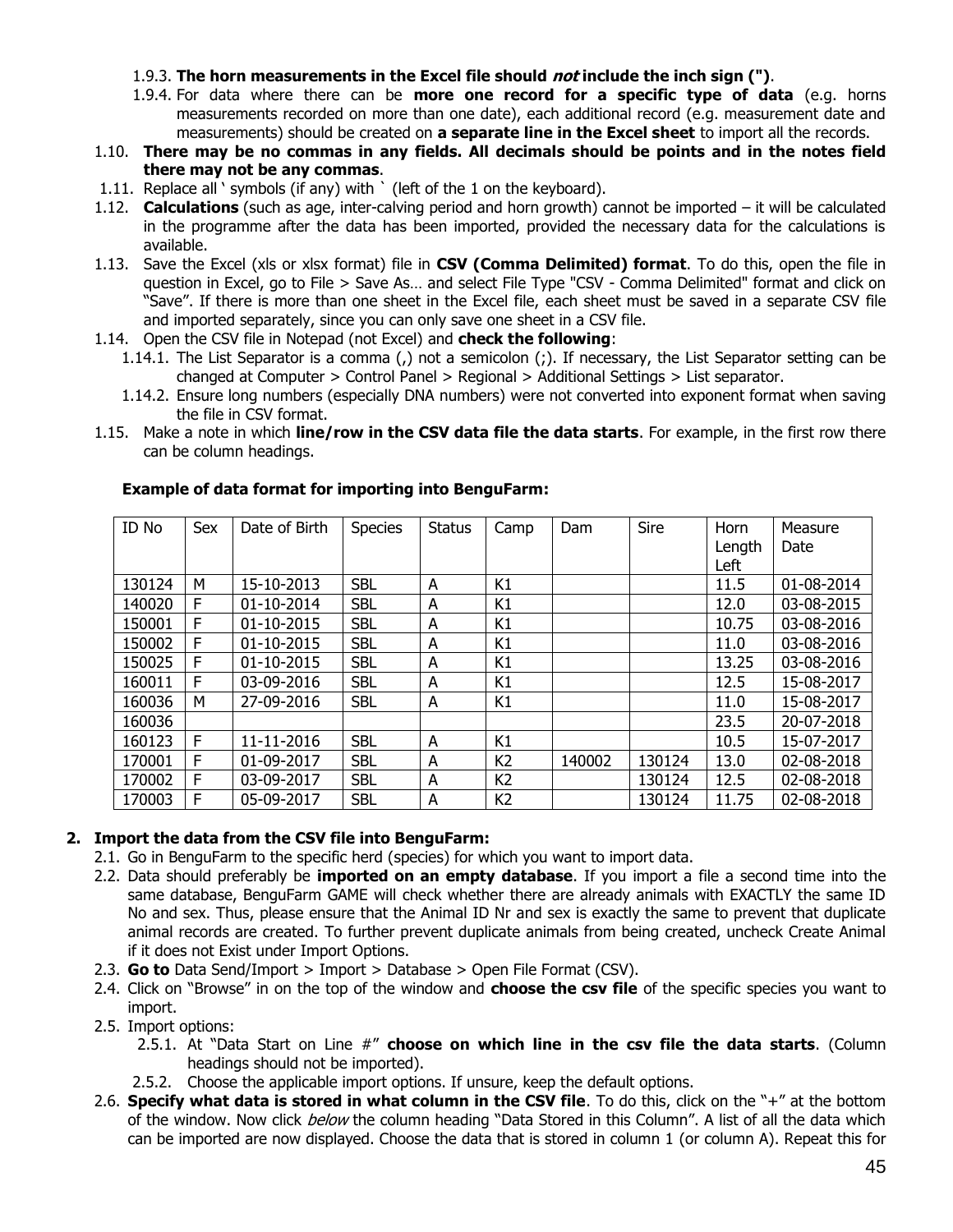all the columns you want to import. If you don't want to import a specific column's data, choose the option "skip – do not import".

- 2.7. In "Sex, Male=" in the "True/Yes" column (far right) fill in what is in the **sex** column in the csv file for male animals, e.g. "M". Only the animals with "M" in that column will be imported with sex as male, the rest automatically as female.
- 2.8. When all the columns you want to import have been specified and checked, click on "**Import**".
- 2.9. Please note that **animal names** are changed to capital letters when the data is imported.
- 2.10. If the animal records are for some reason imported incorrectly, then the incorrect records must first be removed before the data can be imported again. The data can be removed as follow:
	- 2.10.1.Go to Animal > Edit Animals (Table Layout)
	- 2.10.2.Click on Load a New Selection of Animals (top right of the window), switch on the Non-active filter (right on top of window) and select all animals (use the Help function if necessary).
	- 2.10.3. Click Remove records (right below on the window) and save.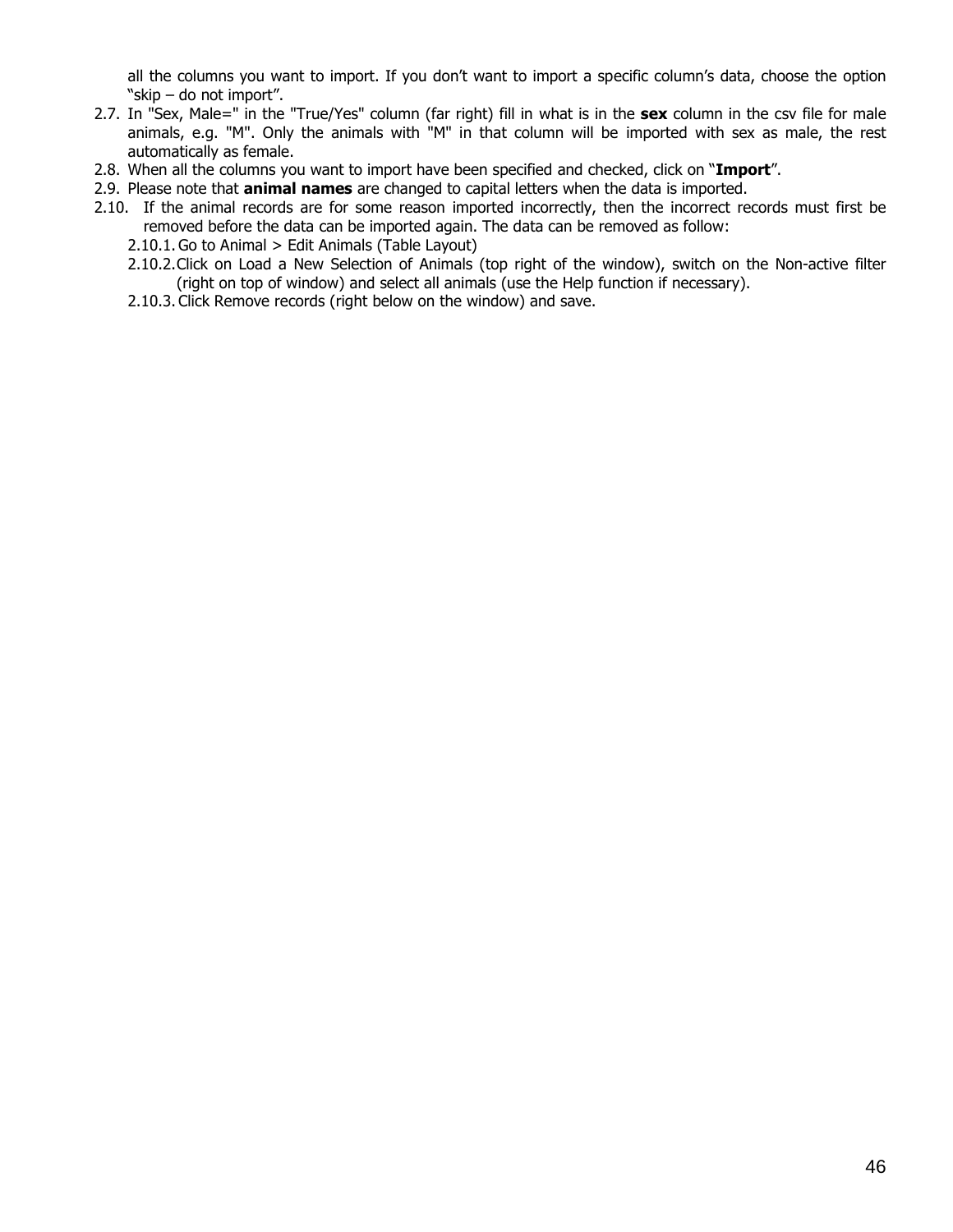# **Data that can be imported from a CSV file into BenguFarm**

**General Animal Data:** Animal IDnr (visual ) Birth Date Birth Date Uncertain Birth Status (Single, Twins) Sire ID no Sire HDM, Year, Sequence no Sire EID (microchip) no Dam ID no Dam HDM, Year, Sequence no Dam EID (microchip) no Recipient Cow ID no Mating Type (code) Specie (code) Sub-specie (code) **Section** Bloodline (code) Colour (code) Split (Yes/No) Sex Herdmark Year (of Birth) Sequence Number Animal ID (officially ) Animal Name Family Line Microchip Number (EID) Microchip Place Implanted Microchip Date Implanted DNA Number Book value Market Value Appearance Remarks (code) **Notes** Status (code) Breeder Owner Groups (code) Calving Season (code) Castrated (Yes/No) Castration Date **Camp Movement Data:** Camp (code) Date moved Reason moved (code) **Vaccinations, Dosing and Supplements Data:** Date Vaccinated Vet Vaccinated Against (code) Vaccine (code) Dosage Cost Remark **Diseases & Treatments Data:** Date Ill Veterinarian Name Illness/Injury (code) Medicine/Treatment (code) Remarks **Veterinarian Visit Data:** Veterinarian Visit Date Veterinarian Name **Matings:** Calving Season (code) Bull ID no Multi Sire Date In Date Out **Pregnancy Data:** (Females) Testing Date Pregnant (Yes/No) Period Pregnant Period Type [(W)eeks / (M)onths] **Purchase Data:** Date Purchased Seller Price Original ID no Date Arrived on Farm **Sales, Deaths and Culls Data:** Sell/Death Date Sold (Yes/No) Reason for left Herd (code) Sold To Carcass Weigt Price Remarks Date Left Farm **Animal Sightings Data:** Animal Sighting Date Seen By Seen in Camp (code) Remarks GPS Longitute GPS Latitude **Body Measurements Data:** Body Measurements Date Shoulder Height Hump Height Head Length Ear Length Scrotum Circumference Pelvic Height Pelvic Width Front Pelvic Width Back **Manure Samples Data:** Date Samples Taken Parsite Type (code) Number of Eggs per Gram Remarks **Tooth Measurements Data:** Dentation Type (code) Number of Teeth Teeth Condition Score **Horn Measurements and Other Data:** Horn Measurement Date Horn Boss Width Left (Buffalo) Horn Boss Width Right (Buffalo) Horn Outside Spread (Buffalo) Horn Inside Spread (Buffalo) Inner Tip-Tip (Buffalol) SCI Tip-Tip Length SCI Index Horn Length Left Horn Length Right Horn Base Circumference Left Horn Base Circumference Right Horn Tip-Tip Width # Horn Rings Left # Horn Rings Right Horn Wear Left Horn Wear Right Horn Tip Length Left Horn Tip Length Right Front Horn Length Front (Rhino) Front Horn Length Rear (Rhino) Front Horn Circumference (Rhino) Rear Horn Length Front (Rhino) Rear Horn Length Rear (Rhino) Rear Horn Circumference (Rhino) Ring 1-10 Distance Number of Turns (spirals) Horn Spiral Width Horn Drop Left (Buffalo) Horn Drop Right (Buffalo) Horn Boss Circumference Left (BWB) Horn Boss Circumference Right (BWB) # Body Stipes Left (Eland) # Body Stipes Right (Eland) Chevron (Eland) **Rainfall Data:** Date Location Amount (mm) Remark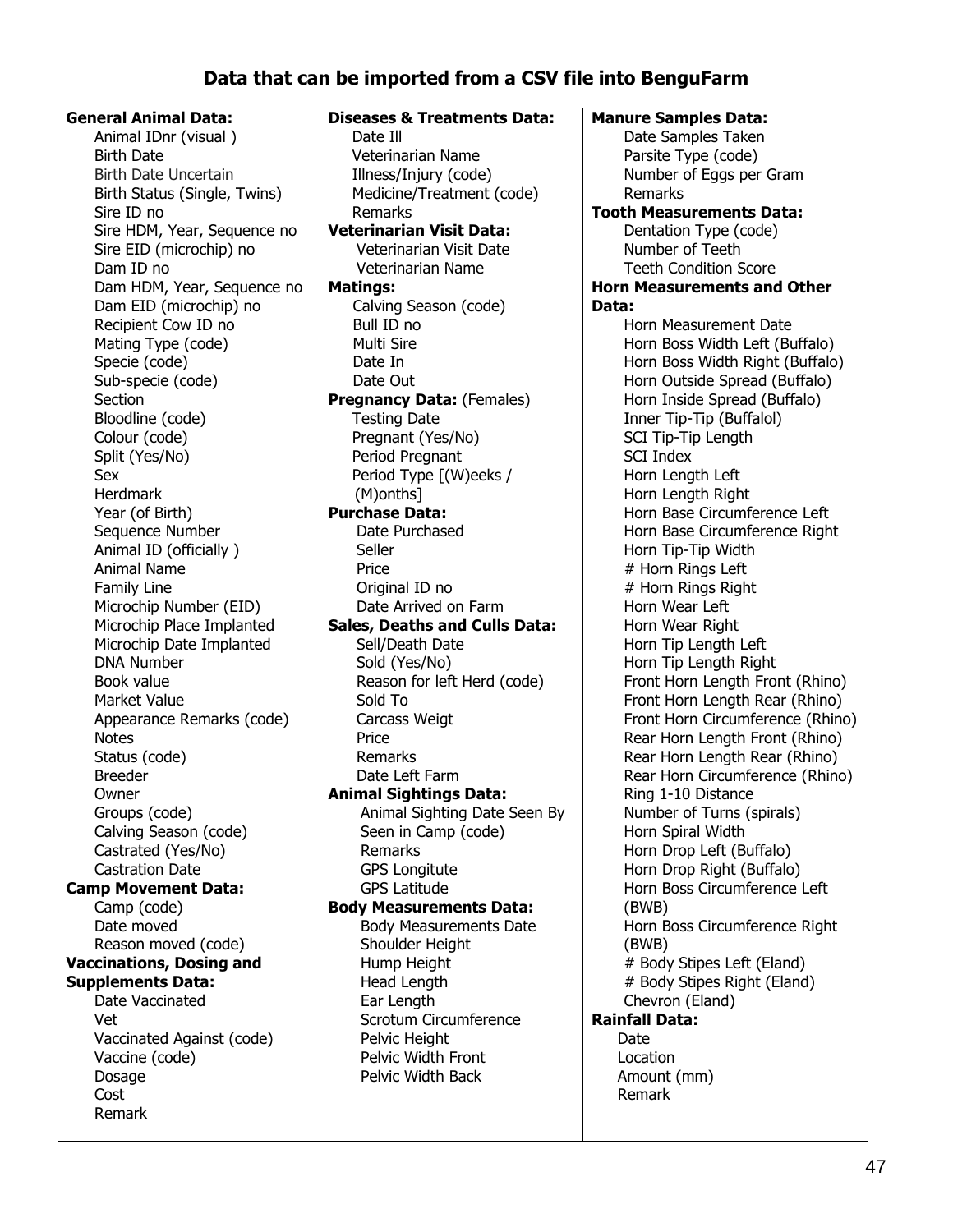# **Appendix B**

# **SA Stud Book (Logix) as Service Provider – Settings, Data Send and Data Import Functions**

#### **1. Sending and importing Logix data:**

#### **Please note: This section is only applicable to herds which are members of SA Stud Book's Logix Game.**

Because of the interdependency of BenguFarm GAME and data of animals on Logix, we will, where applicable, refer to Logix, the internet access (www.logix.org.za) to the Logix database of SA Stud Book, and how Logix fits in with BenguFarm GAME. For more information on Logix, contact Herman Labuschagne of SA Stamboek at 051 4100 900.

With BenguFarm GAME you can create and send electronic files for matings, birth notifications, horn measurements, transfers and cancellations for capturing and processing on Logix. There are several options to send data to Logix, but **we recommend that the Logix Direct File Upload Functionality is used**. To enable it, go to Settings > Herds > Service Providers. Mark the option Use Logix Direct File Upload Functionality, fill in your Logix username, password and your e-mail address and click Save. On the same screen, also make sure the correct e-mail addresses are set up. (See paragraph 6, Settings > Herd Settings > Service Providers). On the same screen, click on the General tab at the top of the screen and make sure the Breed and Society/Studbook Member Number is set correctly in BenguFarm at Settings > Herds> General. When set up like this, the existing Data Send functions which create electronic files will use Logix Direct (instead of your e-mail programme) to send data to Logix.

You can then also import computer numbers, received by e-mail from Logix, into BenguFarm GAME to keep your BenguFarm GAME database up to date with your herd's data on the Logix database.

**To make use of the Logix functions you must have a recorded e-mail address on Logix and be marked "Yes" for Electronic Data Capture.** [To check this, go to Logix (**[www.logix.org.za](http://www.logix.org.za/)**) and click on Enquiries > Participation > Participant Details. If you are not a Logix user, you can complete an application online on the Logix home page at www.logix.org.za.] If you are not activated for electronic data, please contact SA Stud Book on telephone number 051 4100 900 or send an e-mail to **help@logix.co.za**.

# **2. Download and import Logix data:**

If you are a **Logix user**, you can extract the data of your own animals and purchased animals from Logix for importation into BenguFarm GAME – see the instructions below at paragraphs 11.1 and 11.2.

If you are **not a Logix user**, you can unfortunately not download data of animals (e.g. an AI bull or purchased animals) from Logix. You can, however, log in as a guest on Logix and download sales catalogues and certain other reports. If you want to import the Logix data of registered animals you purchased into BenguFarm, please contact SA Stud Book at telephone number 051 4100 900 or send an e-mail to **help@logix.co.za** and ask to send you the 5-generation Logix GAMEDATA file of the animal(s).

See paragraph 9 for **other options** to import new animals' data.

If, for any reason, you are *not* able to import the applicable animals' data electronically into BenguFarm GAME, you will have to **create the records by hand** from data you obtained from the seller or the information on the sale catalogue. Please refer to paragraph 10 for instructions to do this.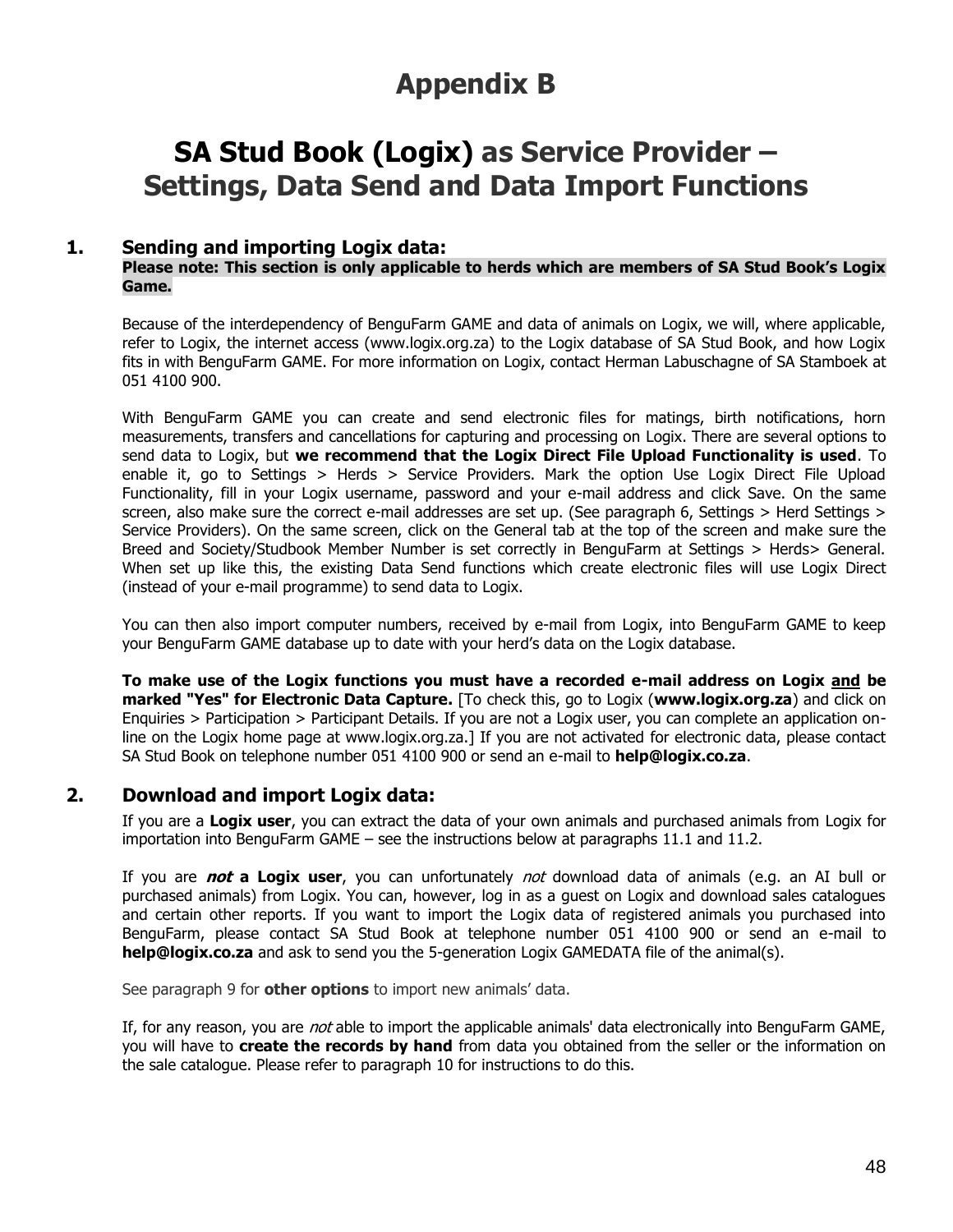# **2.1 Download Logix data:**

**Please note**:

- **Newly bought animals:**
	- o **If Logix is not open for your particular species (so you only have access to animals in your own herd), newly bought animals should be transferred to your herd before you can download their data**.
	- o **If Logix is open, (so all breeders have access to all animals in the particular species), newly bought animals' data can be downloaded even before they are transferred to your herd.**

#### **To download your entire herd's Logix data:**

- Go in Logix to Services  $>$  Data Extraction  $>$  Game Farm Software  $>$  Fill in your Participant Code  $>$  Choose the species (if applicable)  $>$  Select the number of generations to be included (we recommend selecting 5 generations) > Submit > Wait for the file to be created.
- You now have the choice to download the data via one of two file formats, namely a csv or a zip file format. The zip format is smaller and thus quicker to download. **Right** click on the file of your choice and select Save Target As or Save Link As, depending the browser you use). Save the file in a suitable place on your computer. (E.g. C:\BenguFarm\Game\Imports\Herd).

**Please note: Do NOT open this file in Excel**, for this can result in you not being able to import the data into BenguFarm GAME and/or dates may import incorrectly.

▪ See "Import Logix animal data" below for instructions to import this data into BenguFarm GAME.

#### **To download missing or specific animals' Logix data:**

- **Option 1 Logix Direct (recommended option for herds with SA Stud Book as service provider):**
	- **Please note**: With this function you can only import data of animals already transferred to your herd. To download and import data of animals NOT belonging to you (e.g. an AI bull or animals bought but not transferred yet), see Option 2 below.
	- To download and import **missing animals'** data (e.g. animals recently bought and already transferred to your name), go in BenguFarm GAME to Data Send/Import > Logix Direct > Import Missing Animals.
	- To download and import **specific animals'** data, go in BenguFarm GAME to Data Send/Import > Logix Direct > Import Animals. On this window you can specify the computer number **or** the species, sex, HDM, year and sequence number of the animals to be imported.
- **Option 2:**
	- Go to the Logix website **www.logix.org.za** and log in with your username and password. (If you are not a registered Logix user, you can apply online on the Logix home page).
	- Go in Logix to Services > Data Extraction > Game Farm Software > Choose Animals > Create a new Group (give any suitable name to the group, e.g. Group 1) **or** Select an Existing Group from the dropdown list, if applicable, and click Submit > Add Animal > Fill in the animal's computer number **or** ID number in the format Species code/Sex/Year/Sequence No > Submit > Mark the animal in the box to the left of its No > Add Animal to List [**or** Add Animal to List and choose more, if applicable] > Repeat until all the applicable animals have been chosen and added to the list  $>$  Generate Report  $>$ Select the number of pedigree generations to be included (we recommend you to choose 5 generations) > Submit > Wait for the file to be created.
	- You now have the choice to download the data via one of two file formats, namely a csv or a zip file format. The zip format is smaller and thus quicker to download. **Right** click on the file of your choice and select Save Target As (or Save Link As, depending on the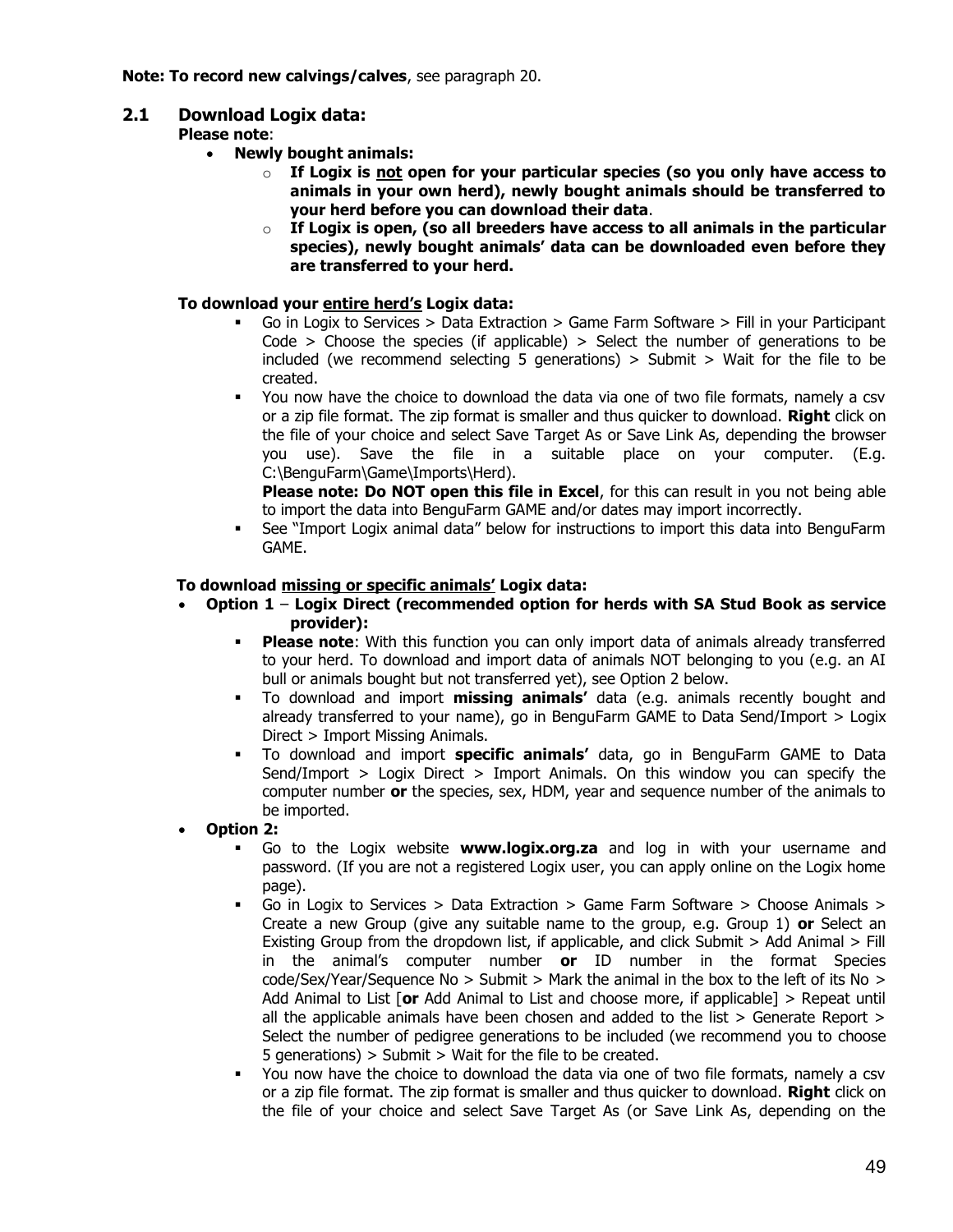browser you use). Save the file in a suitable place on your computer. (E.g. C:\BenguFarm\Game\ Imports\Herd).

**Please note: Do NOT open this file in Excel**, for this can result in you not being able to import the data into BenguFarm GAME and/or dates being imported incorrectly.

▪ See "Import Logix Animal Data" below for instructions to import this data into BenguFarm GAME.

#### **Notes:**

- If you have enquiries about Logix electronic data, please contact SA Stud Book on telephone number 051 410 0900 or send an e-mail to **help@logix.co.za**.
- To change or add your e-mail address in Logix, or if you want to change or check your Electronic Data Capture status, please contact Philna Moelich at telephone number 051 410 0900 or send an e-mail to **philna@studbook.co.za**.

#### **2.2 Import Logix animal data into BenguFarm GAME:**

- Before you proceed to import the data into BenguFarm GAME, please make a backup of your BenguFarm GAME database (File > Backup and Restore > Backup).
- Go in BenguFarm GAME to File > Change Active Herd To and select the herd in which the data should be imported.
- **Go to Data Send/Import > Import > Database > Logix Main Data File**. Browse for the csv or zip format data file (GAMEDATA\_...) where you saved it**. Please note:** The zip file format can be imported directly, without the need to extract the data. Make sure the Stud Book/ARC Member No (seven characters, e.g. 0567890), HDM and Species are completed. Select the relevant importation options (The default options are usually in order) and click on Import. Please note the **Delete Bull Progeny of Other Owners** option to remove the progeny of bulls (such as AI bulls) born in other herds during the importing to prevent unnecessary animals from being imported into the database. Use the **Help** function if necessary.
- Go to File > Support and run Remove DB Null Values and Recalculate Summary Information.
- To check if the animal data has been imported correctly, click on the arrow next to the white block on the main window and look if the animals that were imported appear on the "Active" list. **Please note**:
	- $\circ$  If the Stud Book Member No was entered incorrectly when you imported the data, the active animals will be listed incorrectly with status as "Non-active". To set the Stud Book Member No in BenguFarm GAME, go to Settings > Herds > General > Society (Stud Book) Member No.
	- o **Animals which were not yet transferred to your herd** when you've downloaded the data via Logix will be listed in the non-active animals list after you have imported the data into BenguFarm GAME. To move the animals to the active list, switch on the "Non-active" filter, find the particular animal(s) on the list, go to Animals  $>$  Add and Edit Animals window and change in the Status field from "Non-active" to "Active".
	- $\circ$  If you also do not find a relevant animal(s) with the non-active animals, make sure that the ID number is not, for example, ABC 180038 (with a space after the HDM) instead of ABC180038. Try searching for the animal on computer number at Animals > Search Animal.
	- o **To ensure that breeding bulls are displayed on top of the list of bulls on the Natural Matings/AI window**, go to the Add and Edit Animals window, find the applicable bull and mark (highlight) the bull. Make a tick mark in the field "Breeding/AI Bull" and click Save. **Please note:** The field "Breeding/AI Bull" will only be displayed if the applicable animal is a male.
- If you have previously recorded the animals in question manually on BenguFarm, **make sure that no duplicate animal records have been created with importing of the Logix data**. To find duplicate animals, see paragraph 35.

# **3. Send matings:**

- After the mating data have been captured in BenguFarm GAME (Reproduction > Matings) the mating data should be sent to the SA Stud Book to capture this data on the Logix database.
- **To send the mating data in electronic format (csv) to SA Stud Book** (or to print it if you do not have the facilities to send data in electronic format), go to Data Send/Import > Send > Stud Book/ARC > Matings. Select the matings you want to send and click on List Matings according to Selection Criteria.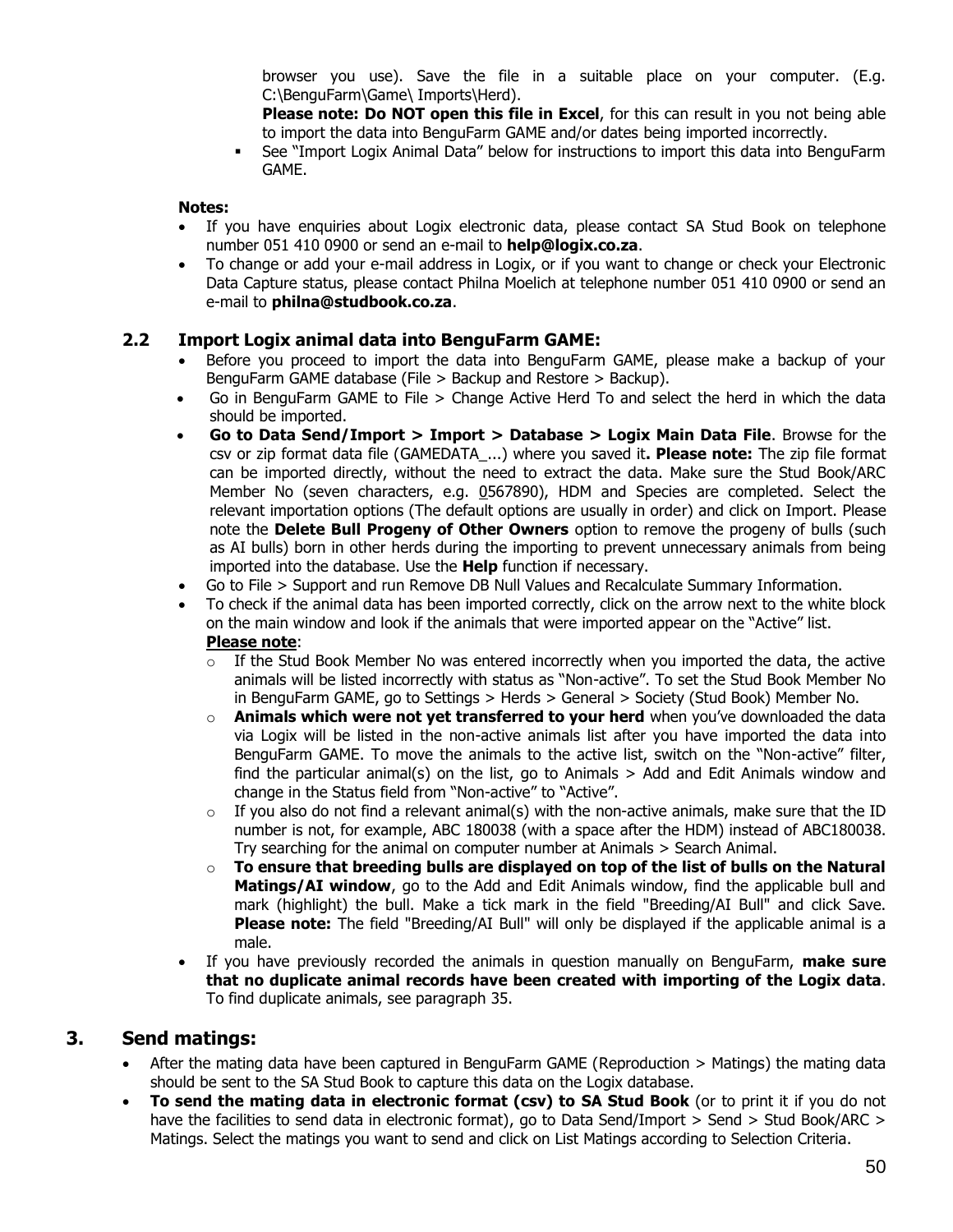- Check if there are any **errors**. To display the error description, move the computer's cursor over the column heading. If there are **Errors**, you first have to fix it, because BenguFarm GAME will NOT allow you to send matings and/or AI data if there are any errors. Use the **Help** function if necessary.
- If you are sure all data is correct and complete, click on **Create Electronic File** to create and send an electronic file of the selected matings. If the Use Logix Direct File Upload Functionality (see Settings > Herds > Service Providers) or use SMTP Direct E-mail option (see Settings > Herds > E-mail) is selected, the electronic file will be sent directly (i.e. not through your e-mail program) to Logix. If not, BenguFarm GAME will now attempt to automatically attach the electronic data file to an e-mail message and put it into the Outbox of your default e-mail programme (e.g. Outlook). The e-mail will be sent when you are on-line.
- If, for some or other reason, BenguFarm GAME cannot send the electronic file, a warning message will appear. Please note where you save the file to be attached to an email (e.g. C:\BenguFarm\Game\ Exports\Herd of C:\Program Files\BenguelaSoft\BenguFarm\Electronic\Send). Please follow the instructions on the warning message for help on how to create an e-mail with your e-mail programme (e.g. Outlook) yourself, attach the applicable file to it and send it to edata@studbook.co.za. **Note:** Remember where you have saved the file for attaching it to an email. [For help to solve problems with the sending of data, contact you BenguFarm agent].
- When the data has been received, Logix will automatically send you an e-mail message as proof of receipt. If you have not, for some or other reason, received such an e-mail, please contact SA Stud Book on telephone number 051 410 0900 or send an e-mail to **help@logix.co.za**.
- If you do not have the facilities to send data in electronic format, you can print it and send it by fax or normal mail. To print the matings and/or AI data, click on Display Printout > Print.
- **To check which matings were already send**, go to Reports > Administration > Log of Files and Reports Sent.

# **4. Send birth notifications:**

- After the calvings/births have been captured in BenguFarm GAME (Reproduction > Calvings) this data should be sent to SA Stud Book to capture this data on the Logix database.
- **To send new births in electronic format to SA Stud Book** (or to print it if you do not have the facilities to send data in electronic format), go to Data Send/Import > Send > Stud Book/ARC > Birth Notifications. Click on List New Births.
- **To resend births that have already been sent** (e.g. after corrections have done on the birth data in BenguFarm), go to Data Send/Import > Send > Studbook/ARC > Birth Notifications. Remove the check mark Include Animals with Computer Numbers From the option at the top left of the screen. Click on Select Animals and select the calf in question. Under Options, mark Animal Update (U) instead of Birth Notification (B). Use the **Help** function if necessary.
- Check if the **Options** are correct for the applicable animals. Also check if there are any **Errors/Missing Data or Warnings**. By moving the computer's cursor across the applicable column heading, it will show you the details of the error/missing data or warning. If there are any errors and/or missing data, BenguFarm GAME will NOT allow you to send birth notifications. The Warnings are only intended to make you aware of *possible* errors or problems, but you can send the birth notifications despite the warnings. To print a report of the errors and/or missing Data, click on Print Errors Report. To fix errors or missing data, click next to the animal on the three dots in the "i" column to open the Add and Edit Animals window.
- If you are sure all data is correct and complete, click on **Create Electronic File** to create and send an electronic file of the selected calves' birth notifications. If the Use Logix Direct File Upload Functionality (see Settings > Herds > Service Providers) or use SMTP Direct E-mail option (see Settings > Herds > Email) is selected, the electronic file will be sent directly (i.e. not through your e-mail program) to Logix. If not, BenguFarm GAME will now attempt to automatically attach the electronic data file to an e-mail message and put it into the Outbox of your default e-mail programme (e.g. Outlook). The e-mail will be sent when you are on-line.
- If, for some reason, BenguFarm GAME cannot send the electronic file, a warning message will appear. Please note where you save the file to be attached to an email (e.g. C:\BenguFarm\Game\Exports\Herd or C:\Program Files\BenguelaSoft\BenguFarm\Electronic\Send). Please follow the instructions on the warning message for help on how to create an e-mail with your e-mail programme (e.g. Outlook) yourself, attach the applicable file to it and send it to edata@studbook.co.za. **Note:** Remember where you have saved the file for attaching it to an email. [For help to solve problems with the sending of data, contact you BenguFarm agent].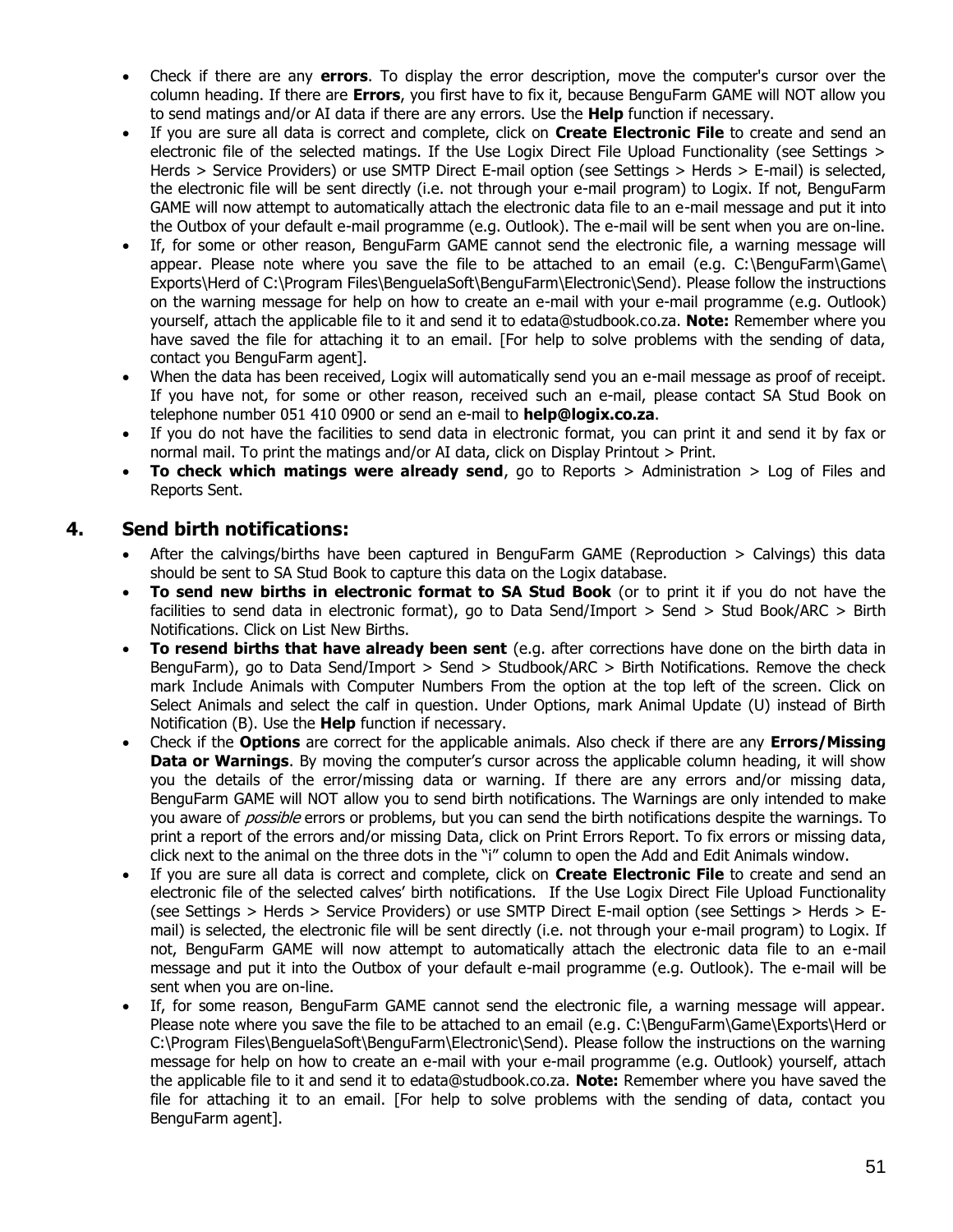- When the data has been received, Logix will automatically send you an e-mail message as proof of receipt. If you have not, for some or other reason, received such an e-mail, please contact SA Stud Book on telephone number 051 410 0900 or send an e-mail to **help@logix.co.za**.
- If you do not have the facilities to send data in electronic format, you can print it and send it by fax or normal mail. To print birth notifications, click on Display Printout > Print.
- **To check which birth notifications were already send**, go to Reports > Administration > Log of Files and Reports Sent. **Please note:** Once the electronic file is created, BenguFarm logs the file in question as sent. Therefore, if the data could not be sent directly or via your email, it will still be logged as sent, since the file was created. The best proof that the birth notifications were received by Logix, is the receipt acknowledgment email you should receive from Logix.

# **5. Import computer numbers:**

- When the birth notifications have been captured and processed on Logix, Logix again automatically sends you an e-mail message, as proof of capture and processing. Attached to this e-mail is an electronic file (BIRTHS\_...) which you will need to import the computer numbers into BenguFarm GAME.
- **Note:** If you did not, for some or other reason, receive the e-mail from Logix, you can acquire the electronic file concerned by going to the Logix website (**www.logix.org.za**) and clicking on the left-hand side of the window on Messages. The electronic files that were sent to you are saved there according to the date of capture/processing.
- **To import missing computer numbers** into BenguFarm GAME, there are two options:
	- o **Option 1 – Logix Direct (recommended option):**
		- Go to Data Send/Import  $>$  Logix Direct  $>$  Import Missing Computer Numbers. An option to update the sections of PEN (pending) animals is available.
	- o **Option 2:**
		- Save the electronic file at a suitable place on your computer (e.g. C:\BenguFarm\Game\Imports\... – see Settings > Herds > Default Folders for Files]. This can be done in Outlook by clicking on File > Save Attachment or otherwise by right clicking on the file and choosing Save Target As. Make a note of where the file is saved. [**Please note:** Do NOT open this file in Excel and save in xls or csv format, for this will result in you not being able to import the data into BenguFarm GAME and/or the dates may import incorrectly].
		- In BenguFarm GAME go to Data Send/Import > Import > Stud Book/ARC > Animal Computer Numbers, browse for the particular electronic file (BIRTHS...) and click on Import. [Use the **Help** function if necessary]. **Please Note:** BenguFarm GAME uses the animal's HDM, Year, Sequence Number, Sex and Breed to link the relevant animal in the BIRTHS ... file with the animal in the BenguFarm GAME database. Animals with "UNKNOWN" in the "Animal in BenguFarm GAME" column's computer number will NOT be imported. To link an unknown animal by hand to the correct animal in BenguFarm GAME, click on the "UNKNOWN" and select the appropriate animal from the list.
- **To create a report of animals without computer numbers**, go to Reports> Administration> Animals without Computer Numbers.

# **6. Send horn and other measurements:**

- After the horn measurements and other data (other measurements, microchip number, etc.) have been captured in BenguFarm GAME [Other Data > Darting Data > General **or** Performance Testing > Weights and Recordings not linked to a Test > Traits], this data should be sent to Stud Book to capture this data on the Logix database.
- **To send the Darting Data in electronic (csv) format to Stud Book** (or to print it if you do not have the facilities to send data in electronic format), go to Data Send/Import > Send > Stud Book/ARC > Darting Data.
- Select the applicable animals and measurements according to the selection criteria. Use the **Help** function if necessary.
- Check if there are any **errors** see the columns on the left side of the screen. To display the description of an error, move the computer's cursor over the column heading. BenguFarm GAME will NOT allow you to send horn and other measurements data if there are errors and/or missing data.
- If you are sure all data is correct and complete, click on **Create and Send Electronic File of Data to Service Provider / Create Electronic File** to create and send an electronic file of the selected Darting Data. If the Use Logix Direct File Upload Functionality (see Settings > Herds > Service Providers) or use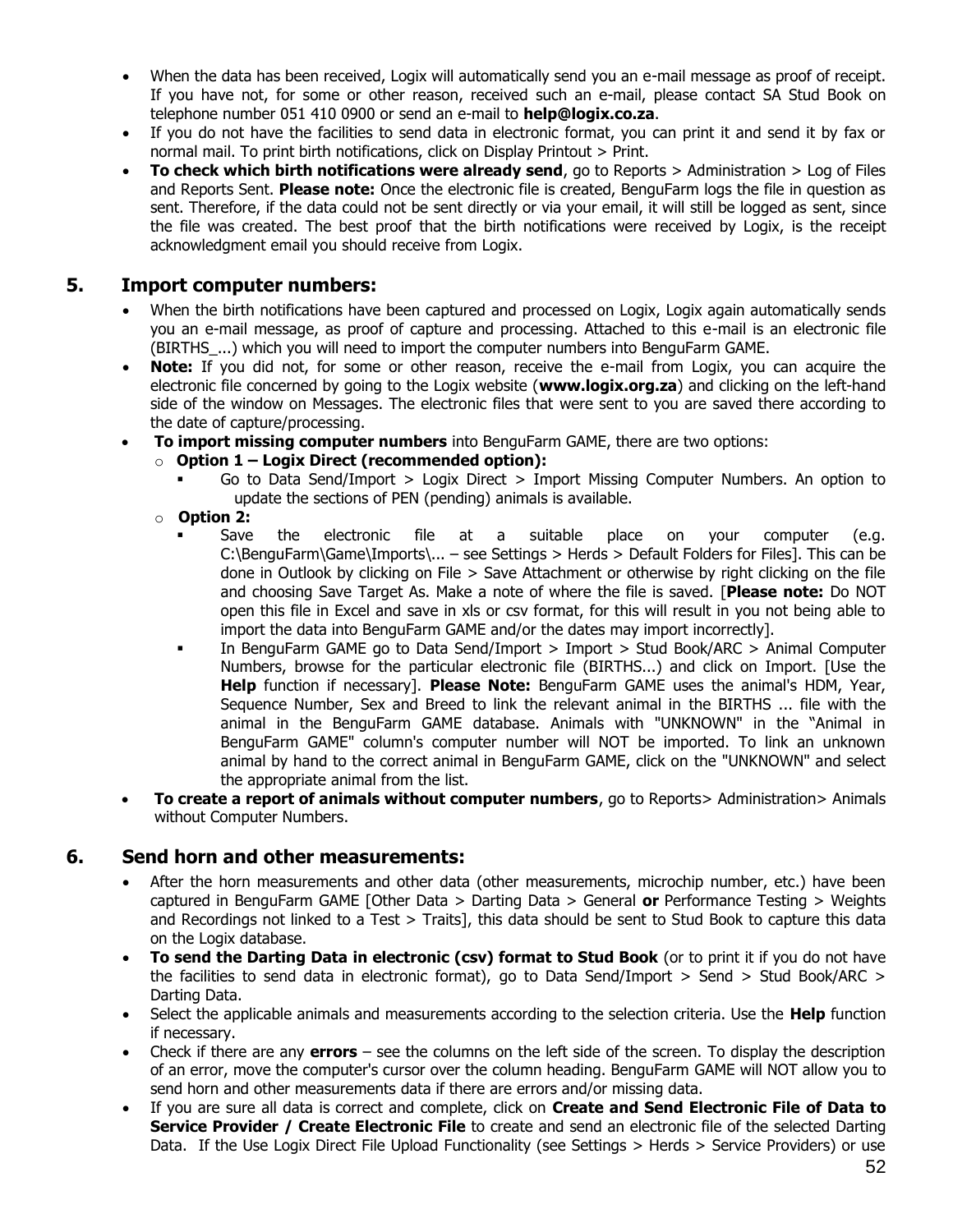SMTP Direct E-mail option (see Settings > Herds > E-mail) is selected, the electronic file will be sent directly (i.e. not through your e-mail program) to Logix. If not, BenguFarm GAME will now attempt to automatically attach the electronic data file to an e-mail message and put it into the Outbox of your default e-mail programme (e.g. Outlook). The e-mail will be sent when you are online.

- If, for some or other reason, BenguFarm GAME cannot send the electronic file, a warning message will appear. Please note where you save the file to be attached to an email (e.g. C:\BenguFarm\Game\ Exports\Herd or C:\Program Files\BenguelaSoft\BenguFarm\Electronic\Send). Please follow the instructions on the warning message for help on how to create an e-mail with your e-mail programme (e.g. Outlook) yourself, attach the applicable file and send it to edata@studbook.co.za (SA Stud Book). **Note:** Remember where you have saved the file for attaching it to an email. [For help to solve problems with the sending of data, contact you BenguFarm agent].
- When the data has been received, Logix will automatically send you an e-mail message as proof of receipt. If you have not, for some or other reason, received such an e-mail, please contact SA Stud Book on telephone number 051 410 0900 or send an e-mail to **help@logix.co.za**.
- **To check which Darting Data were already send**, go to Reports > Administration > Log of Files and Reports Sent.

# **7. Send transfers and cancellations:**

- After the sales and/or deaths have been captured in BenguFarm GAME (Other Data > Sales, Deaths and Culls), this data should be sent to SA Stud Book (if you are a stud breeder to transfer the animals to the new owner and/or remove them from your herd's inventory on Logix. **Please note:** To send a transfer to Logix, the buyer should be selected in the Sold To field from the Contact list and the contact should, except for the Business name, also contain the Stud Book member number OR an address to ensure the animal is transferred to the correct new owner.
- **To send the transfer and/or cancellation notifications electronically to SA Stud Book/ARC** (or to print if you do not have the facilities to send data in electronic format) directly from the Sales, Deaths and Culls screen, click at the bottom left of the screen on the Create and Send Electronic Data File to Service Provider icon. If the records are not already on the screen, first click Load Existing Records and select the records to be sent.
- **Alternatively** go to Data Send/Import > Send > Stud Book/ARC > Transfers and Cancellations. Click on List Transfers and Cancellations Not Sent Before. If the applicable transfers and/or cancellations have already been sent or printed and you need to send them again for whatever reason, click on Select Animals. Use the **Help** function if necessary.
- Check if the **Options** are correct for the applicable animals. Also check if there are any **Errors**. To display the description of an error, move the computer's cursor over the column heading. If so, make a note of the animal(s) involved and the problem. To correct this, click on the three dots in the "\$" column. **Please note:** If animals have been sold and the Sale (Transfer) field was marked, the buyer's address and/or Studbook member number (e.g. 0678678SBL) must be filled in on the buyer's contact. To fill it in or change it, click on the three dots in the Contacts column.
- If you are sure all data is correct and complete, click on **Create and Send Electronic File of Data to Service Provider / Create Electronic File** (icon with red and blue arrows at the bottom of the window) to create and send an electronic file(s) of the selected cancellations and/or transfers. If the Use Logix Direct File Upload Functionality (see Settings > Herds > Service Providers) or Use SMTP Direct E-mail option (see Settings > Herds > E-mail) is selected, the electronic file will be sent directly (i.e. not through your e-mail program) to Logix. If not, BenguFarm GAME will now attempt to automatically attach the electronic data file to an e-mail message and put it into the Outbox of your default e-mail programme (e.g. Outlook). The e-mail will be sent when you are on-line.
- If, for some or other reason, BenguFarm GAME cannot send the electronic file, a warning message will appear. Please note where you save the file to be attached to an email (e.g. C:\BenguFarm\Game\Exports\Herd of C:\Program Files\BenguelaSoft\BenguFarm\Electronic\Send). Please follow the instructions on the warning message for help on how to create an e-mail with your e-mail programme (e.g. Outlook) yourself, attach the applicable file(s) to it and send it to edata@studbook.co.za (SA Stud Book). **Note:** Remember where you have saved the file for attaching it to an email. [For help to solve problems with the sending of data, contact you BenguFarm agent].
- When the data has been received, Logix will automatically send you an e-mail message as proof of receipt. If you have not, for some or other reason, received such an e-mail, please contact SA Stud Book on telephone number 051 410 0900 or send an e-mail to help@logix.co.za.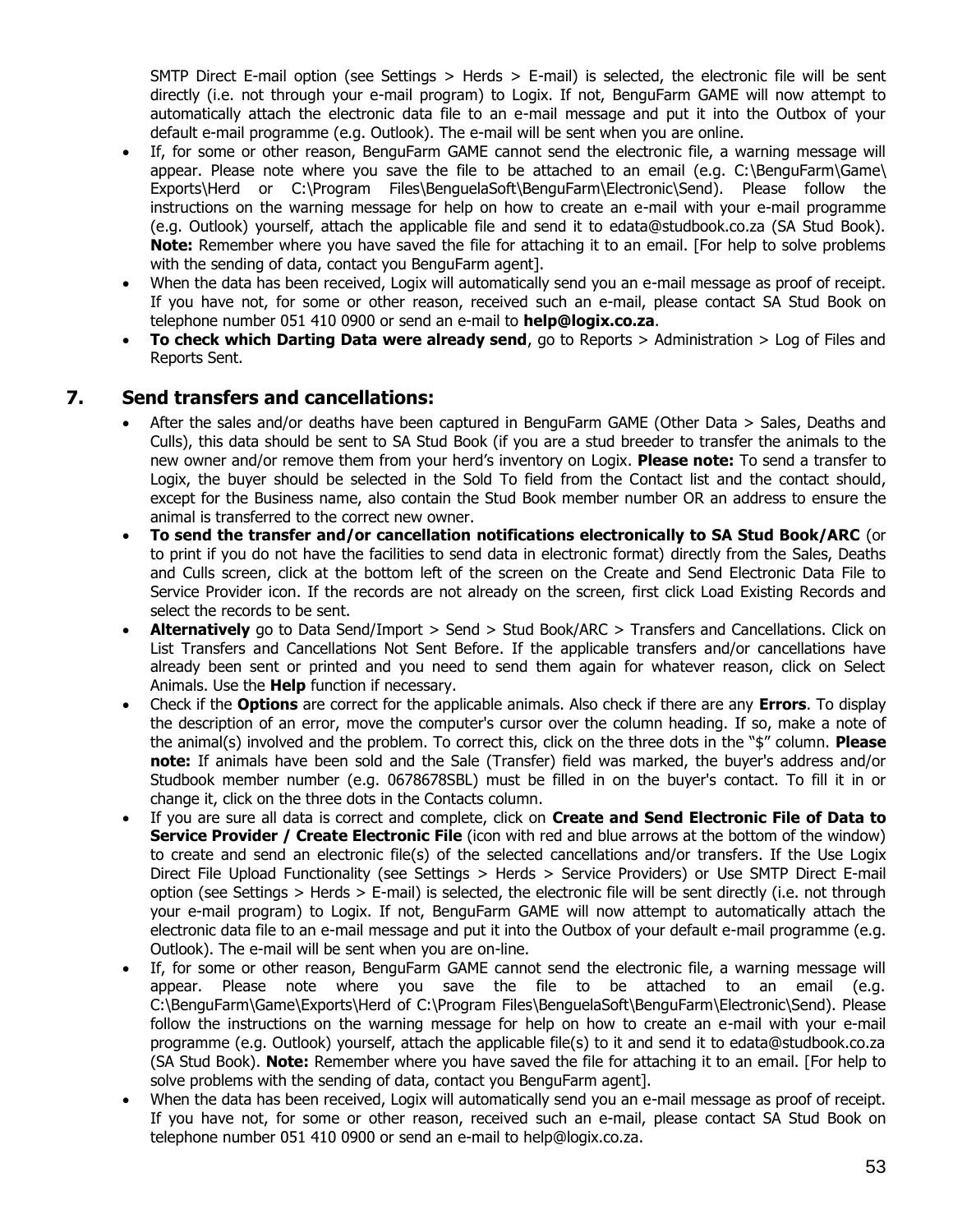- If you do not have the facilities to send data in electronic format, you can print it and send it by fax or normal mail. To print the cancellations, click on Display Cancellations Printout > Print. To print transfers, click on Display Transfers Printout > Print.
- **To check which matings were already send**, go to Reports > Administration > Log of Files and Reports Sent.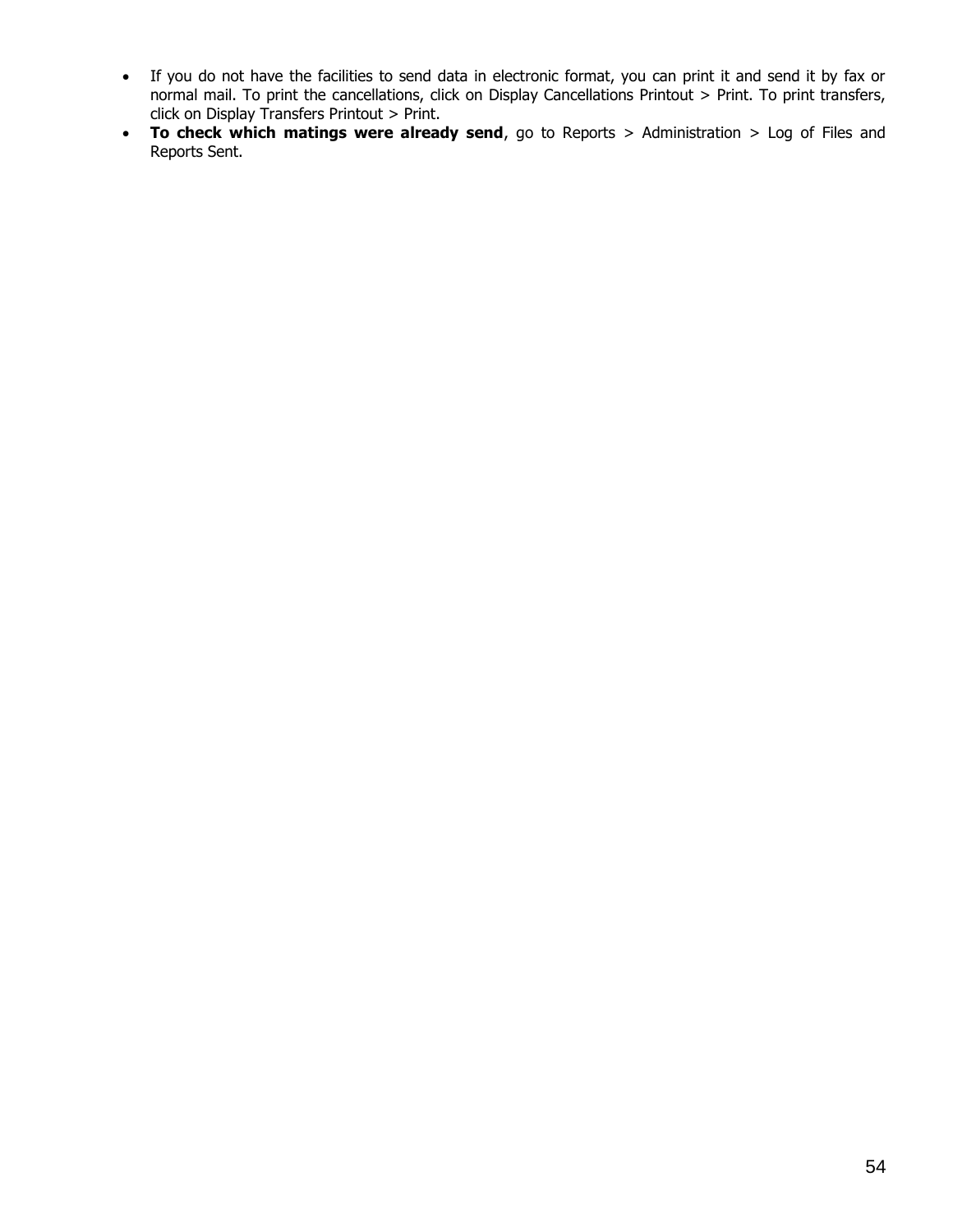# **Appendix C**

# **Calculations in BenguFarm-GAME – Descriptions and General Guidelines for Selection**

| <b>Trait</b>                                | <b>Description</b>                                                                                                                                                                                                                                                                                                                                                                                                                                                                                                                                                                                                                                                                                                                                                                                                                                                                                                                                                                                                                                                                                                                                                                                                                                                                                                                                                                                                                                                                                                                                                                                                                                                                                                                                                                                                                                                                                                                                                                                                                                                                                                                                                                                                                                                                                                                                                                                                                                                                                                                                         |
|---------------------------------------------|------------------------------------------------------------------------------------------------------------------------------------------------------------------------------------------------------------------------------------------------------------------------------------------------------------------------------------------------------------------------------------------------------------------------------------------------------------------------------------------------------------------------------------------------------------------------------------------------------------------------------------------------------------------------------------------------------------------------------------------------------------------------------------------------------------------------------------------------------------------------------------------------------------------------------------------------------------------------------------------------------------------------------------------------------------------------------------------------------------------------------------------------------------------------------------------------------------------------------------------------------------------------------------------------------------------------------------------------------------------------------------------------------------------------------------------------------------------------------------------------------------------------------------------------------------------------------------------------------------------------------------------------------------------------------------------------------------------------------------------------------------------------------------------------------------------------------------------------------------------------------------------------------------------------------------------------------------------------------------------------------------------------------------------------------------------------------------------------------------------------------------------------------------------------------------------------------------------------------------------------------------------------------------------------------------------------------------------------------------------------------------------------------------------------------------------------------------------------------------------------------------------------------------------------------------|
| General                                     |                                                                                                                                                                                                                                                                                                                                                                                                                                                                                                                                                                                                                                                                                                                                                                                                                                                                                                                                                                                                                                                                                                                                                                                                                                                                                                                                                                                                                                                                                                                                                                                                                                                                                                                                                                                                                                                                                                                                                                                                                                                                                                                                                                                                                                                                                                                                                                                                                                                                                                                                                            |
| Age of Animal                               | The age of animal is displayed on the main screen as follow:<br>0 - 634 days in Days<br>$\bullet$<br>635 - 730 days in Months<br>$\bullet$                                                                                                                                                                                                                                                                                                                                                                                                                                                                                                                                                                                                                                                                                                                                                                                                                                                                                                                                                                                                                                                                                                                                                                                                                                                                                                                                                                                                                                                                                                                                                                                                                                                                                                                                                                                                                                                                                                                                                                                                                                                                                                                                                                                                                                                                                                                                                                                                                 |
|                                             | 731+ days in Years.<br>$\bullet$                                                                                                                                                                                                                                                                                                                                                                                                                                                                                                                                                                                                                                                                                                                                                                                                                                                                                                                                                                                                                                                                                                                                                                                                                                                                                                                                                                                                                                                                                                                                                                                                                                                                                                                                                                                                                                                                                                                                                                                                                                                                                                                                                                                                                                                                                                                                                                                                                                                                                                                           |
|                                             | The age of animal is displayed on the main screen's Horn Measurements view                                                                                                                                                                                                                                                                                                                                                                                                                                                                                                                                                                                                                                                                                                                                                                                                                                                                                                                                                                                                                                                                                                                                                                                                                                                                                                                                                                                                                                                                                                                                                                                                                                                                                                                                                                                                                                                                                                                                                                                                                                                                                                                                                                                                                                                                                                                                                                                                                                                                                 |
|                                             | window as follow:                                                                                                                                                                                                                                                                                                                                                                                                                                                                                                                                                                                                                                                                                                                                                                                                                                                                                                                                                                                                                                                                                                                                                                                                                                                                                                                                                                                                                                                                                                                                                                                                                                                                                                                                                                                                                                                                                                                                                                                                                                                                                                                                                                                                                                                                                                                                                                                                                                                                                                                                          |
|                                             | 0 - 3 months in Days<br>$\bullet$                                                                                                                                                                                                                                                                                                                                                                                                                                                                                                                                                                                                                                                                                                                                                                                                                                                                                                                                                                                                                                                                                                                                                                                                                                                                                                                                                                                                                                                                                                                                                                                                                                                                                                                                                                                                                                                                                                                                                                                                                                                                                                                                                                                                                                                                                                                                                                                                                                                                                                                          |
|                                             | 4 - 24 months in Months                                                                                                                                                                                                                                                                                                                                                                                                                                                                                                                                                                                                                                                                                                                                                                                                                                                                                                                                                                                                                                                                                                                                                                                                                                                                                                                                                                                                                                                                                                                                                                                                                                                                                                                                                                                                                                                                                                                                                                                                                                                                                                                                                                                                                                                                                                                                                                                                                                                                                                                                    |
|                                             | 25+ months in Years<br>$\bullet$                                                                                                                                                                                                                                                                                                                                                                                                                                                                                                                                                                                                                                                                                                                                                                                                                                                                                                                                                                                                                                                                                                                                                                                                                                                                                                                                                                                                                                                                                                                                                                                                                                                                                                                                                                                                                                                                                                                                                                                                                                                                                                                                                                                                                                                                                                                                                                                                                                                                                                                           |
| When is calf considered<br>as being weaned? | A calf is considered weaned if a Wean procedure has been recorded (Other Data ><br>Procedures).                                                                                                                                                                                                                                                                                                                                                                                                                                                                                                                                                                                                                                                                                                                                                                                                                                                                                                                                                                                                                                                                                                                                                                                                                                                                                                                                                                                                                                                                                                                                                                                                                                                                                                                                                                                                                                                                                                                                                                                                                                                                                                                                                                                                                                                                                                                                                                                                                                                            |
| <b>Reproduction</b>                         |                                                                                                                                                                                                                                                                                                                                                                                                                                                                                                                                                                                                                                                                                                                                                                                                                                                                                                                                                                                                                                                                                                                                                                                                                                                                                                                                                                                                                                                                                                                                                                                                                                                                                                                                                                                                                                                                                                                                                                                                                                                                                                                                                                                                                                                                                                                                                                                                                                                                                                                                                            |
| <b>Expected Calving Date</b>                | Expected calving date calculations in BenguFarm depends firstly on whether a<br>pregnancy test was done or not for the particular animal:<br>1. If a pregnancy test was done, the animal was pregnant and the period pregnant<br>was recorded in BenguFarm, the expected calving date is calculated as follows:<br>Testing date MINUS Period pregnant on testing date PLUS Normal pregnancy<br>period (as set up at Settings > Herds > Matings, Pregnancy and calving).<br>2. If no pregnancy test was done OR a pregnancy test was done, the animal was<br>found pregnant but the period pregnant has not been recorded in BenguFarm,<br>the expected calving date calculation depends on whether matings were<br>recorded in BenguFarm or not:<br>2.1. If matings were recorded (as is normally the case in cattle and sheep where<br>mating seasons are used), the <i>earliest</i> possible calving date (if selected at<br>Settings > Herds > Matings, Pregnancies & Calving > Calculate First<br>Possible Expected Calving Date) is calulated as follows: The first mating date<br>since the last calving date OR where several pregnancy tests have been<br>done since the last calving date, the first mating since the previous<br>pregnancy test PLUS Normal pregnancy period.<br>2.2. With the setting "Calculate Expected Calving dates without Mating Data"<br>[Settings > Herds > Matings, Pregnancies & Calving] enabled (it is enabled<br>by default for the GAME module), the expected calving date is calculated<br>without any mating data or pregnancy tests recorded in the program.<br>2.2.1. For heifers older than "Minimum Age of Heifers at 1 <sup>st</sup> Mating"<br>(Settings > Herds > Matings, Pregnancy and Calving) the expected<br>calving date is calculated as date of "Minimum Age of Heifers at $1st$<br>Mating" PLUS the "Normal Period Pregnant".<br>2.2.2. For cows with days since last calving date more than the "Av. Period<br>from Calving to Mated again" (Settings > Herds > Matings, Pregnancy<br>and Calving) the expected calving date is calculated as the last calving<br>date PLUS the "Av. Period from Calving to Mated again" (if $> 0$ , else<br>the "Ovulation Period") PLUS the "Normal Pregnancy Period". This<br>calculation is displayed on the main window and My Reports (Last<br>Mating - No mating data but expected calving dates), Heifers and<br>Cows Near Calving report, if "Minimum days since last calving (no<br>matings)" is marked (default marked in the GAME module), and the |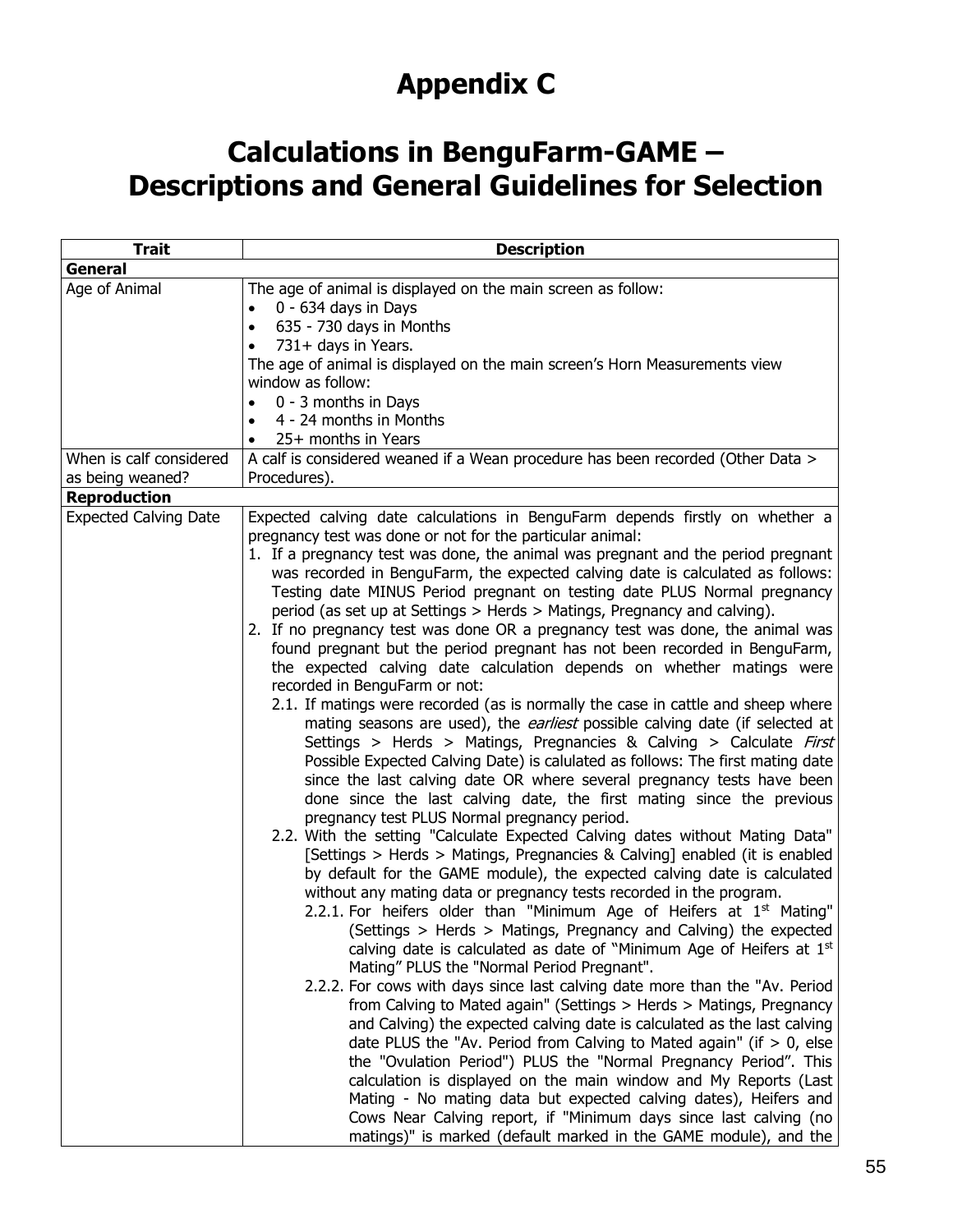|                            | Heifers and Cows Calved/Not Calved" report. This method thus                   |                                         |  |  |  |
|----------------------------|--------------------------------------------------------------------------------|-----------------------------------------|--|--|--|
|                            | calculates the earliest possible calving date. By changing the default         |                                         |  |  |  |
|                            | "Minimum Age of Heifers at 1 <sup>st</sup> Mating" and/or the "Av. Period from |                                         |  |  |  |
|                            | Calving to Mated again" settings, the expected calving date                    |                                         |  |  |  |
|                            | calculation can be made more accurate.                                         |                                         |  |  |  |
| <b>Trait</b>               | <b>Description</b>                                                             | <b>Guidelines for Selection</b>         |  |  |  |
| Age Last Calving           | Age (in months) when the cow calved for the                                    | Not normally used in selection $-$ only |  |  |  |
| (ALC)                      | last time.                                                                     | informative info.                       |  |  |  |
| First Inter-calving Period | Period (in days) between first and second                                      | Cull cows with a high first inter-      |  |  |  |
| (First ICP)                | calving dates.                                                                 | calving period, taken into              |  |  |  |
|                            |                                                                                | consideration when they were            |  |  |  |
|                            |                                                                                | mated for the first time and the        |  |  |  |
|                            |                                                                                | second time.                            |  |  |  |
| Last Inter-calving Period  | Period (in days) between the last two calving                                  | Cull cows with a high last inter-       |  |  |  |
| (Last ICP)                 | dates.                                                                         | calving period.                         |  |  |  |
| Av Inter-calving Period    | Average period (in days) between calvings                                      | Cull cows with a high average inter-    |  |  |  |
| (Av ICP)                   | over all the calving dates.                                                    | calving period.                         |  |  |  |
| Days Since Last Calving    | The period (in days) since the last calving                                    | Cull cows with a high Days Since        |  |  |  |
| (DSLC)                     | date.                                                                          | Last Calving value.                     |  |  |  |
| Reproduction Index         | The RI evaluates the overall reproduction                                      | Cull cows with a low Reproduction       |  |  |  |
| (RI)                       | performance of a cow, taking AFC and                                           | Index.                                  |  |  |  |
|                            | average ICP into account. Please note that                                     |                                         |  |  |  |
|                            | DSLC is, for technical reasons, not taken into                                 |                                         |  |  |  |
|                            | account in the calculation of the RI.                                          |                                         |  |  |  |
|                            | Using the RI, cows with different AFC and                                      |                                         |  |  |  |
|                            | ICPs can directly be compared, e.g. a cow                                      |                                         |  |  |  |
|                            | that calved at 24, 48 and 60 months of age                                     |                                         |  |  |  |
|                            | will have the same RI as a cow that calved at                                  |                                         |  |  |  |
|                            | 36, 48 and 60 months of age.                                                   |                                         |  |  |  |
| <b>Horn Measurements</b>   |                                                                                |                                         |  |  |  |
| Contemporaries             | A contemporary group is a group of animals                                     | The number of contemporaries gives      |  |  |  |
| (Contemp.)                 | born in the same year and season (thus of                                      | an indication of the reliability of the |  |  |  |
|                            | similar age), at the same location (same herd                                  | horn growth index calculations: The     |  |  |  |
|                            | or farm), of the same sex, and fed and                                         | more the contemporaries, the more       |  |  |  |
|                            | managed alike from birth to the time of                                        | reliable the indexes.                   |  |  |  |
|                            | measurement.                                                                   | Please note: Correctly defined          |  |  |  |
|                            |                                                                                | contemporary groups are essential       |  |  |  |
|                            | It is of UTMOST IMPORTANCE that all horn                                       | for accurate comparison of animal's     |  |  |  |
|                            | growth indexes (see Reports > Weights,                                         | performance regarding horn growth       |  |  |  |
|                            | Measurements, > Horn Measurements                                              | and future breeding value               |  |  |  |
|                            | Evaluation) are calculated within a                                            | estimations. Contemporary groups        |  |  |  |
|                            | contemporary group (see above).                                                | should be defined in such a way that    |  |  |  |
|                            |                                                                                | all (or at least all significant)       |  |  |  |
|                            |                                                                                | environmental effects are the same      |  |  |  |
|                            |                                                                                | for all animals within a particular     |  |  |  |
|                            |                                                                                | group.                                  |  |  |  |
| Horn Growth per Month      | The average horn growth (in inches,                                            | Use the Horn Growth Index for           |  |  |  |
| (inch/ md or mm /          | centimeters or mm as set up at Settings >                                      | selection - see below.                  |  |  |  |
| month or cm / month)       | Traits per Species) per month from birth to                                    |                                         |  |  |  |
|                            | the time of measurement.                                                       |                                         |  |  |  |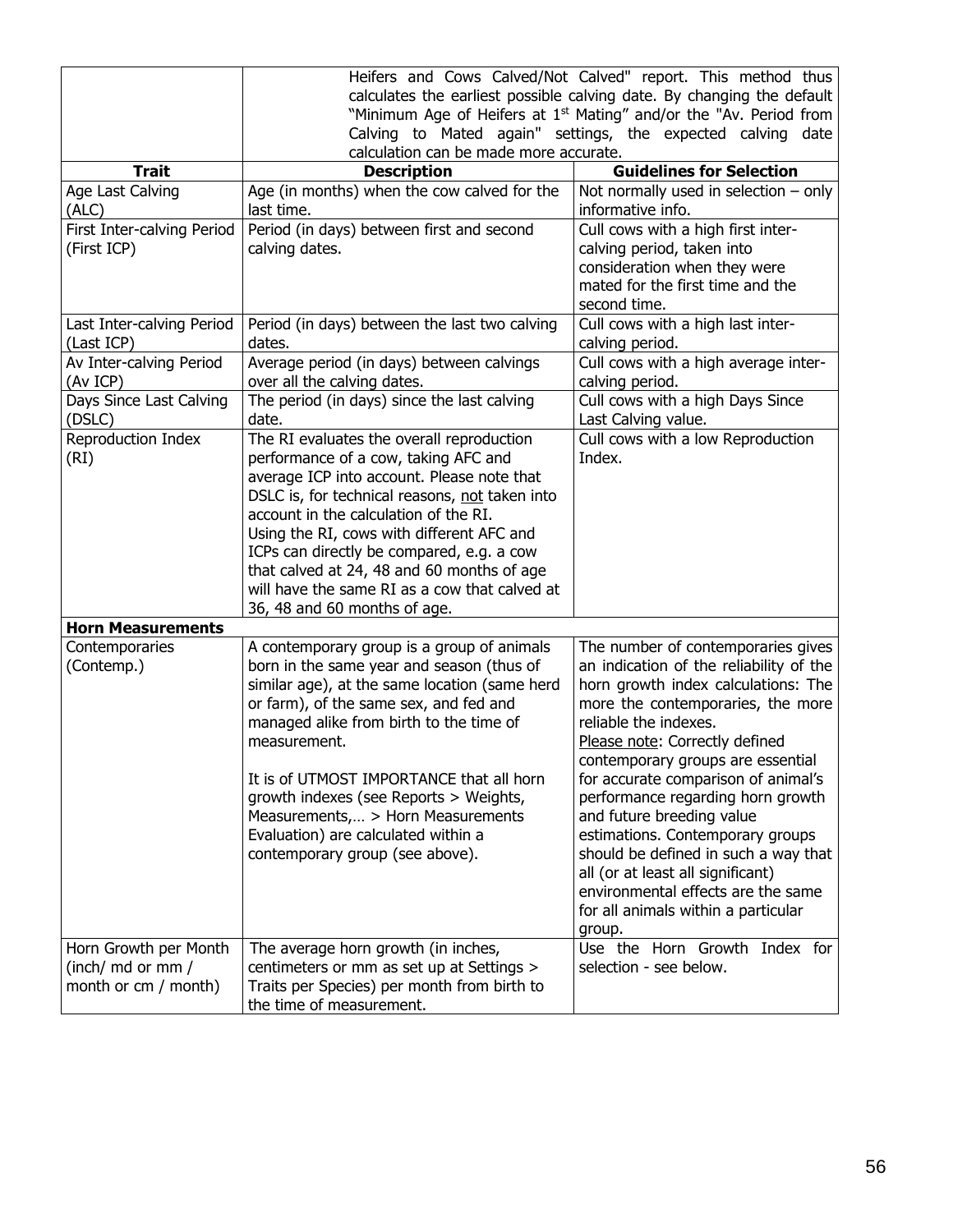| Horn Growth Index                                                                                                 | Horn Growth Index is calculated by dividing<br>the animal's horn growth per month from<br>birth to measurement date value by the<br>average horn growth off of the particular<br>group (contemporaries within gender),<br>expressed as a percentage.<br>A horn growth index of 110 thus means that<br>the animal's horn grew 10% faster than the<br>average of the group in which he or she was<br>compared. | The Horn Growth Index makes it<br>easy to compare animals' horn<br>growth within a contemporary<br>group. To select for animals with<br>above average horn growth, select<br>animals with a Horn Growth Index<br>of above 100 within the particular<br>contemporary group. |
|-------------------------------------------------------------------------------------------------------------------|--------------------------------------------------------------------------------------------------------------------------------------------------------------------------------------------------------------------------------------------------------------------------------------------------------------------------------------------------------------------------------------------------------------|----------------------------------------------------------------------------------------------------------------------------------------------------------------------------------------------------------------------------------------------------------------------------|
| Corrected Horn Length                                                                                             | Currently Corrected Horn Length in<br>BenguFarm-GAME is only calculated for Sable.<br>The user can select to which age (e.g. 365<br>days) the horn length should be corrected (or<br>projected). The Corrected Horn Length makes<br>it possible to compare animals' horn lengths<br>at the same age.                                                                                                         | To select for animals with above<br>average horn length, select animals<br>with a Horn Growth Index of above<br>100<br>within<br>the<br>particular<br>contemporary group.                                                                                                  |
| Horn Growth between<br>measurements (inch/<br>md or mm / month or<br>$cm /$ month)                                | The average horn growth per month from the<br>previous to the current measurement. This<br>calculation is only available on the Horn<br>Measurements view screen on the main<br>window. To enable this option, go to Display<br>> Horn Measurements View Screen Options.                                                                                                                                     |                                                                                                                                                                                                                                                                            |
| <b>Body Measurements</b>                                                                                          |                                                                                                                                                                                                                                                                                                                                                                                                              |                                                                                                                                                                                                                                                                            |
| Adjusted Scrotum<br>Circumference<br>(Adj. SC)<br>Adjusted Scrotum is not<br>yet calculated in<br>BenguFarm-GAME. | Scrotum circumference is an indirect<br>evaluation of testes volume. Larger testes are<br>associated with a larger volume of semen<br>production and also, to a lesser extent, with<br>higher quality of semen.                                                                                                                                                                                              | Cull bulls with low (10% or more<br>below average) Adjusted Scrotum<br>Circumference (e.g. herd average $=$<br>340mm - cull bulls with an Adjusted<br>Scrotum Circumference below<br>315mm).                                                                               |